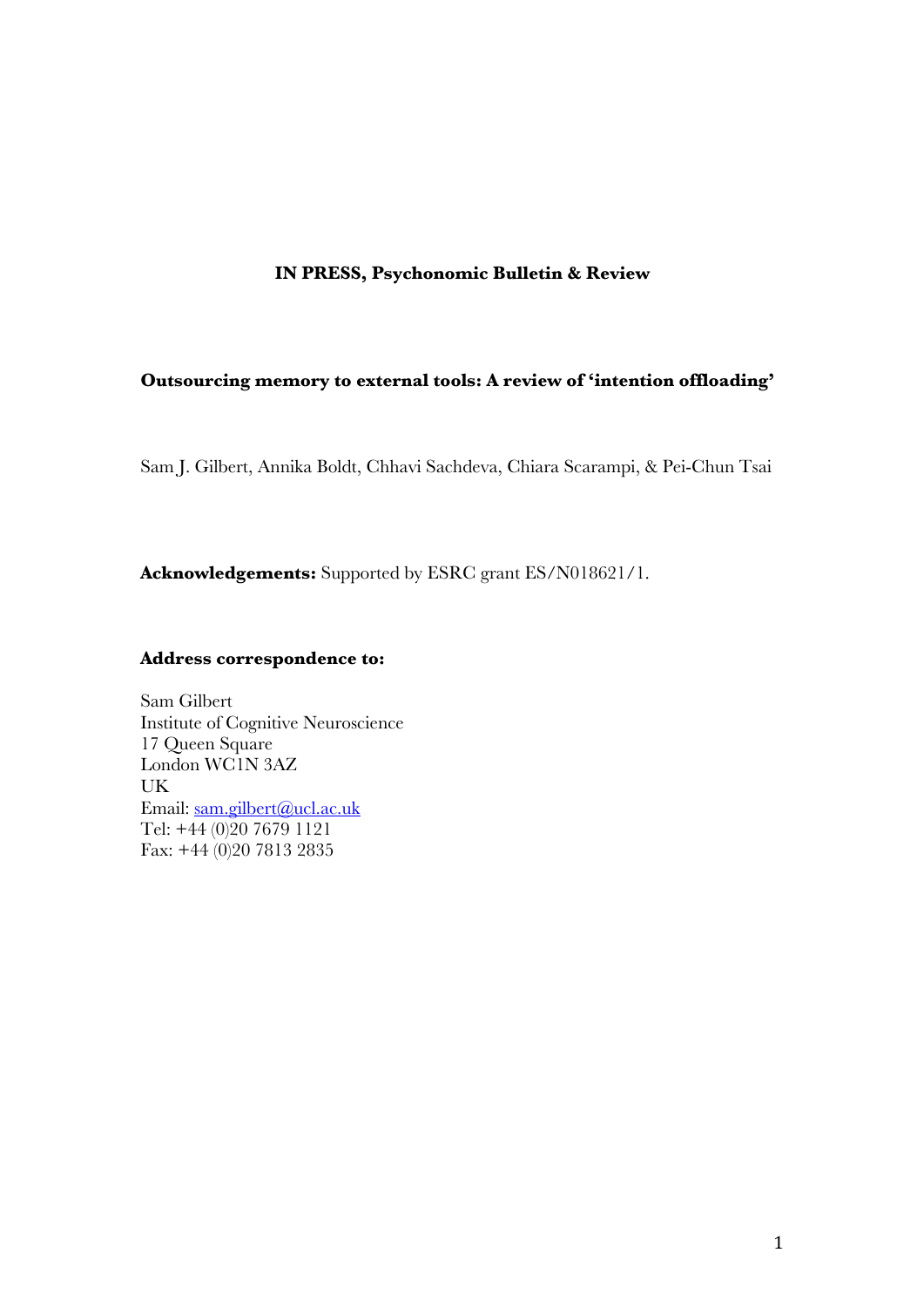How do we remember delayed intentions? Three decades of research into prospective memory have provided insight into the cognitive and neural mechanisms involved in this form of memory. However, we depend on more than just our brains to remember intentions. We also use external props and tools such as calendars and diaries, strategically-placed objects, and technologies such as smartphone alerts. This is known as 'intention offloading'. Despite the progress in our understanding of brain-based prospective memory, we know much less about the role of intention offloading in individuals' ability to fulfil delayed intentions. Here, we review recent research into intention offloading, with a particular focus on how individuals decide between storing intentions in internal memory versus external reminders. We also review studies investigating how intention offloading changes across the lifespan and how it relates to underlying brain mechanisms. We conclude that intention offloading is highly effective, experimentally tractable, and guided by metacognitive processes. Individuals have systematic biases in their offloading strategies which are stable over time. Evidence also suggests that individual differences and developmental changes in offloading strategies are driven at least in part by metacognitive processes. Therefore, metacognitive interventions could play an important role in promoting individuals' adaptive use of cognitive tools.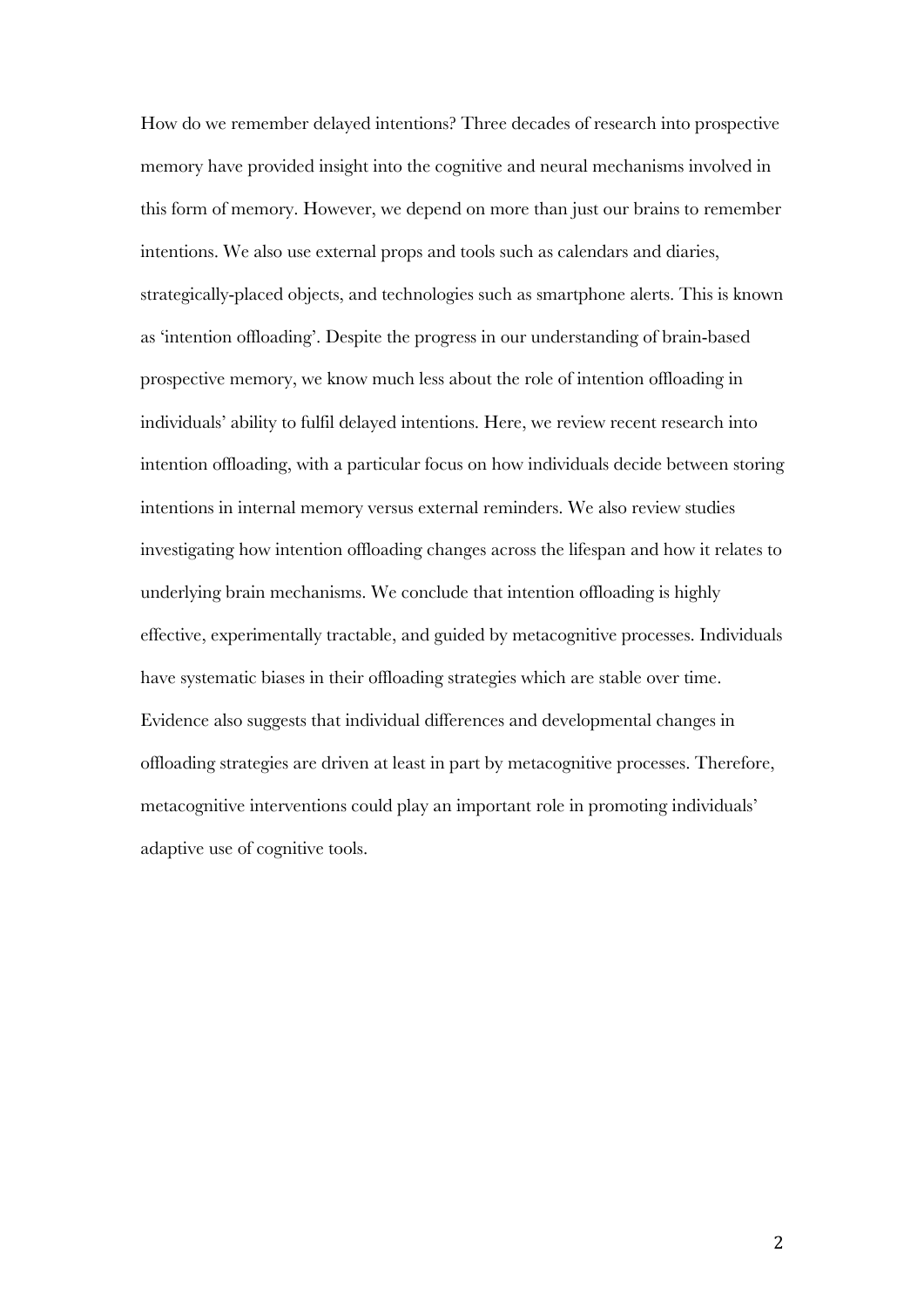# **1. Introduction**

An essential prerequisite for living an independent and purposeful life is the ability to form, and subsequently fulfil, intentions. Intentions are mental representations of future goals and actions, which form part of the causal mechanism by which those goals and actions are eventually fulfilled or executed (Bratman, 1987; Grünbaum & Kyllingsbæk, 2020; Mele, 1992; Pacherie & Haggard, 2010; Searle, 1983). However, as everyone knows, intentions often go unfulfilled. This can be for many reasons, such as a lack of opportunity (Dholakia & Pbagozzi, 2003), motivation (Cook et al., 2015), or reprioritisation (Marsh et al., 1998). But a prominent cause of intentions going unfulfilled is a failure of memory. Everyone has had the experience of intending to do something, but finding that it has 'slipped your mind'. Indeed, diary studies suggest that 50-70% of everyday memory failures reflect a failure to remember delayed intentions, rather than other forms of memory such as remembering facts or names (Crovitz & Daniel, 1984; Terry, 1988). This raises an obvious question: what are the mechanisms by which we remember delayed intentions, and how might these mechanisms be facilitated so that we can fulfil our intentions more effectively?

These questions have been addressed by studying 'prospective memory'. More than three decades of research have delivered insights into the cognitive mechanisms by which we remember intentions, their underlying neural correlates, and the way that they change across the lifespan, in neurodevelopmental conditions, and in cases of brain damage or disease (for reviews see Brandimonte et al., 1996; Cohen & Hicks, 2017; Kliegel et al., 2008; McDaniel & Einstein, 2007; Rummel & McDaniel, 2019; Scullin et al., 2015). Much of this research has been based on experimental or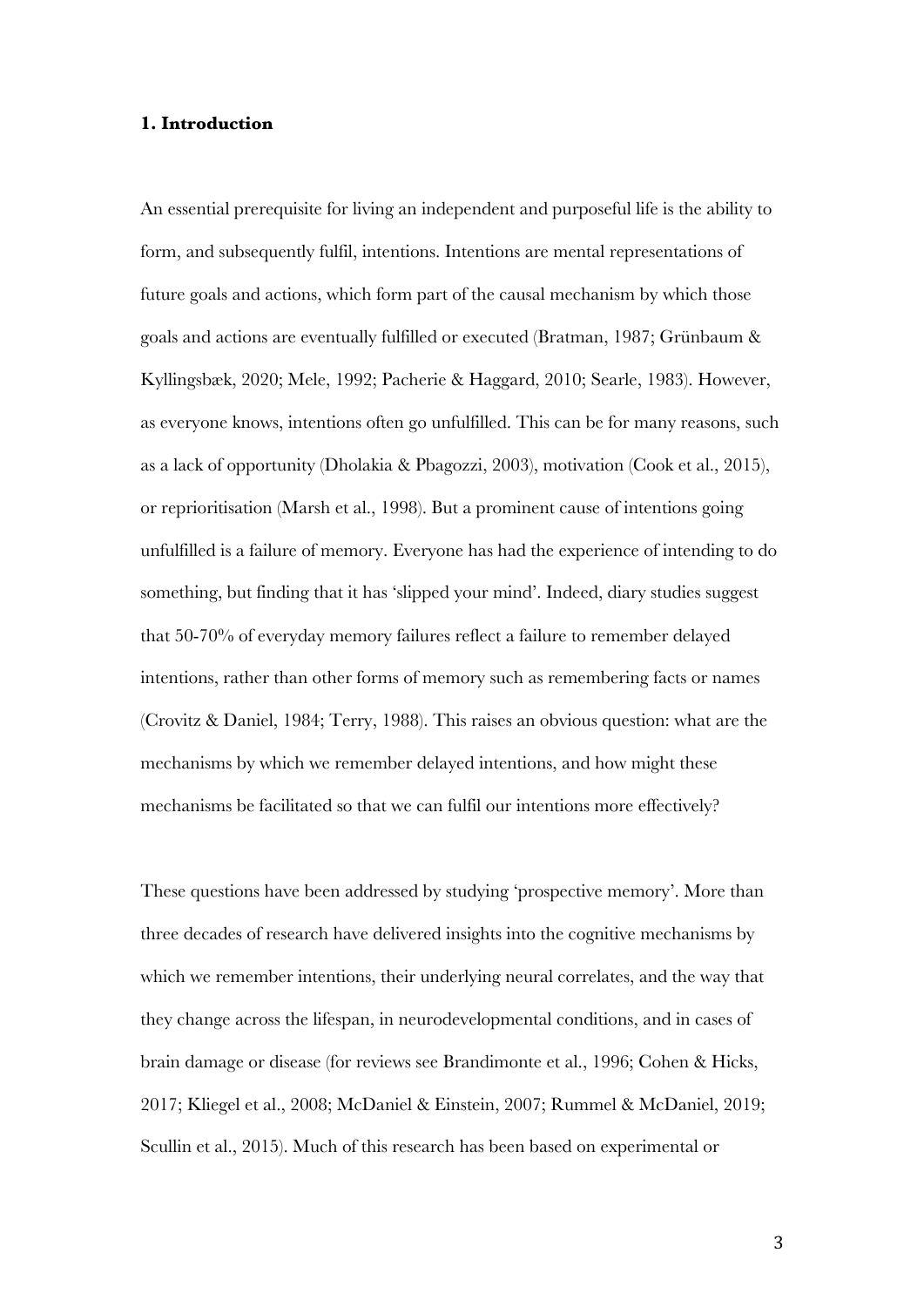laboratory tasks in which participants are first asked to remember one or more intentions, then their ability to fulfil these intentions is measured. For example, participants might be asked to perform an ongoing task such as sorting stimuli into words versus non-words, while also remembering a prior intention to press a third button when a predefined target word appears (Einstein & McDaniel, 1990). These studies help to explain the brain-based mechanisms by which individuals remember intentions. But we use more than just our brains to remember intentions. We also rely on external props and tools such as diaries, calendars, sticky notes, strategically-placed objects, other individuals, and – increasingly – digital technologies such as alerts on smartphones or wearable devices. These are all examples of 'intention offloading' - the process of creating a cue in the external environment to trigger a delayed intention. As a result of intention offloading, intentions are stored in our extended physical and social environments, not just in our brains. However, while the brain-based mechanisms for remembering intentions have been extensively studied in recent decades, these extended mechanisms have received far less attention.

The purpose of this review is to summarise a line of research over the last 5-10 years seeking to investigate intention offloading. This is an example of the broader phenomenon of cognitive offloading, which has been defined as the use of physical action to alter the information processing requirements of a task so as to reduce cognitive demand (Risko & Gilbert, 2016). Everyday examples of cognitive offloading include diverse phenomena such as external normalization (tilting one's head in order to perceive a rotated image, reducing the need for mental rotation; Risko et al., 2014); using a GPS device instead of internal memory to guide navigation (Brügger et al., 2019); storing to-be-remembered information in written form (Kelly & Risko, 2019;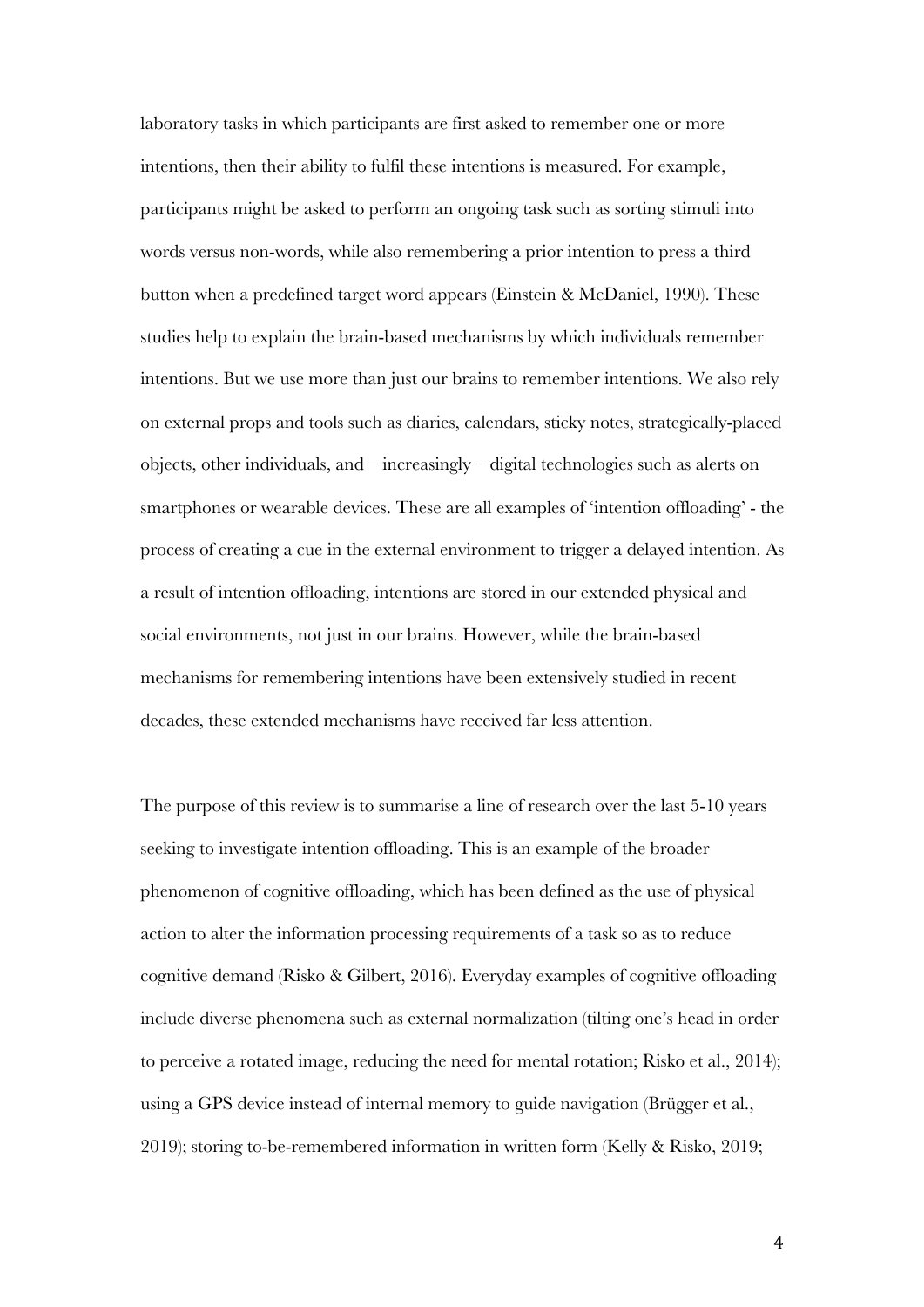Lu et al., 2020; Risko & Dunn, 2015), computers (Morrison & Richmond, 2020; Storm & Stone, 2014) or via photography (Barasch et al., 2017; Henkel, 2014; Soares & Storm, 2018); or searching for information on the internet via a search engine, rather than in internal memory (Ferguson et al., 2015; Fisher et al., 2015; Hamilton & Yao, 2018; E. J. Marsh & Rajaram, 2019). Here, we focus on the specific phenomenon of intention offloading; for a more general review see Risko and Gilbert (2016).

We argue that this line of research is useful on both a theoretical and a practical level. On a theoretical level, the phenomenon of intention offloading is an example of 'extended' or 'scaffolded' cognition (Clark & Chalmers, 1998; Heersmink & Sutton, 2020; Hutchins, 1995; Kirsh, 1996). It provides a testbed for understanding the interrelations between numerous cognitive processes which are typically studied in isolation, such as memory, planning, metacognitive monitoring and control, and decision making. It also allows us to investigate how these cognitive processes vary between individuals, across the lifespan, and in neurodevelopmental conditions. On a practical level: intention offloading *works.* As discussed below, external reminders can have a large impact on whether or not individuals fulfil their delayed intentions. By understanding the mechanisms of intention offloading, we can aim to improve individuals' adaptive use of cognitive tools.

Previous experimental studies have manipulated whether reminders are provided or not, as a means of measuring how much, if at all, they improve performance (Guajardo & Best, 2000; Guynn et al., 1998; Henry et al., 2012; Kliegel & Jäger, 2007; Lourenço & Maylor, 2015; Mahy et al., 2018; Meacham & Colombo, 1980;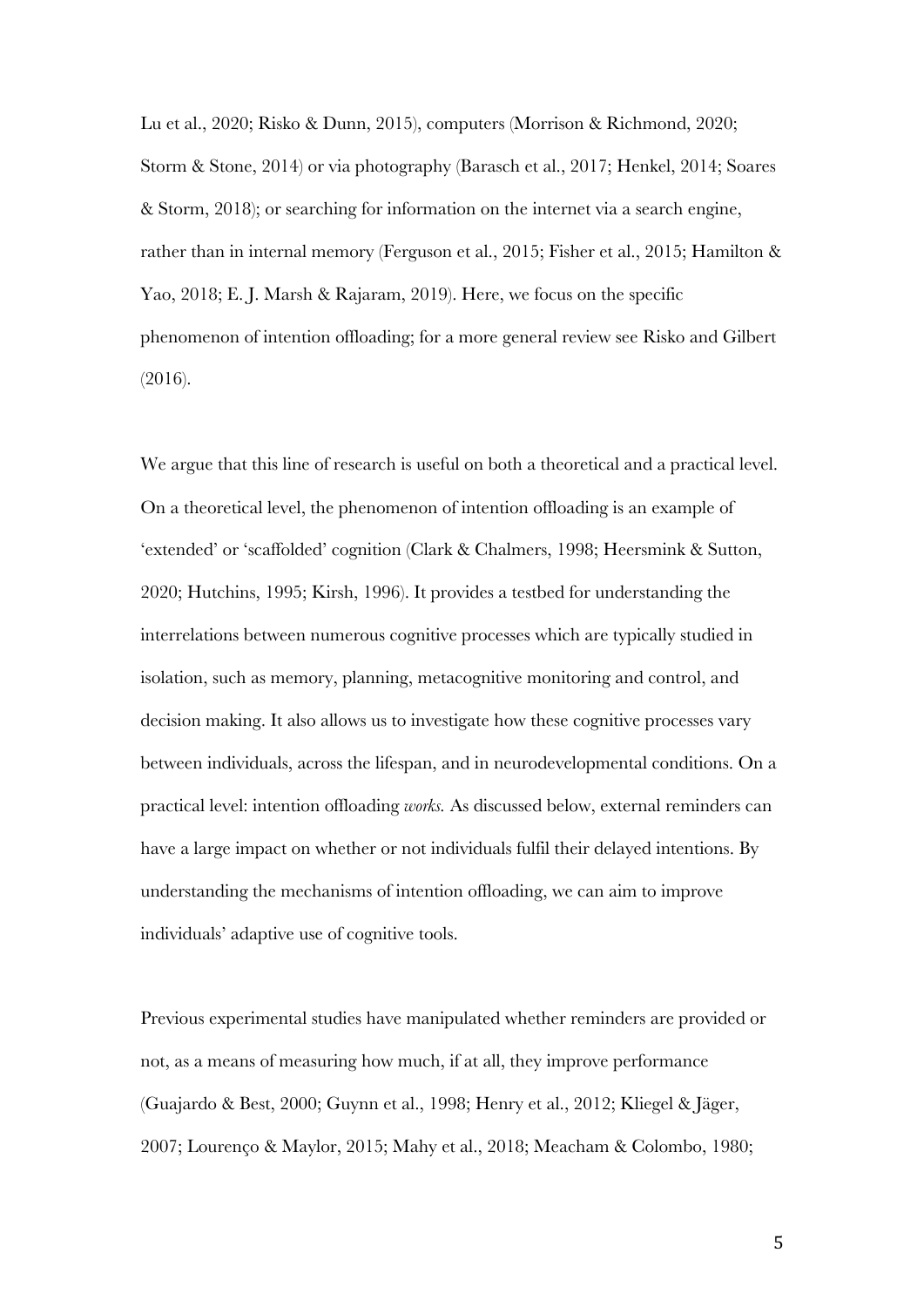Ryder et al., 2022; Vortac et al., 1995). Using this approach, researchers can investigate the impact of experimenter-provided reminders on behaviour. This is important for understanding the relative efficiency of different types of reminders. For example, reminders of the prospective memory cue (when do I need to act?) may be more effective than reminders of the associated action (what do I need to do?; Ryder et al., 2022). However, very few experiments have given participants a free choice whether or not to set reminders and then measured the strategy that participants choose (for two exceptions, see Einstein & McDaniel, 1990; Maylor, 1990). Therefore, while some studies have investigated the *consequences* of reminders, very few studies have systematically explored the *causes* of reminder-setting. The latter question will be the main subject of this review.

Our review is organised as follows. First, we address issues of measurement: how can intention offloading be measured, and what does this reveal about individuals' preference or bias towards using external reminders versus internal memory processes? Second, what are the processes that trigger intention offloading? We consider the influence of metacognition, effort-avoidance, and strategy perseveration. Third, how does intention offloading change across the lifespan, in child development and older age? Fourth, how does intention offloading relate to underlying brain mechanisms? Finally, we discuss some practical implications and suggest some promising directions for future research.

# **2. Measuring intention offloading**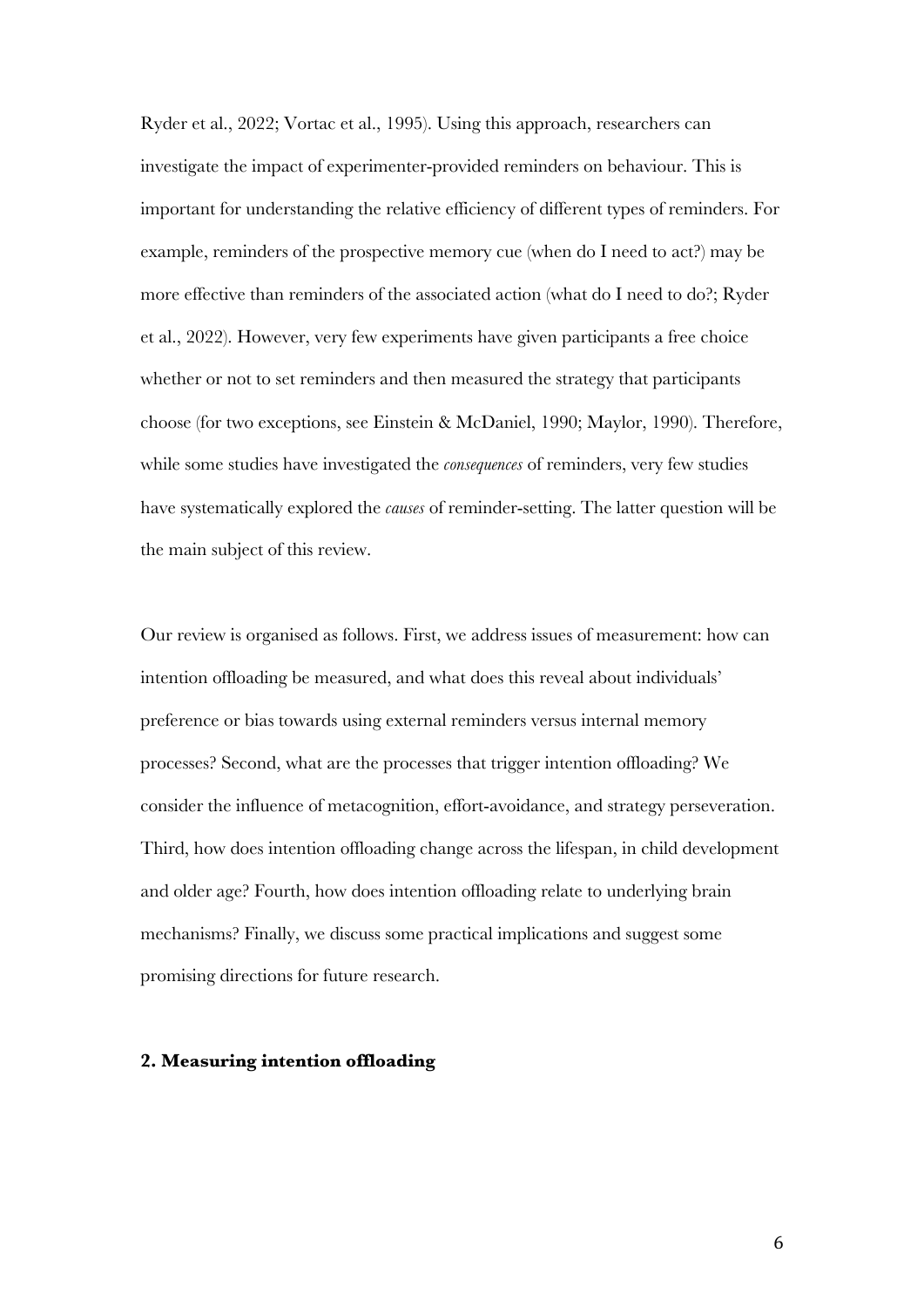A key step in advancing our understanding of prospective memory came from the development of paradigms that allowed it to be studied in the laboratory or clinic. Prominent approaches include the 'Einstein-McDaniel' procedure (Einstein & McDaniel, 1990), the 'virtual week' paradigm (Rendell & Craik, 2000), neuropsychological instruments such as the multiple errands test and six element test (Shallice & Burgess, 1991), the hotel test (Manly et al., 2002), the breakfast task (Craik & Bialystok, 2006), and clinical tools such as CAMPROMPT (Wilson et al., 2005). Without exception, these paradigms require participants to remember delayed intentions without assistance from external tools or reminders. Indeed, laboratory studies of prospective memory have tended to consider intention offloading as a source of unwanted noise that obscures 'real' prospective memory processes (Uttl & Kibreab, 2011). However, an alternative viewpoint is that intention offloading plays a key role in our ability to fulfil intentions in everyday life. So if we are to understand the processes by which intentions are actually fulfilled, then intention offloading needs to be considered alongside purely brain-based mechanisms rather than being considered as a nuisance. But how can intention offloading be measured experimentally?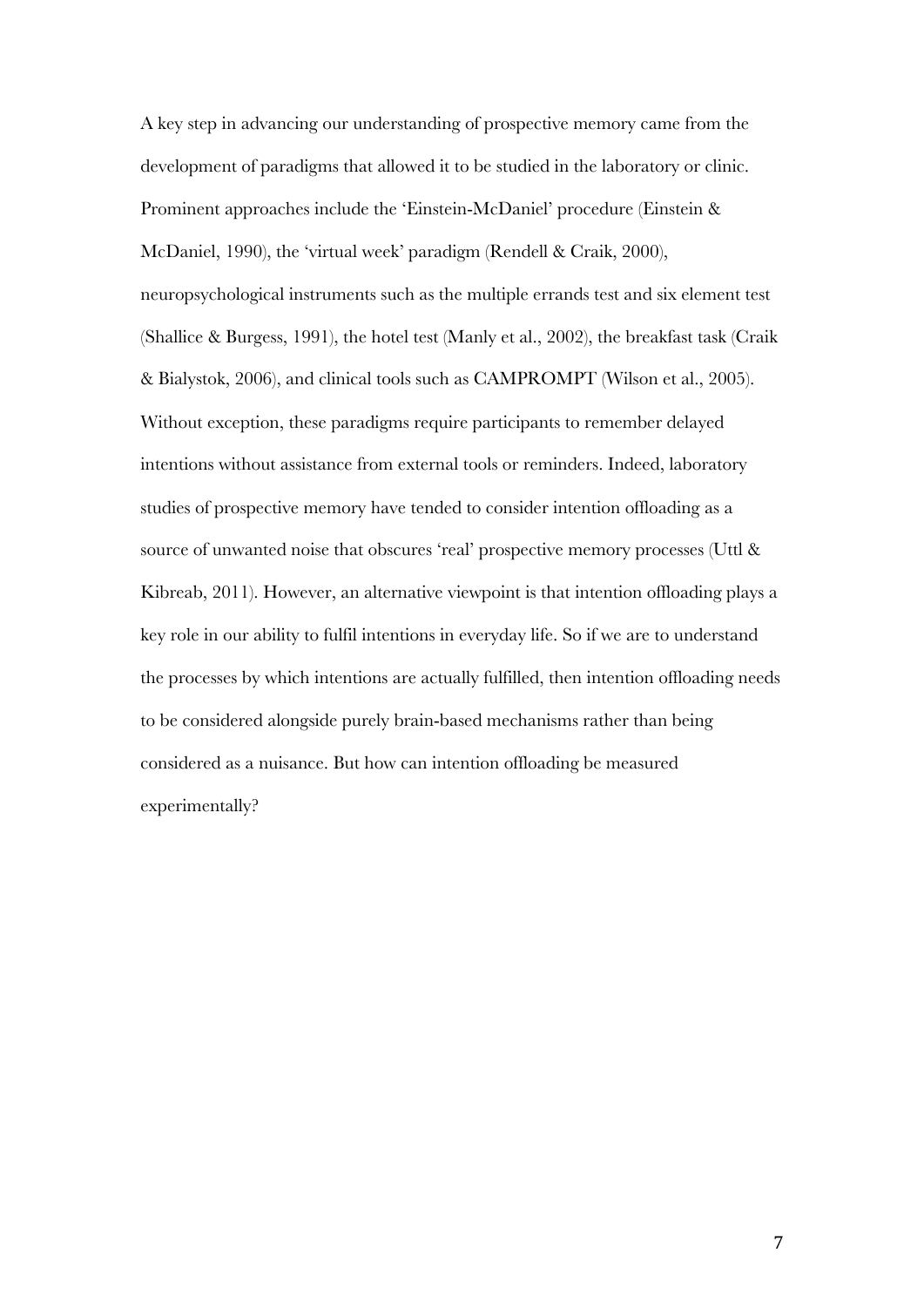

**Figure 1. Schematic illustration of the intention offloading task.**

Gilbert (2015a) developed an experimental paradigm for this purpose that could be administered as an online web-based experiment (see Figure 1). Participants are instructed to drag 10 numbered circles in numerical sequence to the bottom of a box shown on the screen. Delayed intentions are embedded within this task, by presenting instructions at the beginning of each trial, for example 'please drag number 7 to the left instead'. Therefore participants are asked to produce a nonstandard response when they encounter a specific future cue. If they forget the intention they can produce a standard ongoing response instead (dragging the circle to the bottom of the screen) and there is no physical characteristic of the target circles that directly cues their status as special items that require a nonstandard response. These characteristics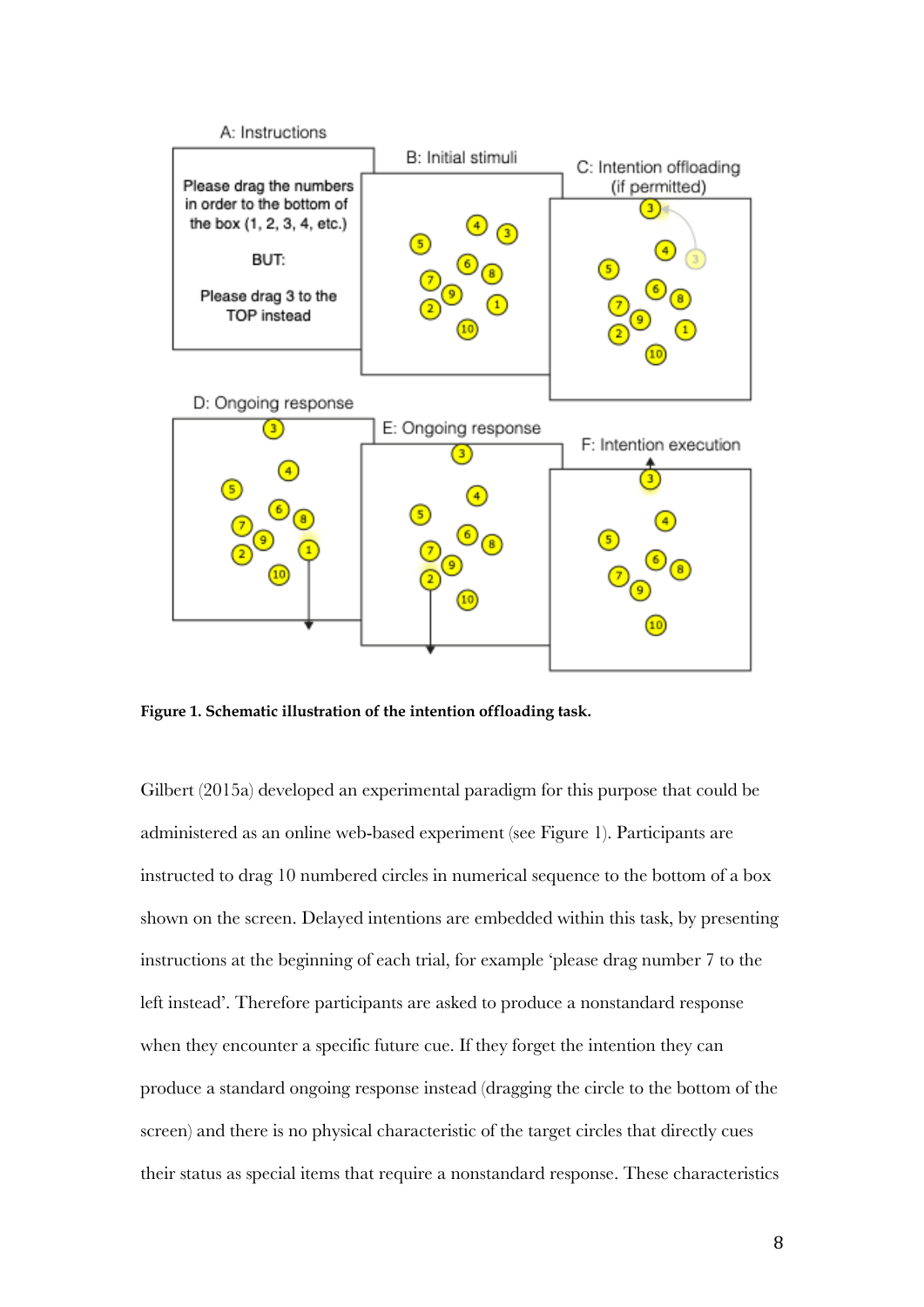match standard laboratory prospective memory paradigms such as the Einstein-McDaniel procedure. However, whereas previous studies of prospective memory typically impose retention intervals of minutes or longer between participants encoding intentions and acting on them, here the retention interval is on the order of seconds.

There are two ways in which participants performing this paradigm can remember intentions. They can remember the instructions with brain-based memory processes. Alternatively, they can set reminders by immediately dragging target circles next to their instructed location at the beginning of the trial, for example dragging the '7' circle next to the left border of the box as soon as the trial begins, so that its location will remind the participant of the instruction when they get to this number in the sequence. This can be considered as analogous to placing an object next to one's front door so that you remember to bring it with you when leaving the house tomorrow. In experiments using this paradigm, participants are typically instructed about this strategy and told that they have a free choice whether to set reminders in this manner or simply remember intentions using their own internal memory processes. The rate of reminder setting (i.e. the proportion of target circles for which participants set up reminders in this way) can then be measured.

Gilbert (2015a) reported three main findings. First, participants were much more likely to set reminders when they had three items to remember rather than just one. Second, participants were more likely to set reminders when they encountered interruptions during the task (a pop-up box asking an arithmetic verification question). Therefore, intention offloading was influenced by both the memory load and the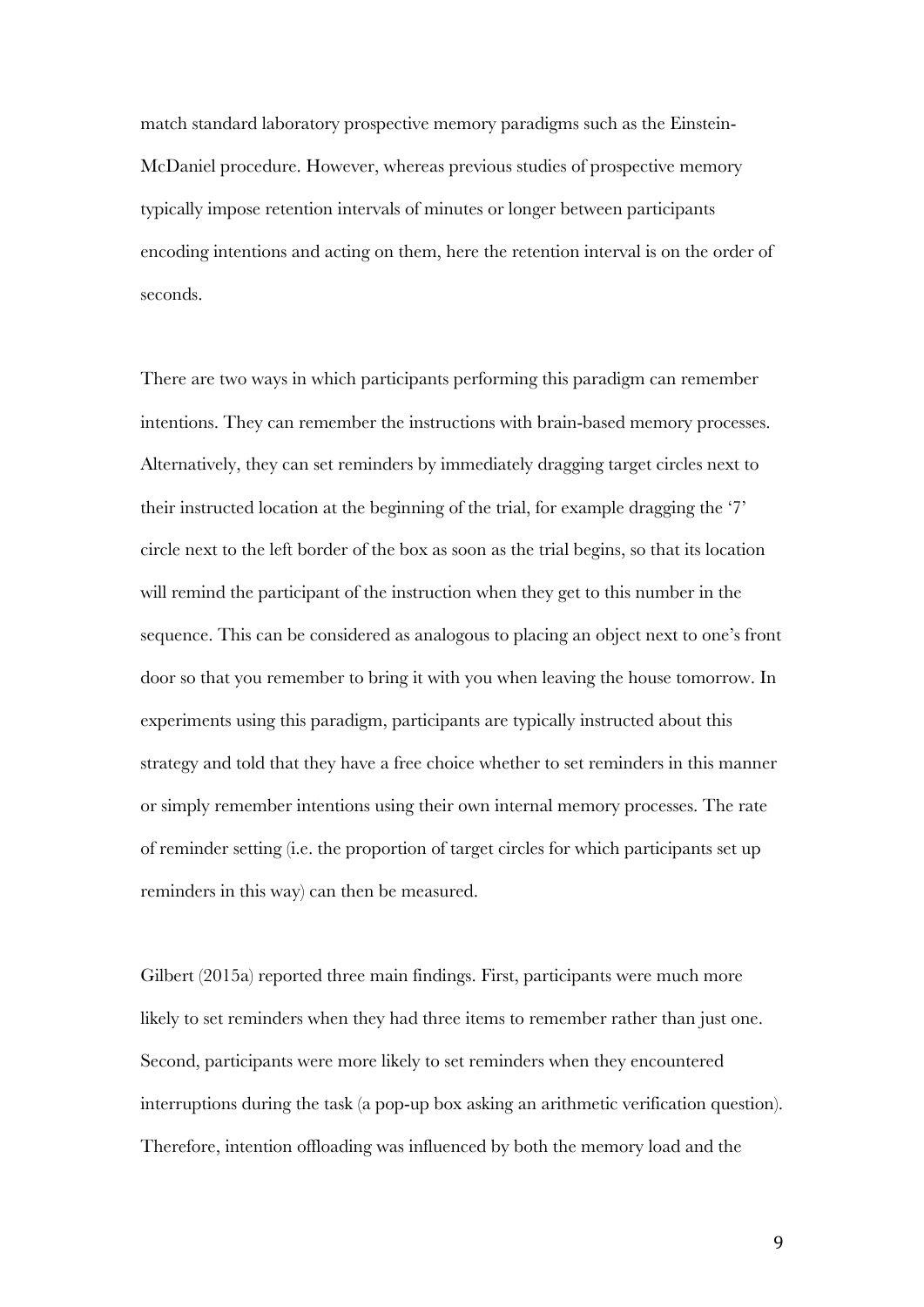nature of the ongoing task in which this memory load was embedded. Third, the conditions associated with greater intention offloading (higher memory load or greater interruption) were also associated with reduced accuracy when participants were forced to use internal memory alone. This suggests that individuals set external reminders in order to mitigate failures of internal memory which might otherwise occur.

An additional purpose of Gilbert (2015a) was to investigate the relationship between participants' performance of the experimental task and their fulfilment of a naturalistic intention embedded within their everyday life over a longer time period. Participants were provided with a unique weblink and told that they could earn additional small bonus payments by visiting this link after two days, five days, and seven days. For those participants who initially reported that they intended to collect all three bonuses, it could then be calculated whether there was a correlation between A) the number of bonuses they actually remembered to collect over a one-week period, and B) accuracy on the experimental tasks in the initial testing session. There was a numerically small but statistically highly significant correlation between performance of the intention offloading task (with a retention interval of a few seconds) and the naturalistic task (with a retention interval of up to a week). The intention offloading task had greater predictive validity for the naturalistic task than any of the other measures that were examined, including more traditional event- and time-based prospective memory tasks.

This finding speaks to the question of whether it is appropriate to consider the intention offloading task as a task of prospective memory. An alternative viewpoint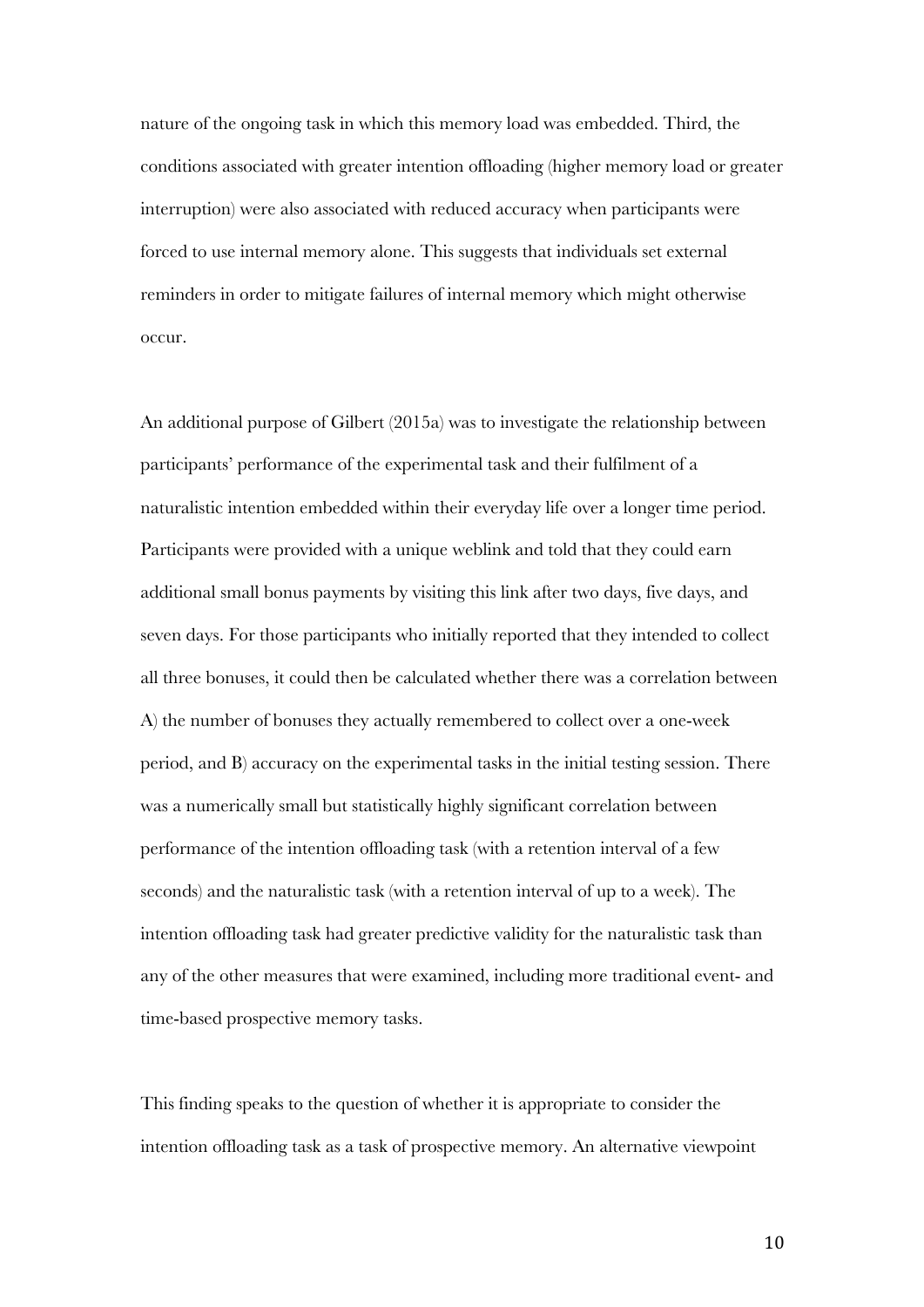would be that the intention offloading task is a measure of short-term or working memory, but does not qualify as a task of prospective memory because the retention interval is so short. According to this account, the term 'prospective memory' should be reserved for tasks involving a longer retention interval so that participants cannot continuously rehearse their intended action but instead need to bring it back to mind after a delay (Graf & Uttl, 2001). In our view, this question of terminology is somewhat arbitrary. It is undoubtedly the case that the intention offloading task requires participants to form delayed intentions and then fulfil them after a delay. It is also clearly true that the task has a shorter retention interval than typical prospective memory paradigms. Nevertheless, the task has some external validity in the sense that performance predicts participants' fulfilment of a real-world intention over a oneweek period, with a greater predictive validity than more traditional prospective memory tasks. This remains the case regardless of whether it is labelled as a prospective memory task or some other sort of task, and none of the conclusions drawn below are affected by this terminological question. To avoid this issue, we generally prefer to use the more neutral term 'memory for delayed intentions' rather than 'prospective memory', which some authors prefer to use in a more restricted sense.

#### **3. Optimality of intention offloading**

Setting a reminder involves both a cost (the time and effort setting it up) and a benefit (the increased chance of remembering). These costs would mount to an unacceptable level if we set reminders for absolutely every activity we intend to perform, including routine daily activities like remembering to go to work, to eat, to sleep, and so on.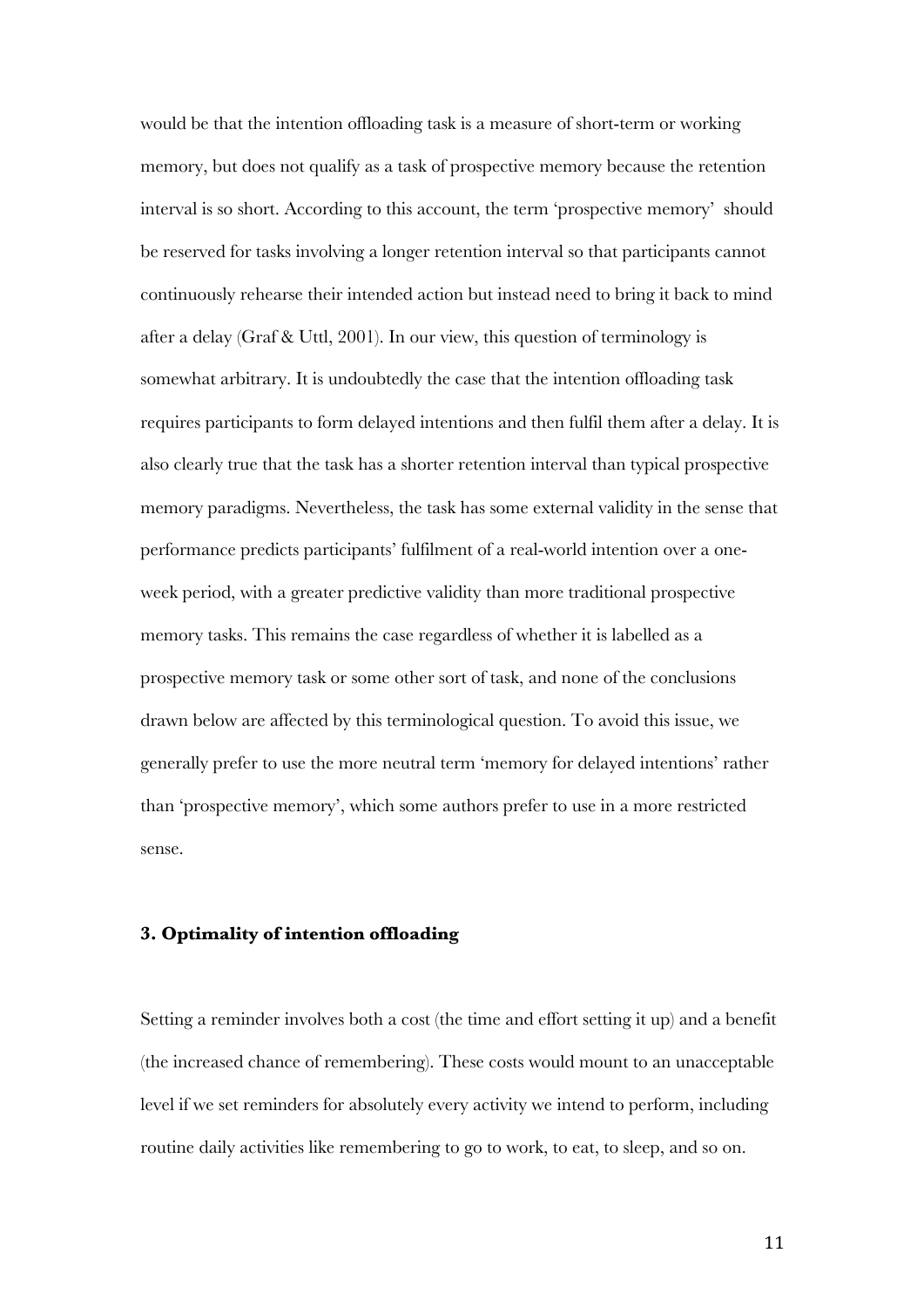Therefore, individuals need to continually make decisions whether the benefit of setting a reminder outweighs the cost. While the paradigm used by Gilbert (2015a) allows measurement of how often participants decide to set reminders, it cannot be

#### A. Sequence of events within a trial



B. Decision prior to choice trial

You have scored a total of 100 points so far. This time you have a choice. Please touch the option that you prefer:



**Figure 2. Schematic illustration of the 'optimal reminders' variation of the intention offloading task. Participants drag circles in numerical sequence to the bottom of the box, removing them from the screen. Each circle that is removed is replaced with another one that continues the sequence. Sometimes new circles appear in a colour that matches one of the other sides of the square. This represents an instruction to drag that circle to the corresponding side when it is eventually reached in the sequence. Multiple target circles are presented within a single trial, meaning that participants are unlikely to remember all of them if they rely only on internal memory. However, the task is straightforward if reminders are used.**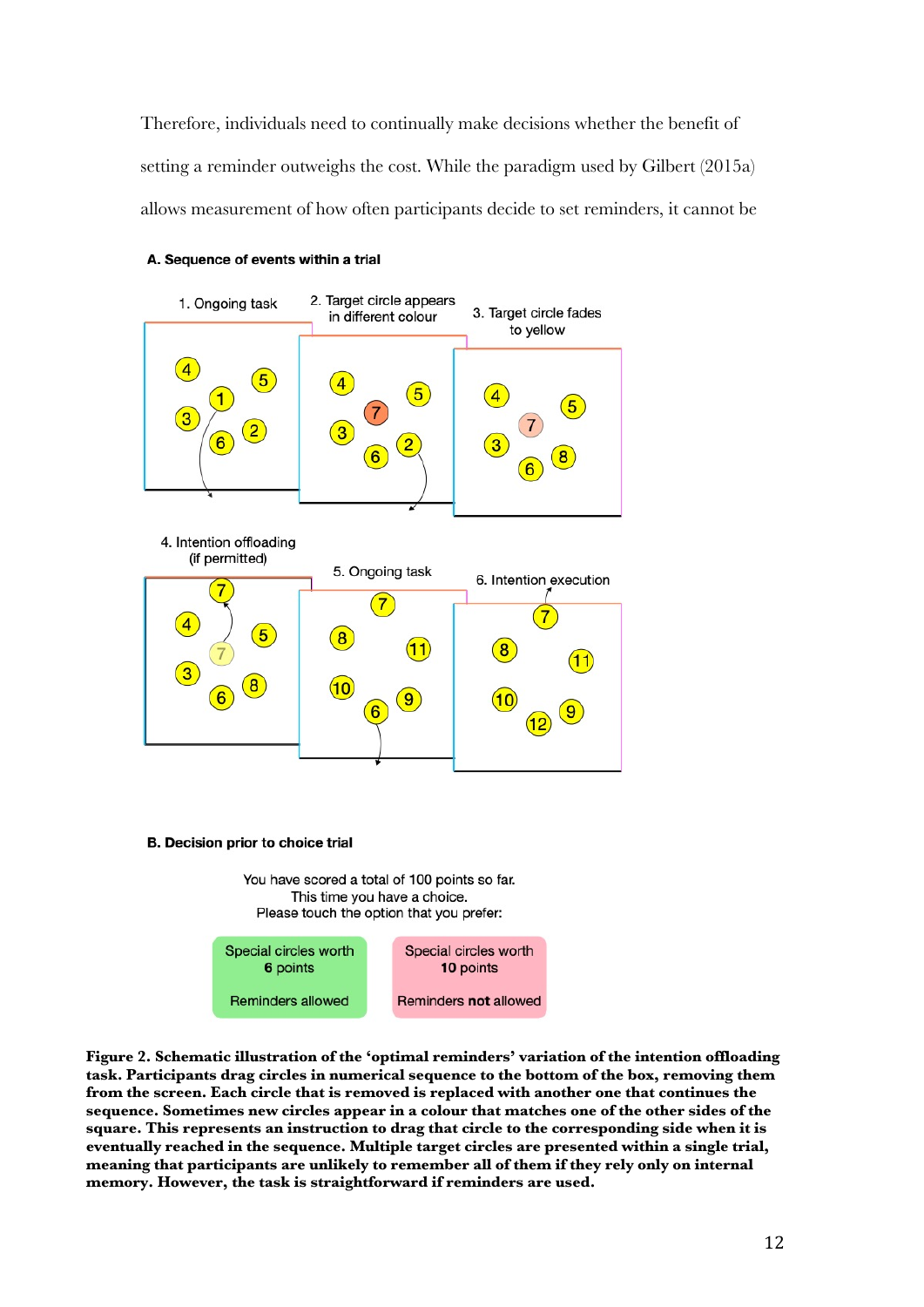used to determine how optimal these decisions are. To investigate this question, Gilbert et al. (2020) adapted the earlier paradigm so that it can be used to determine whether individuals weigh the costs and benefits of reminders optimally or show a systematic bias either towards or away from using them.

In this paradigm (Figure 2), participants perform a demanding task, where mean accuracy using internal memory is typically around 50-60%. Alternatively, they can set external reminders, in which case accuracy is typically 90-100%. As they perform this task, they are repeatedly offered a choice between A) using their own memory, in which case they earn maximum points for each remembered item, or B) using reminders, in which case they earn a smaller number of points which varies from trial to trial. Suppose an individual can achieve 55% accuracy using their own memory and 100% using reminders. Offered a choice between 10 points per item using their own memory and 5 points using reminders, the optimal choice is to use internal memory (which would earn on average 5.5 points per item) rather than reminders (which would earn only 5 points). But if 6 points per item are offered using reminders, it becomes optimal to switch to this strategy instead.

On some trials, participants are forced to use either internal memory or reminders. Based on performance on these trials, the optimal strategy can be calculated for the choice trials. This can then be compared against the actual choice behaviour to evaluate whether participants use A) more reminders than would be optimal, B) fewer reminders than would be optimal, or C) the optimal number of reminders. Note that calculation of this measure is individually tailored to each participant's accuracy on the forced internal and external trials. So a particular reminder-setting strategy such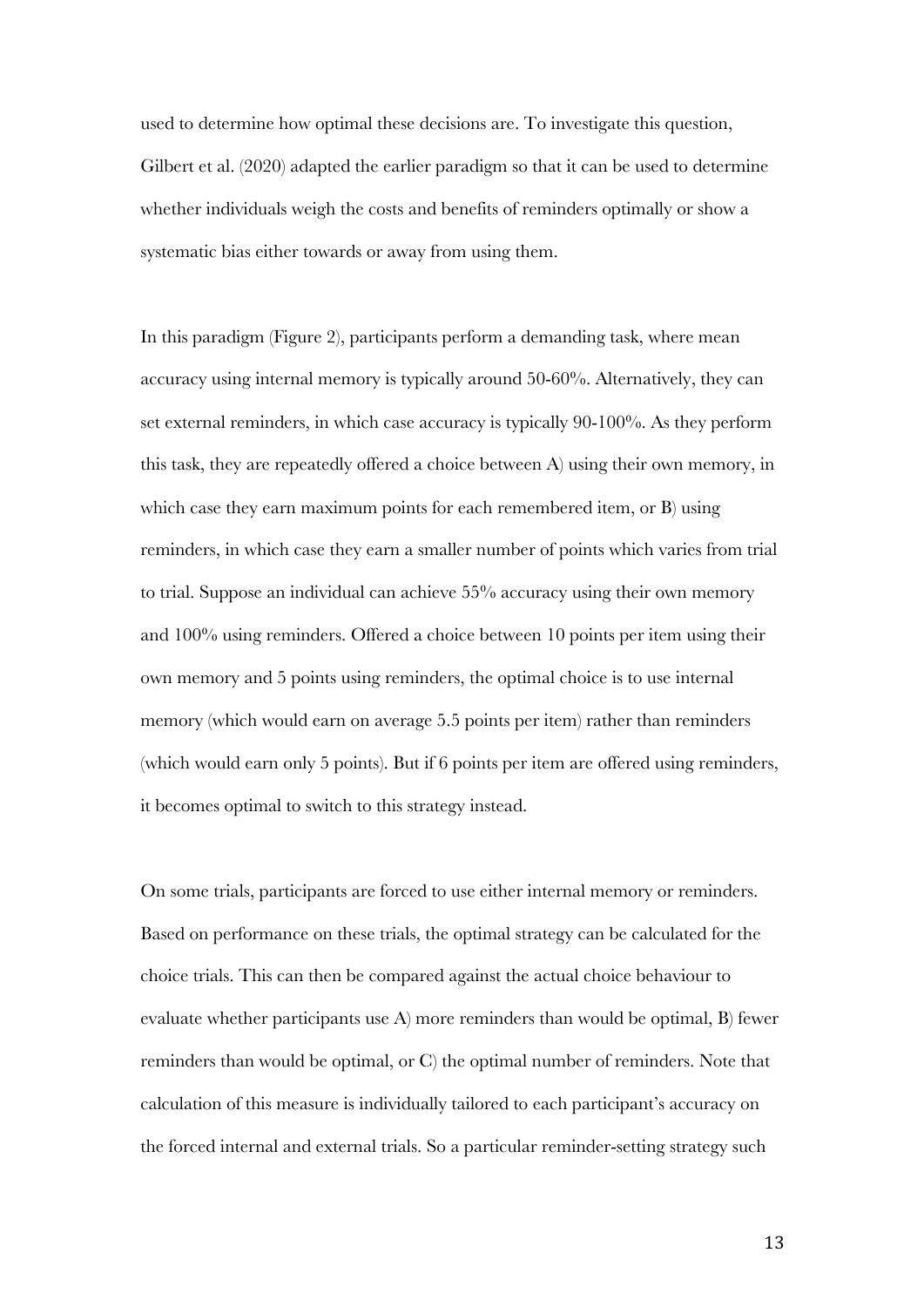as always setting reminders when offered 6 points or higher might reflect an under-use of reminders for a participant with relatively poor memory, but an over-use of reminders for a participant with relatively good memory. Studies using this paradigm have consistently found evidence for a systematic bias: individuals tend to set reminders on a greater number of trials (and, equivalently, use internal memory on a smaller number of trials) than would be optimal (Ball et al., 2022; Engeler & Gilbert, 2020; Gilbert et al., 2020; Kirk et al., 2021; Sachdeva & Gilbert, 2020). Individual differences in this bias are stable over time (Gilbert et al., 2020, Experiment 1). Results also show that participants with poorer memory ability tend to set reminders on a greater number of trials than those with better memory ability (Gilbert et al., 2020).

# **4. Metacognition as a trigger for intention offloading**

Each time we form an intention, we need to decide whether to remember it internally or set an external reminder. How do individuals make these decisions? One clue comes from the data described above (Gilbert, 2015a), showing that participants are increasingly likely to set reminders in conditions where their performance is poorer (i.e., with a higher memory load or interruptions during task performance). This could be explained by an influence of metacognition, our ability to monitor and control our own cognitive processes and abilities (Dunlosky & Metcalfe, 2008; Flavell, 1979; Fleming et al., 2012; Koriat, 2007; Metcalfe, 1996; Nelson & Narens, 1990). Given that individuals set more reminders in situations where their own memory processes tend to be inadequate, this suggests that they rely on a metacognitive evaluation of their own memory abilities to trigger intention offloading when it is necessary (see also Arango-Muñoz, 2013; Weis & Wiese, 2020).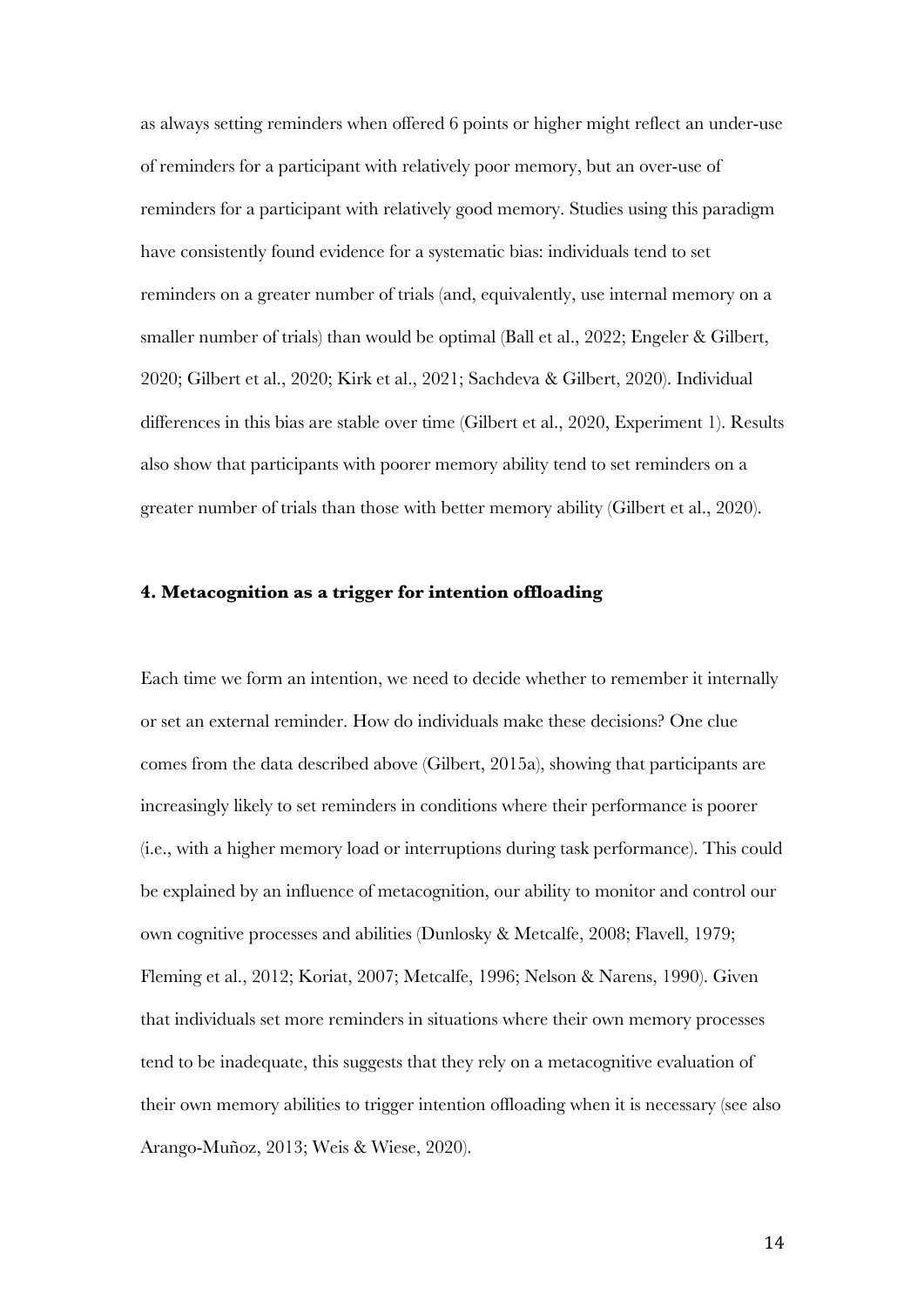Previous studies have investigated metacognition of prospective memory with a variety of approaches, including asking participants to make quantitative assessments of their performance (e.g. Cauvin et al., 2018; Meeks et al., 2007; Rummel et al., 2013; Schnitzspahn, Zeintl, et al., 2011) or via questionnaires (Crawford et al., 2006; Rummel et al., 2019). Results suggest that individuals do have some metacognitive awareness of their prospective memory abilities (Meeks et al., 2007) but they are often unduly pessimistic, that is, they predict that they will perform worse than they actually do (see Kuhlmann, 2019 for a review).

However, just because individuals tend to set reminders in conditions when internal memory is more likely to fail, this does not necessarily imply that they do so as a result of metacognitive processes. An alternative explanation could be that individuals learn by associative mechanisms the situations where intention offloading is most beneficial, or by earlier instruction to offload in particular situations, without directly engaging in metacognitive monitoring of their memory abilities. Direct evidence for a metacognitive influence on intention offloading would therefore require a demonstration that intention offloading is predicted by subjective metacognitive beliefs about memory ability, regardless of the need for offloading as measured by objective memory ability. Such evidence was found by Gilbert (2015b; see also Dunn & Risko, 2016 for a conceptually related effect in a different domain of cognitive offloading). Participants performed an intention offloading task in two phases: first relying on internal memory only, second with the option of setting reminders if they wished. They also made metacognitive performance evaluations at each phase. Results showed that the likelihood of reminder-setting in phase 2 was predicted by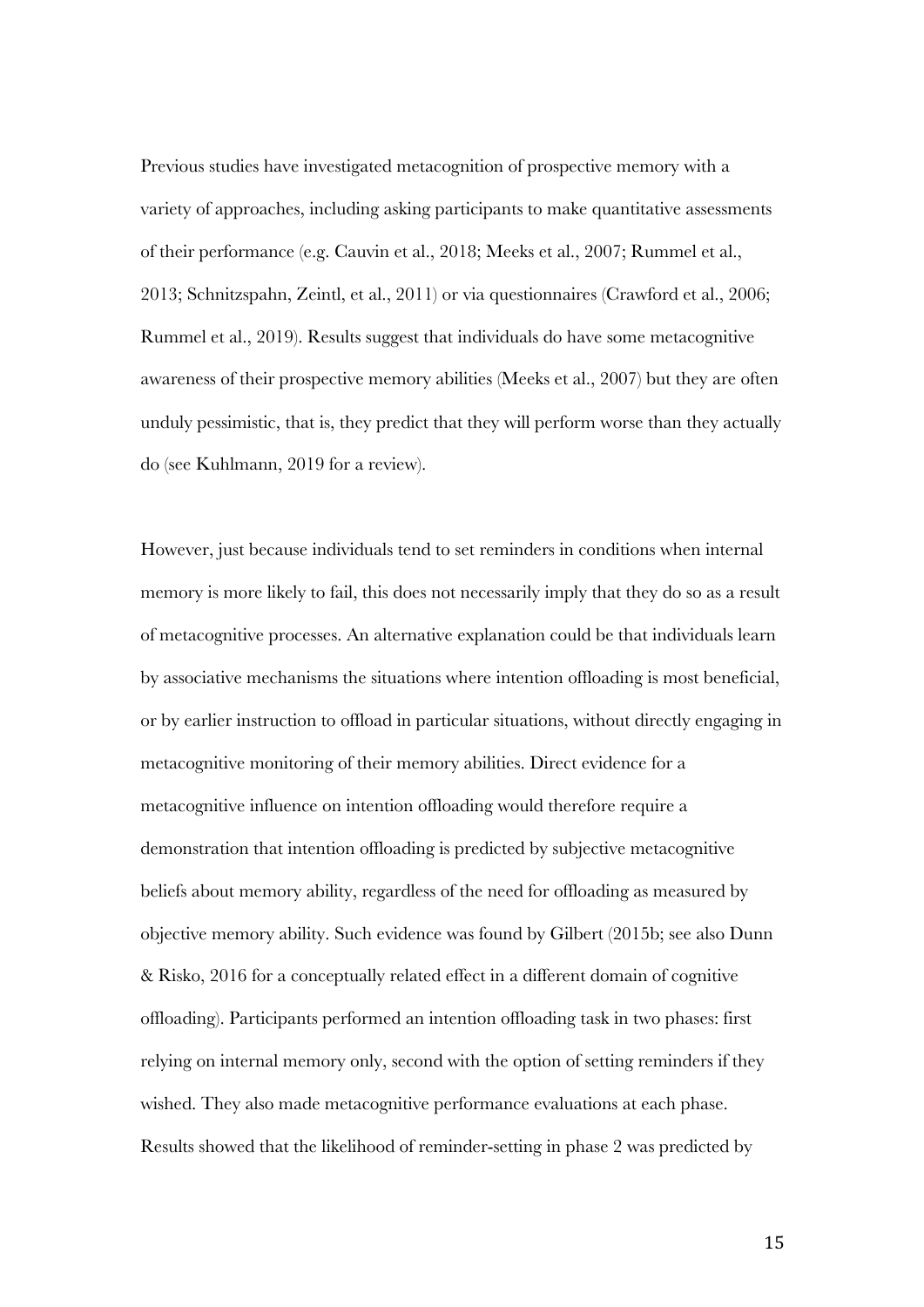objective unaided accuracy in phase 1 - how much they actually needed reminders and, independently, by their metacognitive prediction in phase  $1 -$  how much they *thought* they needed reminders. In one experiment (Gilbert, 2015b, Experiment 1a) participants' use of reminders was predicted by metacognitive evaluations, even when those metacognitive evaluations were entirely unrelated to objective accuracy  $(r = -1)$ 0.01), providing clear evidence for a metacognitive influence on intention offloading.

In another study (Boldt & Gilbert, 2019), one group of participants was explicitly instructed how to set reminders if they wished to do so, similar to Gilbert (2015b). A second group was not provided with any instructions, so they could only set reminders if they spontaneously invented the strategy themselves. Results showed that participants in the spontaneous group did indeed spontaneously generate an offloading strategy, however they did so to a lesser degree than the explicitly instructed group. Nevertheless, the same association with confidence was found in both groups: participants with lower confidence were more likely to set reminders, regardless of objective memory ability. Therefore, even in a situation where the strategy needs to be spontaneously generated rather than explicitly instructed, intention offloading is still guided by low confidence (see also Hu et al., 2019).

Further evidence for a role of metacognition on intention offloading comes from a study where participants underwent metacognitive interventions, i.e. interventions designed to influence their metacognitive beliefs (Gilbert et al., 2020, Experiment 3). We manipulated the difficulty of practice trials and, independently, the feedback received. This feedback did not deceive participants but described the same level of performance in positive or negative terms, such as "Well done – excellent work! You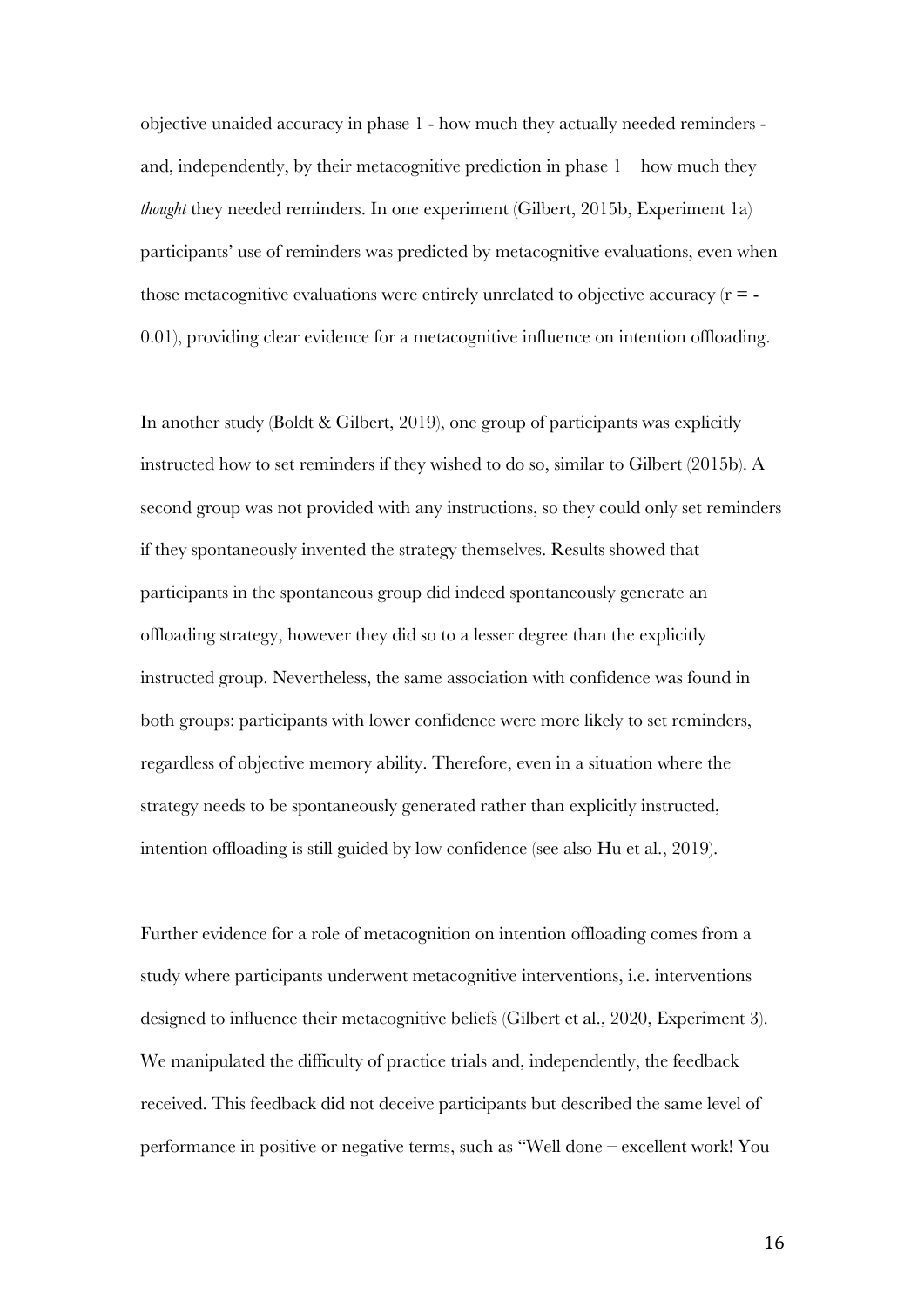responded correctly to most of the special circles" versus "Room for improvement. You got some of the special circles wrong". Results showed that the metacognitive interventions influenced confidence: participants were significantly more confident after receiving positive feedback, and when they received easy practice trials. However there was no effect on objective accuracy. The metacognitive interventions also influenced reminder bias: to the extent that participants became more confident, they relied less on external reminders. Further, mediation analysis showed that shifts in reminder bias were mediated by shifts in confidence. Therefore, metacognitive interventions can affect reminder setting without affecting unaided memory performance, providing strong evidence for a metacognitive influence on intention offloading.

# **5. Intention offloading and the avoidance of cognitive effort**

As discussed in section 3 above, the optimal reminders paradigm typically reveals a positive reminder bias, that is, participants tend to rely on external reminders more than would be optimal. Consistent with a metacognitive account, they also tend to be underconfident, predicting lower accuracy than they actually achieve (Engeler & Gilbert, 2020; Gilbert et al., 2020). In this context a positive reminder bias is rational: insofar as an individual believes that their internal memory processes are inadequate, they should rely on external resources instead. However, the metacognitive account cannot explain the reminder bias in full. In the metacognitive intervention study described above (Gilbert et al., 2020, Experiment 3), one group of participants who received both easy practice trials and positive feedback were significantly overconfident in their memory ability. The reminder bias in this group was significantly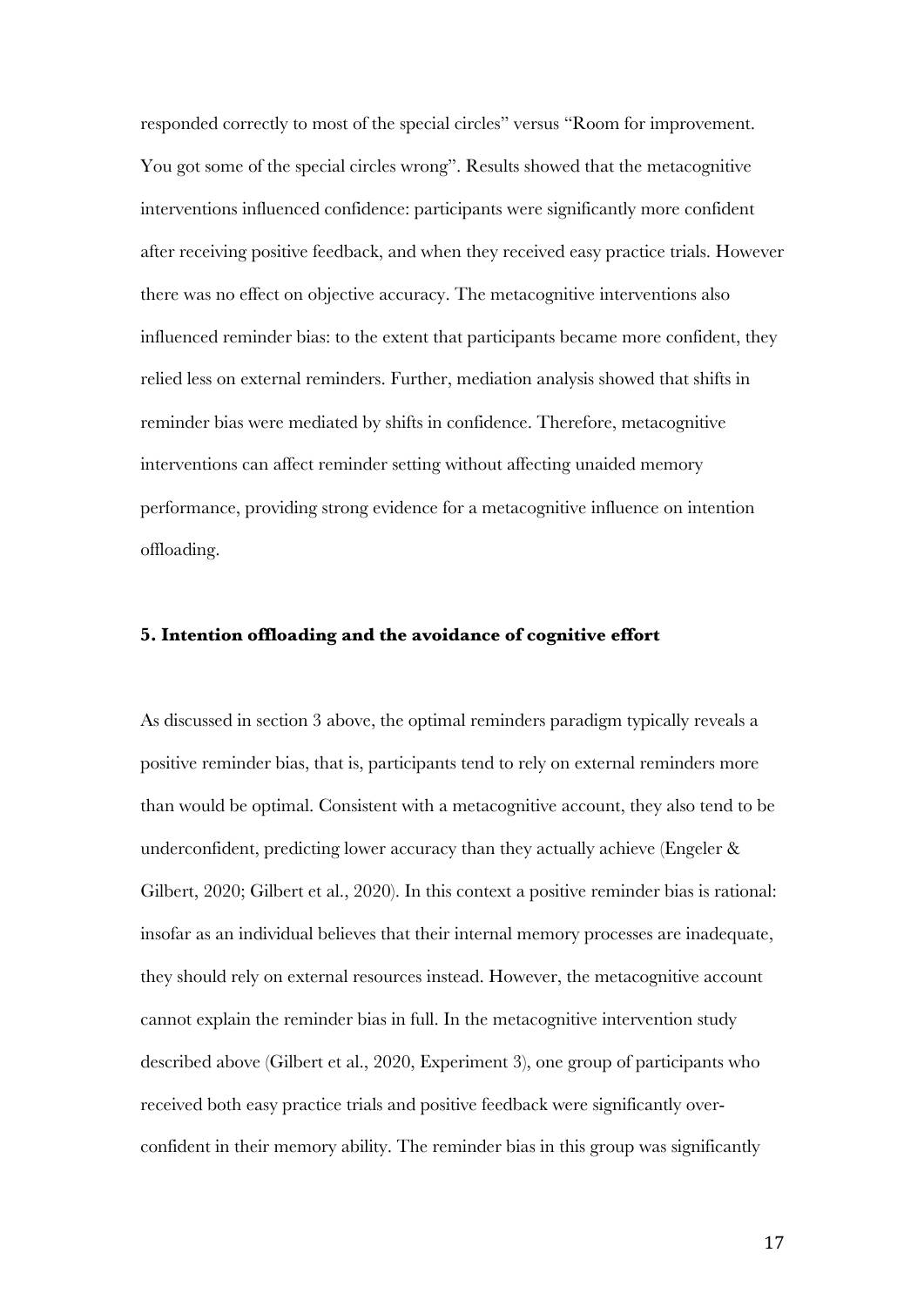reduced, but it was nevertheless still positive, meaning that participants were still more likely to use external reminders than would have been optimal. If the reminder bias was wholly attributable to metacognitive bias, then just as an under-confident participant would be expected to over-rely on reminders, an over-confident participant would be expected to show a negative rather than a positive reminder bias. This study showed that a positive reminder bias can be observed in the context of both over- and under-confidence, indicating that one or more additional factors must be involved. Sachdeva and Gilbert (2020) provided evidence that one such factor is a preference to avoid cognitive effort.

The concept of cognitive effort is elusive to describe at a mechanistic level (Shenhav et al., 2017). Nevertheless, it is widely argued that cognitive effort is aversive (Dreisbach & Fischer, 2015; Kurzban, 2016; Saunders et al., 2017) and individuals generally tend to avoid effortful tasks (Frederick, 2005; Kool et al., 2010). Some theoretical accounts have proposed that cognitive effort is a limited, depletable resource which individuals strive to conserve (Baumeister et al., 2007). Although this viewpoint can potentially explain why individuals would avoid effortful tasks, it has encountered serious conceptual and empirical challenges (Hagger et al., 2016; Lurquin & Miyake, 2017). Contemporary theories of cognitive effort have focused on an alternative approach, arguing that the feeling of cognitive effort arises from the engagement of relatively domain-general processes that can only be deployed for a limited number of simultaneous tasks (Kurzban et al., 2013). Such domain-general processes incur an opportunity cost. In other words, exercising cognitive effort on one activity precludes its use on another. An aversion to cognitive effort can then be understood as a drive to reduce this opportunity cost.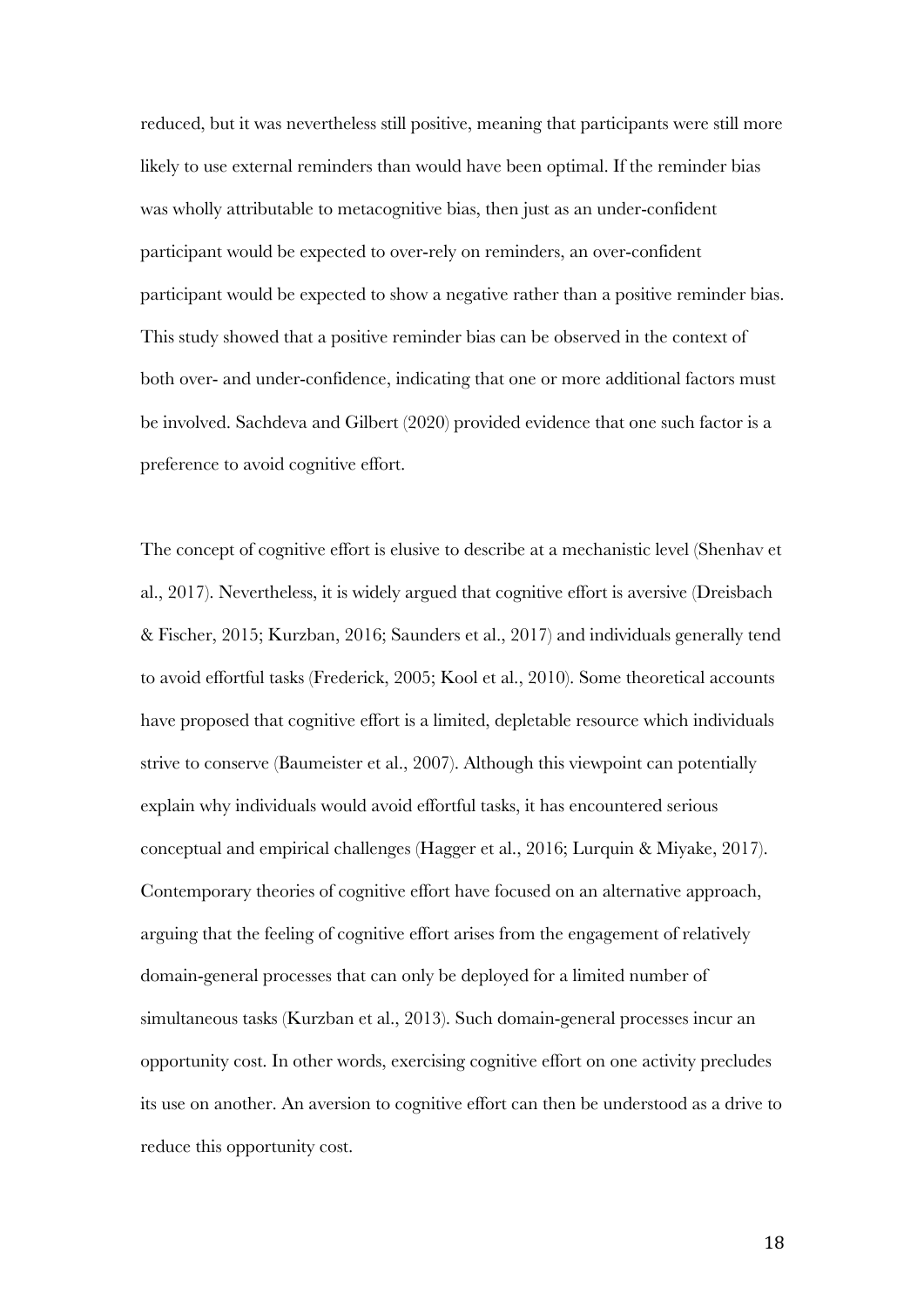This model can potentially explain both why individuals might avoid effortful tasks, and also why remembering an intention with internal memory may be more effortful than using external reminders. There are well-known limits to the quantity of information that can be actively maintained in short-term or working memory (Bays & Husain, 2008; Miller, 1956). Maintaining one active intention therefore incurs an opportunity cost, since this may preclude simultaneously maintaining another one. By contrast, external tools such as smartphone alerts have an effectively unlimited capacity. As a result, individuals may prefer external reminders over internal memory because they incur a lower opportunity cost.

Sachdeva and Gilbert (2020) argued that manipulating performance-based financial rewards allows a test of whether effort-avoidance influences intention offloading. If excessive use of reminders is explained by metacognitive error alone, then it should not matter whether or not performance is incentivised with financial reward. Regardless of the reward, participants would be selecting the strategy that is optimal, based on their metacognitive beliefs. But if effort-avoidance makes an additional contribution, then the reminder bias should be reduced by financial incentives. Seeing as individuals are more likely to exert cognitive effort when they have a financial incentive to do so (Aarts et al., 2010; Padmala & Pessoa, 2011), we would predict that performance-based rewards would at least partially overcome the preference to avoid cognitive effort, and therefore the reminder bias would be reduced. In other words, a reduction of the reminder bias as a result of financial reward would be diagnostic of an influence of effort-avoidance, rather than metacognitive error. This is exactly what was found by Sachdeva and Gilbert (2020): the bias towards external reminders was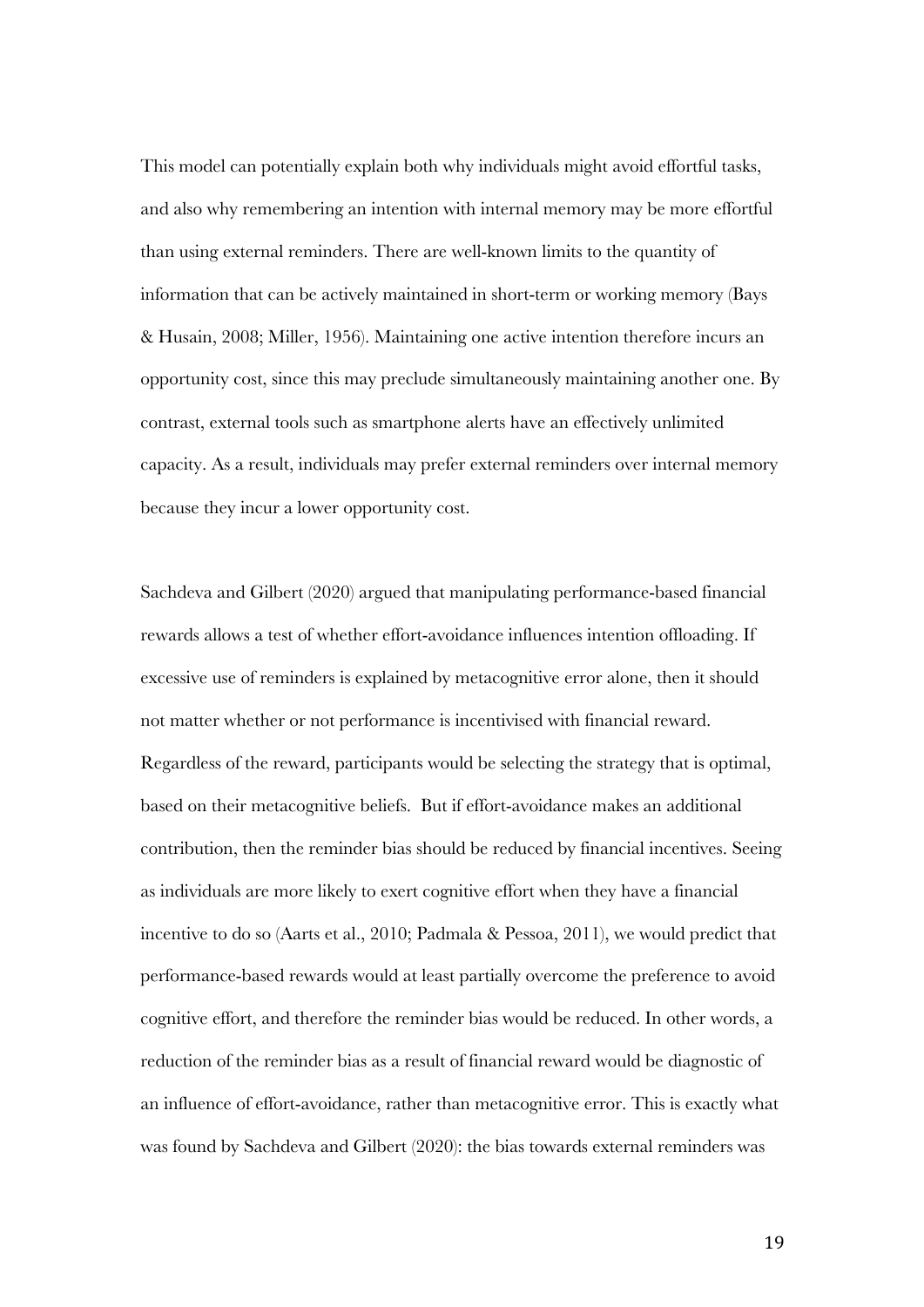significantly reduced, but not eliminated, when participants received a financial reward for their performance of the task. Therefore, a second factor contributing to individuals' intention offloading decisions, in addition to metacognitive belief, is a preference to avoid cognitive effort.

### **6. Strategy perseveration**

A third factor contributing to intention offloading was demonstrated by Scarampi and Gilbert (2020, Experiment 2). Participants performed an intention offloading task in two phases. In the first phase they were either forced to use reminders or forced to use their own memory. In the second phase they had a free choice whether to set reminders. Results showed that despite their free choice of strategy, participants tended to perseverate with whichever strategy they had used in phase 1. Therefore previous instruction or experience with an intention offloading strategy is an additional factor that influences ongoing offloading behaviour. Scarampi and Gilbert (2020, Experiment 1) also found that previous use of an offloading strategy did not influence subsequent unaided memory, at least in the short term.

These findings are relevant to the debate about the potential long-term benefits or harms of cognitive technology. It has been argued at least since the time of Socrates that relying on external tools rather than brain-based processes might lead to a harmful decline in cognitive ability (Kallick, 1989). This fear has found expression in contemporary debates about whether technologies such as Google are 'making us stupid' (Carr, 2008) or leading to 'digital dementia' (Moledina & Khoja, 2018). We consider that these fears are overstated because they hypothesise long-term harms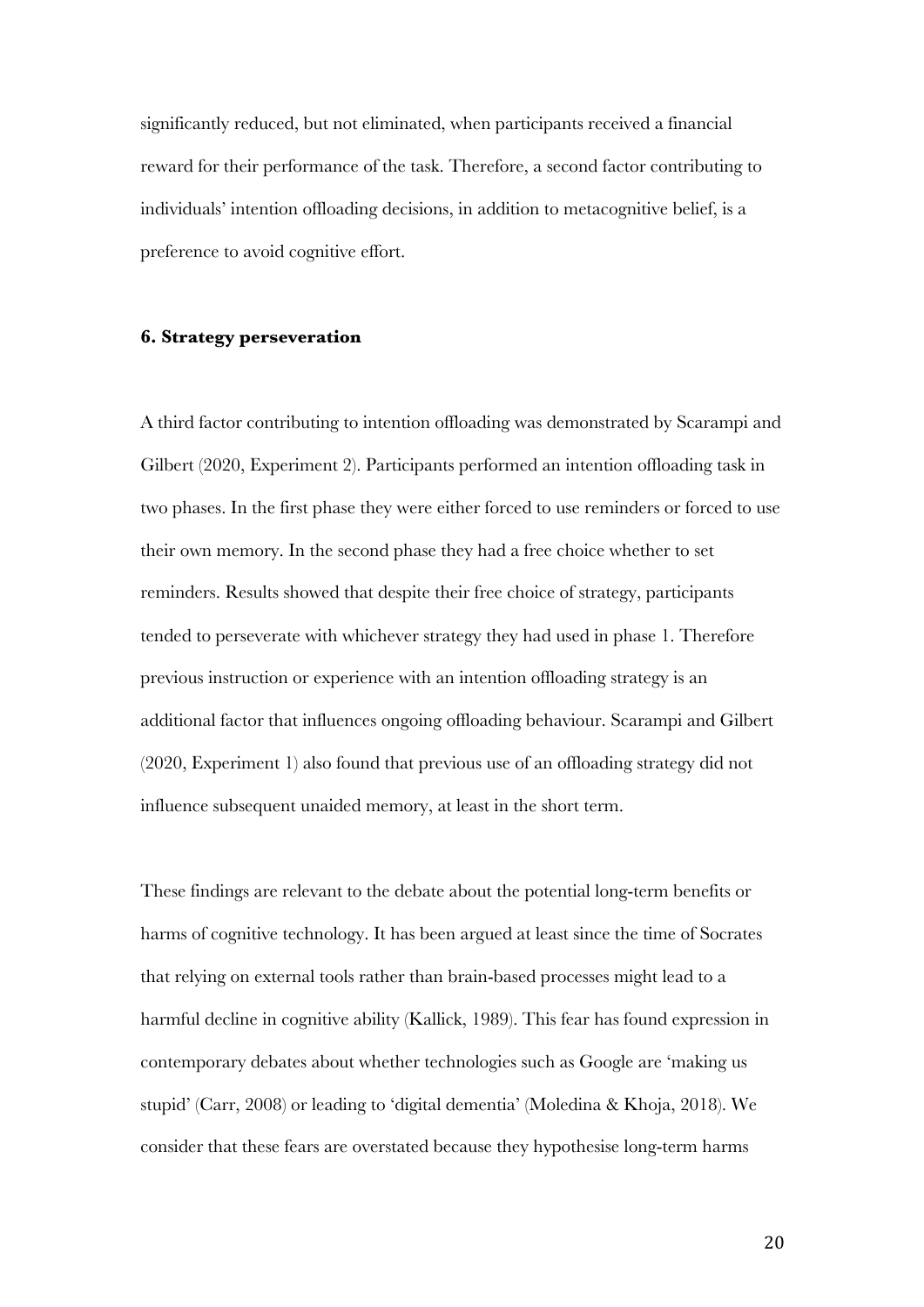based only on short-term evidence, and they disregard evidence showing that offloading can have positive as well as negative cognitive impacts (Cecutti et al., 2021; Runge et al., 2019; Storm & Stone, 2014).

Furthermore, the fear that using cognitive tools will have harmful consequences presents only one side of the cost-benefit calculation. The other side is that *failing* to use cognitive tools may be harmful if such tools are available and useful. Evidence shows that external reminders are highly effective. For example, participants in Gilbert et al. (2020) had a forgetting rate of about 45% when using their own memory but only around 5% using external reminders; in other words, using reminders reduced the forgetting rate by almost an order of magnitude (see also Jones et al., 2021). In this context, an individual who decides against using reminders, for example an older adult who believes in the importance of 'use it or lose it' to maintain cognitive health, will be depriving themselves of an extremely effective and convenient tool, which can promote all the benefits that come with being able to fulfil one's delayed intentions effectively. In addition, the strategy perseveration effect reported by Scarampi and Gilbert (2020) suggests that an earlier decision to forgo reminders can influence future strategy as well. This could have a particularly harmful impact in the context of cognitive decline, which makes the effective use of compensatory tools ever more important.

#### **7. Intention offloading across the lifespan: Child development**

When and how do children develop the ability to supplement their brain-based cognitive processes with external reminders? Redshaw et al. (2018) investigated this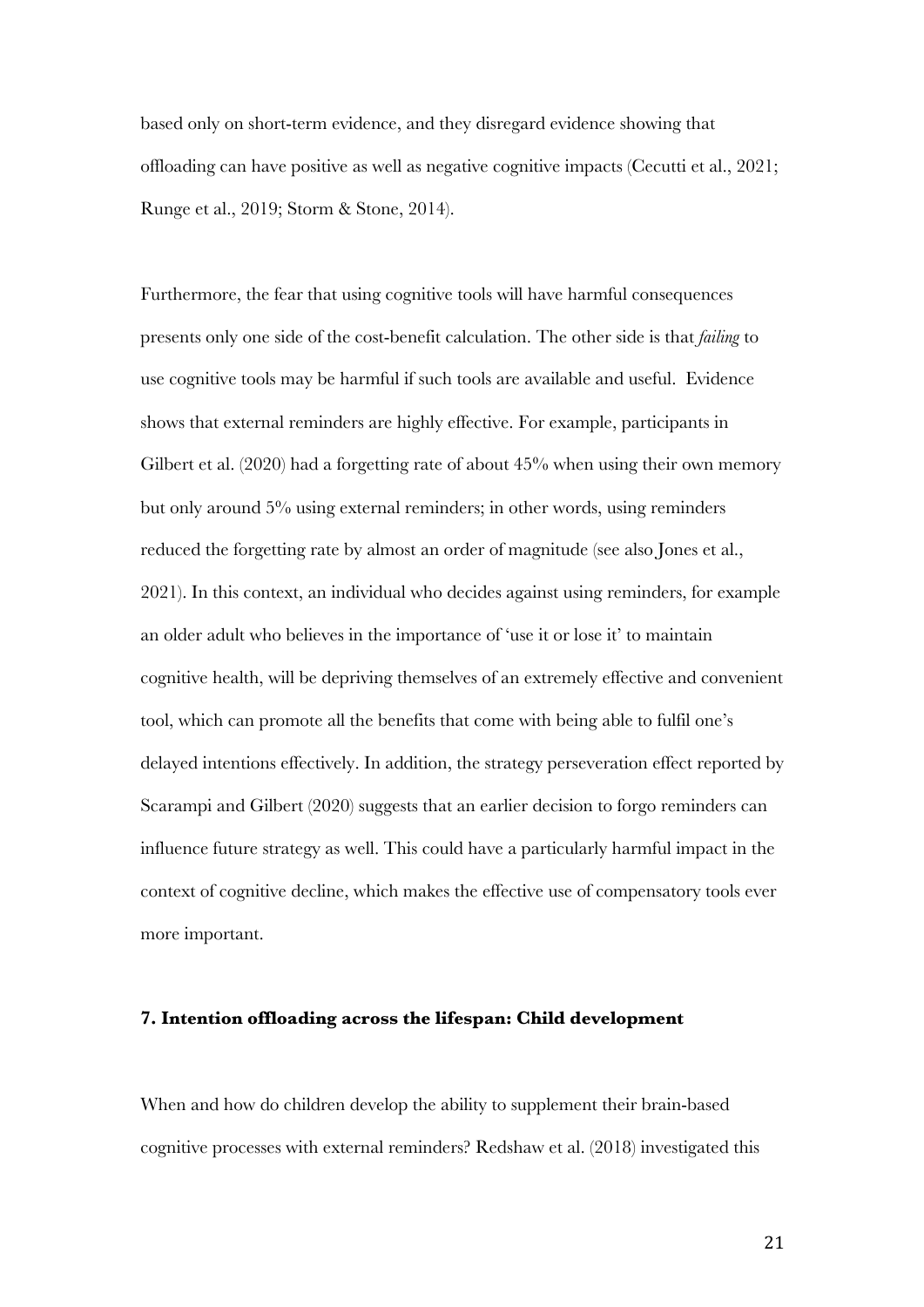question in children aged approximately 7-13 years, using an intention offloading task similar to Gilbert (2015a) administered with a touchscreen tablet computer. As in Gilbert (2015b), the task was performed in two phases, first using unaided memory and second with the option to set reminders. There were two levels of difficulty (one item versus three items to remember) and participants provided separate metacognitive predictions for each level of difficulty in each phase.

Older children (11+) offloaded strategically in the same way as adults (Gilbert, 2015a): they were much more likely to set reminders when they had more items to remember. But younger children  $(0, 9)$  were equally likely to offload intentions, regardless of the memory load. Could this be explained by a lack of metacognitive knowledge in the younger children? If they failed to understand the increased likelihood of forgetting at the higher memory load, it would be unsurprising if they did not compensate for this with increased reminder-setting. However, results from the metacognitive judgements ruled this out: if anything the younger children were more sensitive than the older children to the increased likelihood of forgetting at the higher memory load. Therefore, it seems that the younger children possessed the metacognitive *knowledge* that they were more likely to forget at the higher memory load, but they lacked the metacognitive *control* to translate this into strategic reminder-setting targeted at the more difficult trials. This distinction between metacognitive knowledge and control is consistent with prior evidence from the metamemory literature, for example younger children can distinguish between easy and hard items for a memory test, but only older children allocate more study time to the harder items (Dufresne & Kobasigawa, 1989; Lockl & Schneider, 2004; Masur et al., 1973).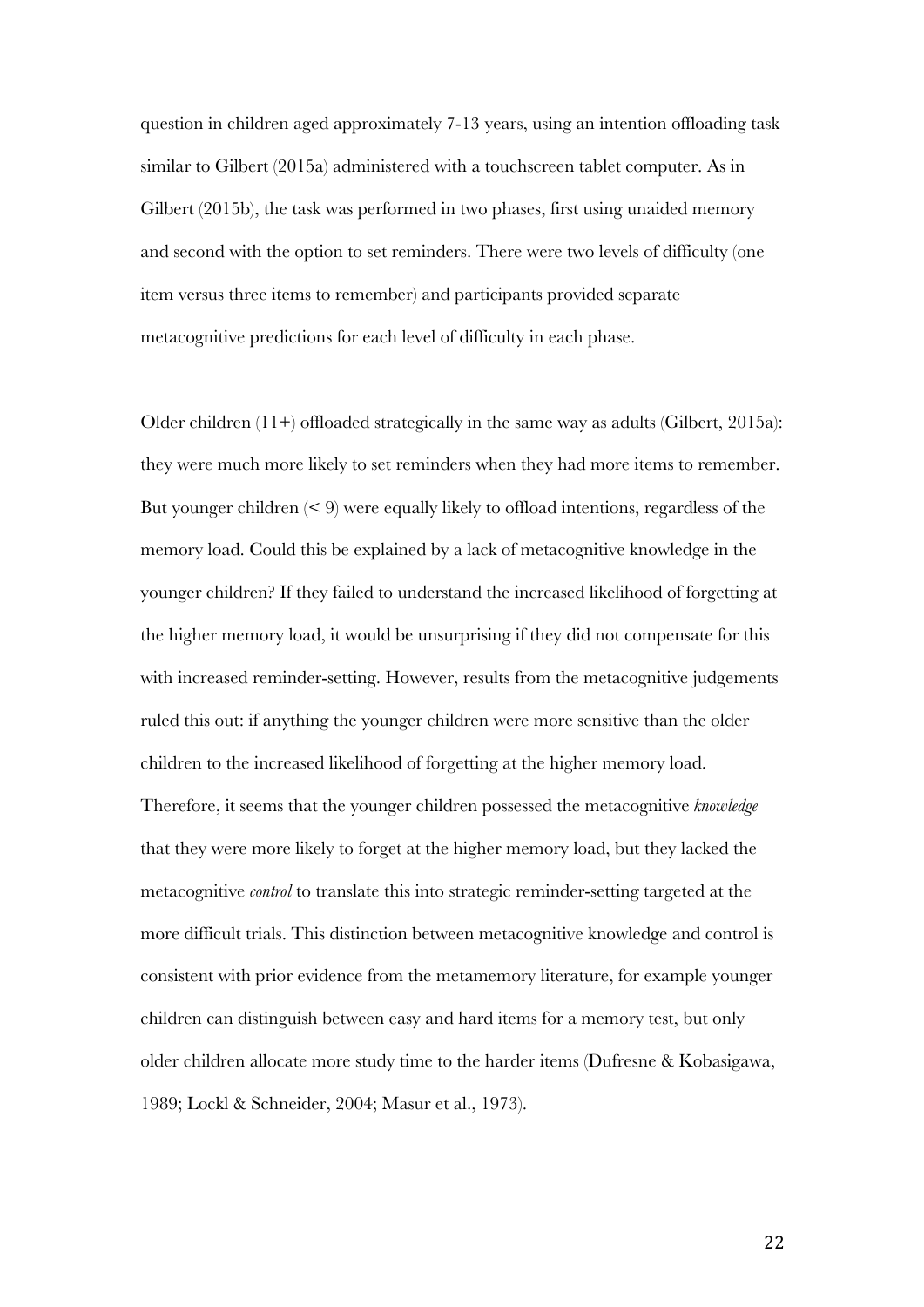Subsequent work has demonstrated strategic reminder setting in younger children. Bulley et al. (2020) investigated a short-term retrospective memory task, finding that once the offloading strategy was instructed, even children as young as 4 years selectively set reminders at a higher memory load. However, only older children set reminders when they had to devise the strategy themselves. These findings show that under the right circumstances, selective offloading strategies may be observed in very young children (see also Armitage et al., 2020; Armitage & Redshaw, 2021). However, the scenario studied by Redshaw et al. (2018) could have presented a particular challenge for young children. Some potential reasons for this might be the need to remember intentions prospectively, rather than a directly cued retrospective memory test, and the intermixing of the two difficulty levels on a trial-by-trial basis.

# **8. Intention offloading across the lifespan: Ageing**

At the other end of the lifespan, research has begun to investigate how intention offloading strategies may change in older age. This is particularly relevant because experimental studies have found evidence for a significant decline in older adults' prospective memory performance compared with younger adults (Ihle et al., 2013; Kliegel, Jäger, et al., 2008; Uttl, 2008). Experimental results are mixed, however, with various factors influencing age-related effects including the memory load (Ballhausen et al., 2017) and the importance of the prospective memory task (Hering et al., 2014). As well as being of theoretical interest for theories of cognitive ageing and metacognition, the question of age-related change in intention offloading has clear practical relevance for finding interventions to improve older adults' fulfilment of intentions. This may help promote older adults' behavioural independence and could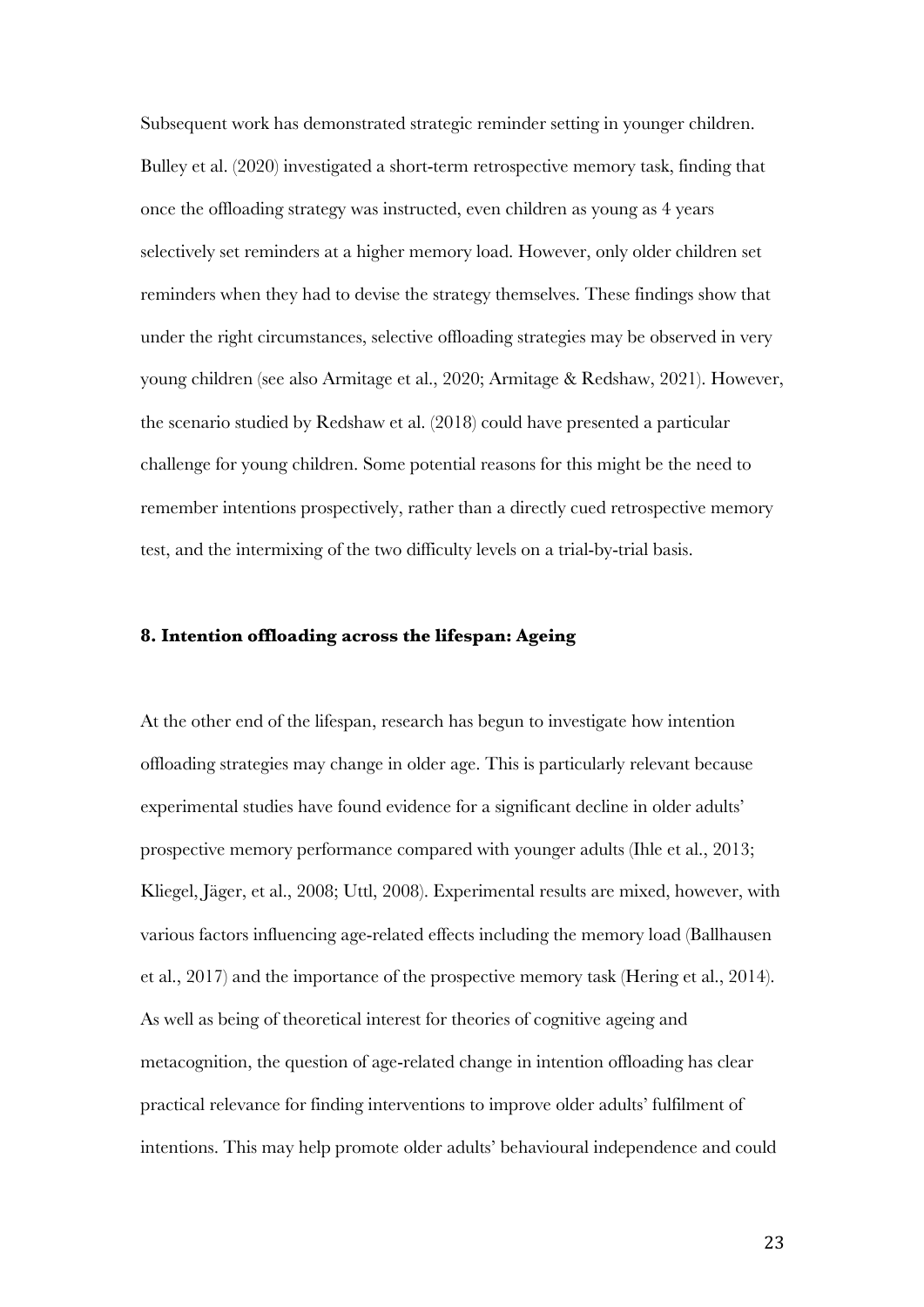play a particularly important role in health-related intentions such as remembering to take medication.

There are two reasons to consider that older adults might make particularly effective use of intention offloading strategies. First, some studies of metamemory and ageing suggest that older adults may have particularly low confidence in their memory abilities (Dobbs & Rule, 1987; Touron, 2015; Touron & Hertzog, 2004). As we have seen above, low confidence would be expected to translate into increased remindersetting. Second, studies of the 'age-related prospective memory paradox' (Schnitzspahn, Ihle, et al., 2011) have shown that although older adults perform worse than younger adults in laboratory prospective memory tasks, they tend to perform as well, or better, than younger adults in a real-world setting. One potential explanation for this has been that older adults tend to make increased use of external reminders. But other than some tentative evidence presented by Gilbert (2015a), direct experimental support for this hypothesis has been lacking (Maylor, 2008; Phillips et al., 2008). We therefore conducted two studies investigating age differences in intention offloading strategies, expecting – incorrectly, as it turned out – that older adults would show an increased preference for intention offloading.

Scarampi and Gilbert (2021) administered a version of the intention offloading task used by Gilbert (2015a) to a group of younger (18-30 years) and older (65-84 years) participants. In separate trials, we manipulated memory load (one item; three items) and reminder-setting (not allowed; optional). Results showed that when intention offloading was not allowed, the older group performed significantly worse than the younger group, particularly at the higher memory load. When they were given the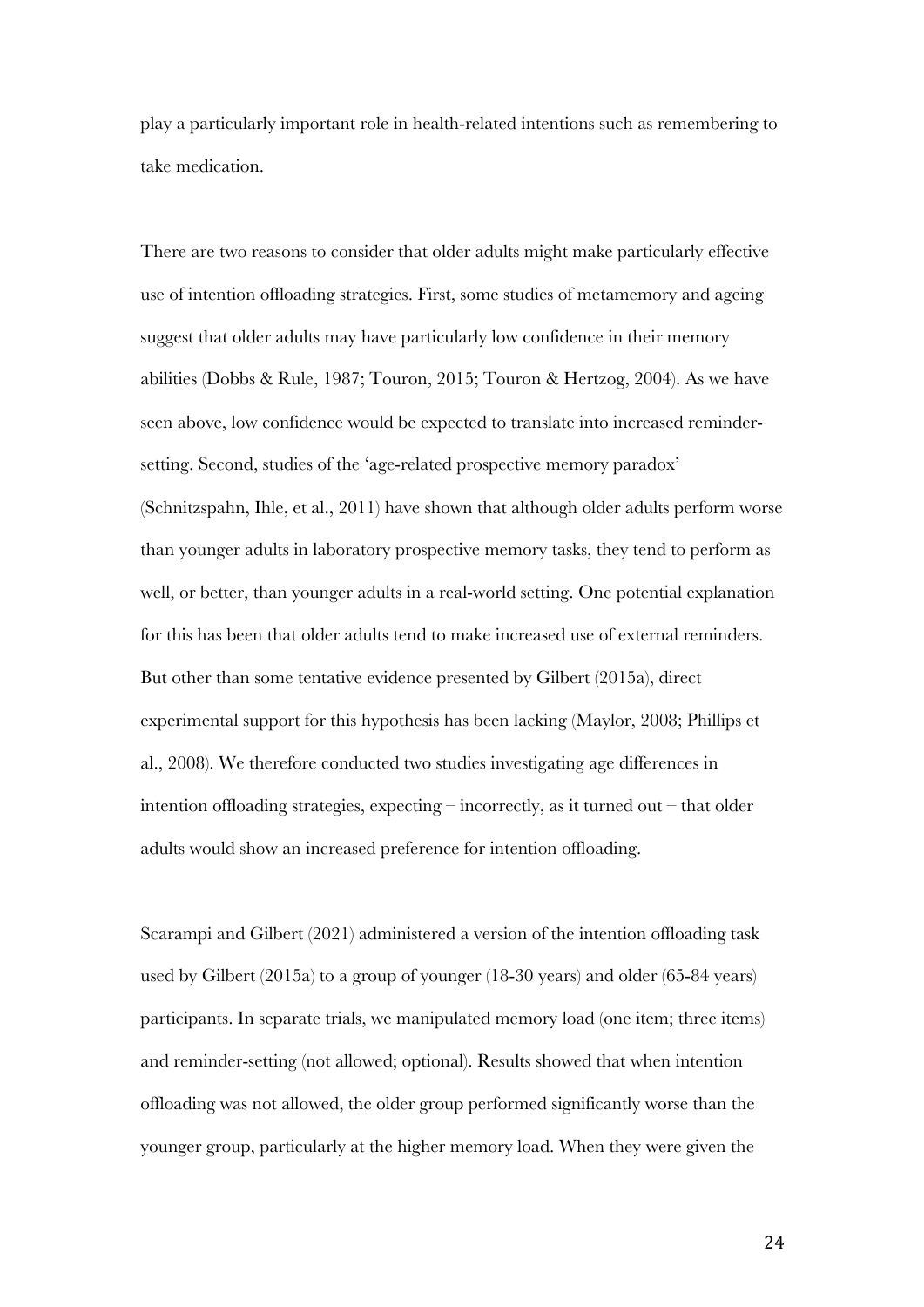option to set reminders, older adults did so slightly (but not significantly) more often than younger adults. However, older adults still performed significantly worse on the task, despite the option to set reminders as a compensatory strategy. Therefore, it cannot be assumed that older adults will compensate fully for memory difficulties when given the opportunity (a similar pattern of results was found in adults with autism spectrum conditions in a study by Cherkaoui & Gilbert, 2017). Additionally, older adults were over-confident in their unaided ability to perform the task, whereas younger adults were well calibrated. Therefore, contrary to our expectations, older adults were more likely to be overconfident in their memory ability and did not fully compensate for impaired performance even when they were allowed to set reminders.

A follow-up study by Tsai, Scarampi, Kliegel, and Gilbert (in prep) used the optimal reminders paradigm introduced by Gilbert et al. (2020) to investigate the *bias* towards or away from reminders, relative to the optimal strategy (see section 3 above). Older adults performed significantly worse when using unaided memory. They also were significantly more likely to set reminders when they were allowed. Two potential causes of this could be A) an adaptive response to reduced memory ability, and/or B) a change in older participants' preference towards internal memory versus external reminders, relative to the optimal strategy. Results showed that even though older adults set numerically more reminders, they were in fact *less* biased towards external reminders than younger adults. In other words, relative to their level of performance, older adults were less likely to set reminders. But because their level of performance was lower, they still set numerically more reminders. Younger adults tended to use external reminders even when the optimal strategy would have been to use internal memory. Consistent with this, they were underconfident in their own memory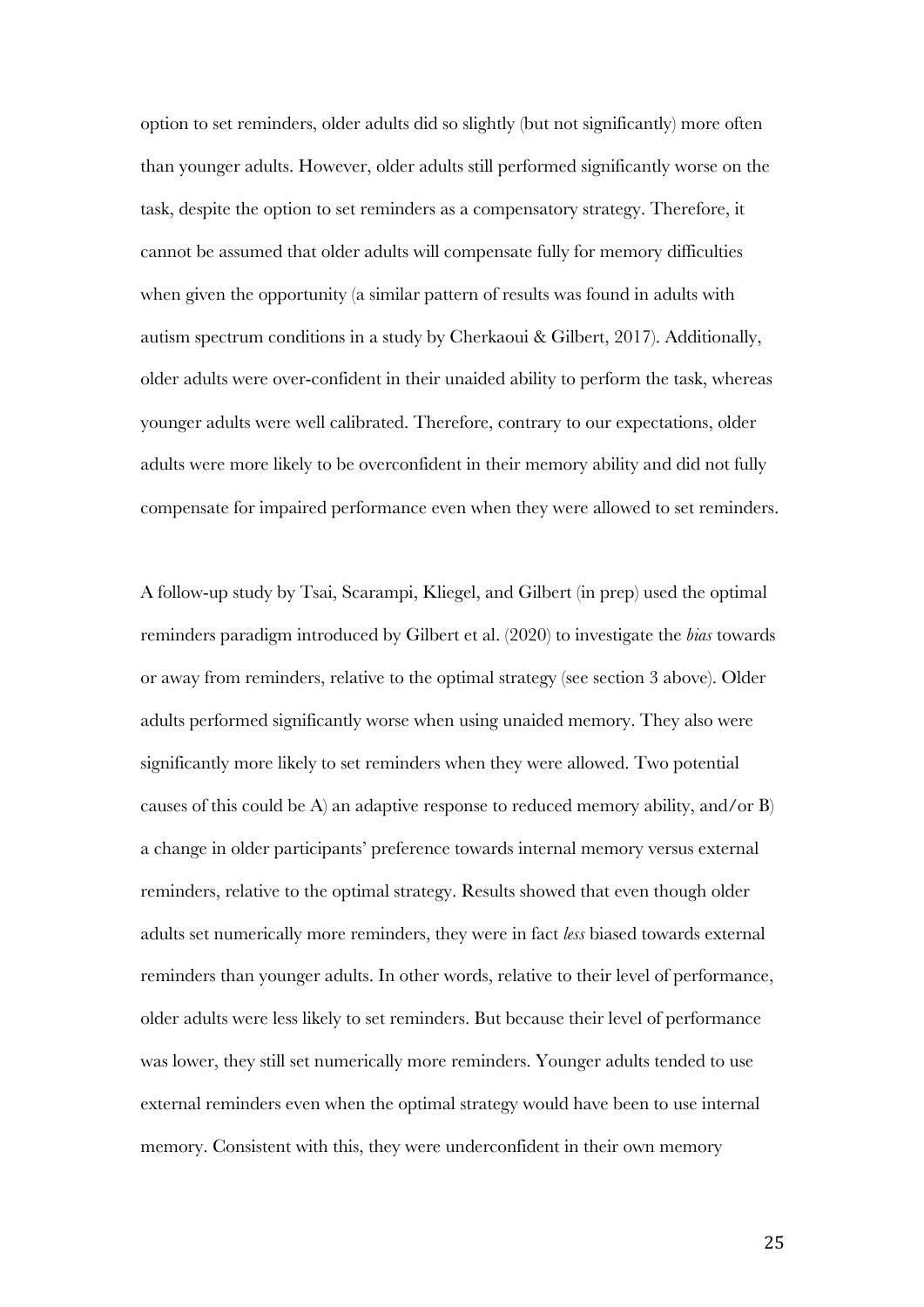abilities. By contrast, there was no significant bias towards or away from reminders in the older group, and nor were they underconfident in their memory ability.

In sum, the results of Scarampi and Gilbert (2021) and Tsai et al. (in prep) show that A) older adults cannot always be expected to compensate for memory difficulties with external memory aids, B) insofar as older adults set more reminders than younger adults, this seems to be better explained by an increased *need* for reminders, rather than an increased *preference* for external memory support; C) in terms of bias, older adults sometimes show a reduced preference for external reminders than younger adults, and D) these findings may be explained by different levels of memory confidence between younger and older participants. Therefore, both in case of child development (section 7) and ageing (this section), developmental change in offloading strategies seem to be explained, at least in part, by changes in metacognitive processes. This conclusion would be stronger, however, if it were supported by longitudinal rather than cross-sectional evidence.

Metacognitive factors could explain sub-optimal offloading strategies in two distinct ways. One the one hand, an individual might offload sub-optimally because they use incorrect metacognitive beliefs to determine their strategy. This appears to be the case in older adults studied by Scarampi and Gilbert (2021), who were overconfident in their memory ability and did not fully compensate for impaired performance when reminder-setting was allowed. On the other hand, an individual might offload suboptimally because they fail to use metacognitive beliefs at all. This appears to be the case in the youngest children studied by Redshaw et al. (2018), who knew that they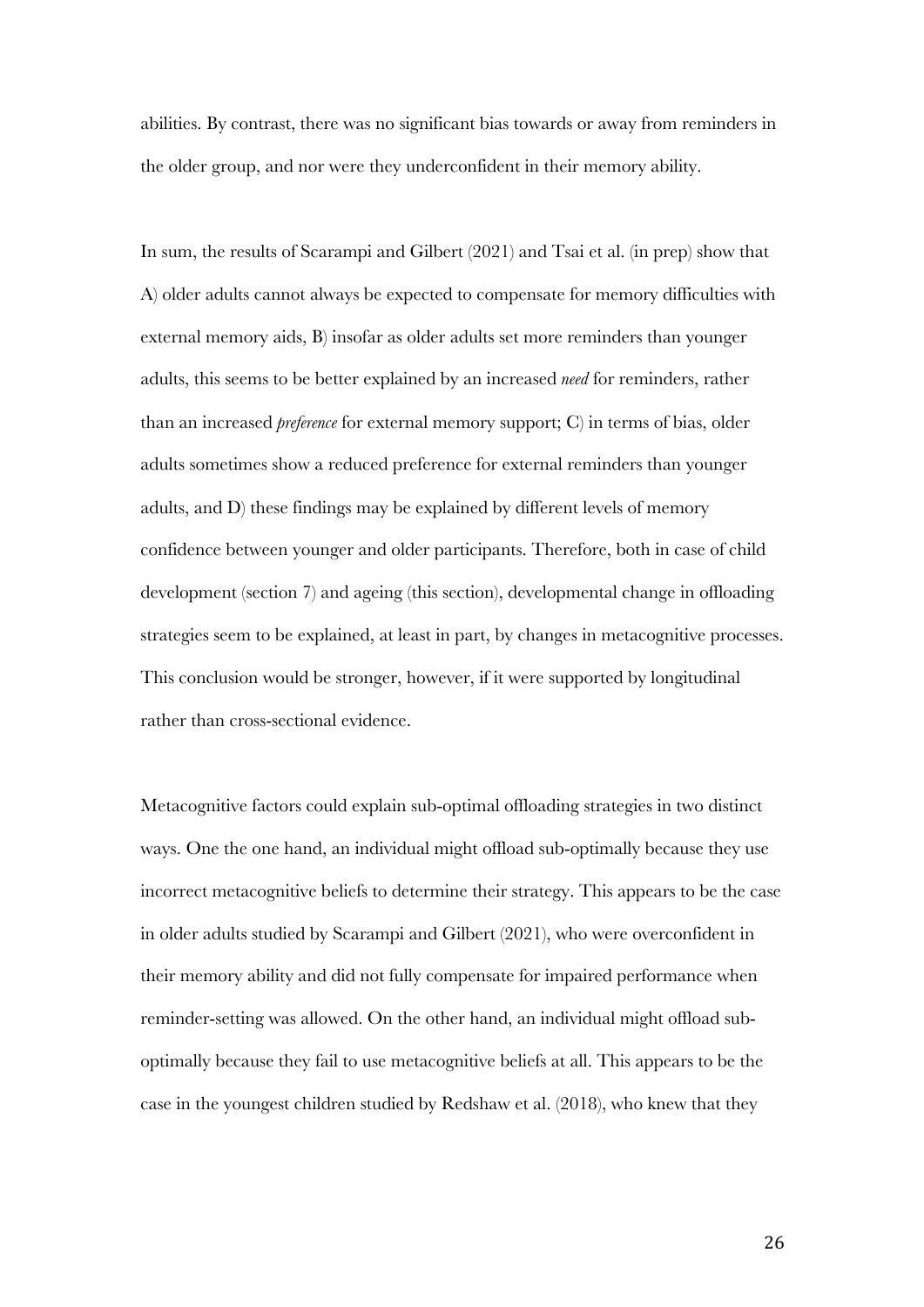were more likely to forget when they had more items to remember, but did not use this knowledge to inform their reminder-setting strategy.

# **9. Neural basis of intention offloading**

How do the behavioural findings reviewed above relate to underlying brain activity? There are two separate issues that might be addressed here. First, what are the brain processes that trigger intention offloading? Second, what are the downstream effects on subsequent brain activity? Boldt and Gilbert (2022) developed a new paradigm to investigate the first question using fMRI. Participants performed a series of trials where they were asked to remember a delayed intention. On some experimental blocks they were asked how confident they were that they would remember. This question corresponds to metacognitive monitoring: it assesses participants' evaluation of their own mental states and abilities. On other experimental blocks they were asked how much they wanted a reminder, which could help them remember. Their answer to this question determined their likelihood of actually receiving a reminder. This question corresponds to metacognitive control: it assesses a form of behavioural regulation that is putatively triggered by a metacognitive process, because low confidence should translate into an increased desire for a reminder.

Using multivariate pattern analysis (Haynes & Rees, 2006; Weaverdyck et al., 2020), we first showed that we could 'decode' metacognitive monitoring and, separately, metacognitive control. That is, using a machine learning approach, we found that we could train a pattern classifier to detect the difference between a high-confidence versus a low-confidence brain (i.e. metacognitive monitoring) or, separately, the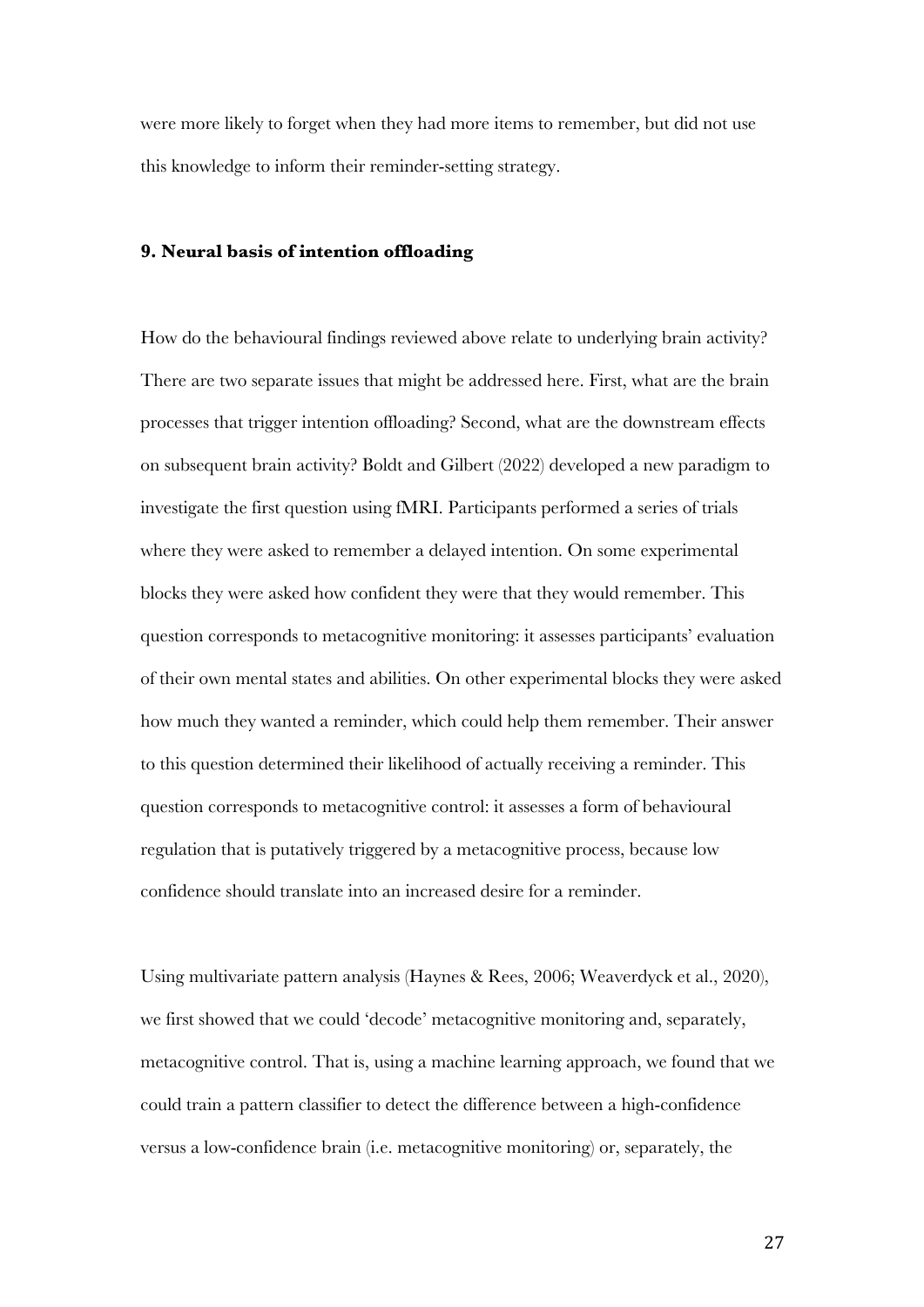difference between a brain with high versus low desire for a reminder (i.e. metacognitive control). Next, we showed that we could cross-classify between the two. So a pattern classifier that had only ever been trained to classify high- versus lowdesire for a reminder also accurately classified the difference between a brain with high versus low confidence, even though it was presented with novel data and had never been trained on this distinction. However, cross-classification was less reliable than decoding metacognitive knowledge or control separately. Therefore, results provided evidence at a neural level that intention offloading is driven by a metacognitive process. They also showed that metacognitive monitoring and control are associated with partially, but not fully, overlapping brain processes.

Once intention offloading has been triggered, how does it affect subsequent brain activity associated with remembering delayed intentions? This question was addressed by Landsiedel and Gilbert (2015), who asked participants to perform a version of the intention offloading task (Gilbert, 2015a) whilst undergoing fMRI scanning. On each trial, participants were either instructed to use their own memory or to set external reminders. They also performed a separate intention-free baseline condition. Compared with the baseline condition, the conditions requiring memory for intentions yielded signal change in two sets of brain regions. One set of regions, including lateral rostral prefrontal cortex, *increased* their activity while participants remembered delayed intentions. In previous work (Gilbert, 2011) this region was suggested to play a 'content-free' role in remembering delayed intentions. That is, it is involved in remembering that *something* needs to be done, but not the detailed content of the intention. A second set of regions, including medial rostral prefrontal cortex, *decreased* their activity while participants remembered delayed intentions. Despite the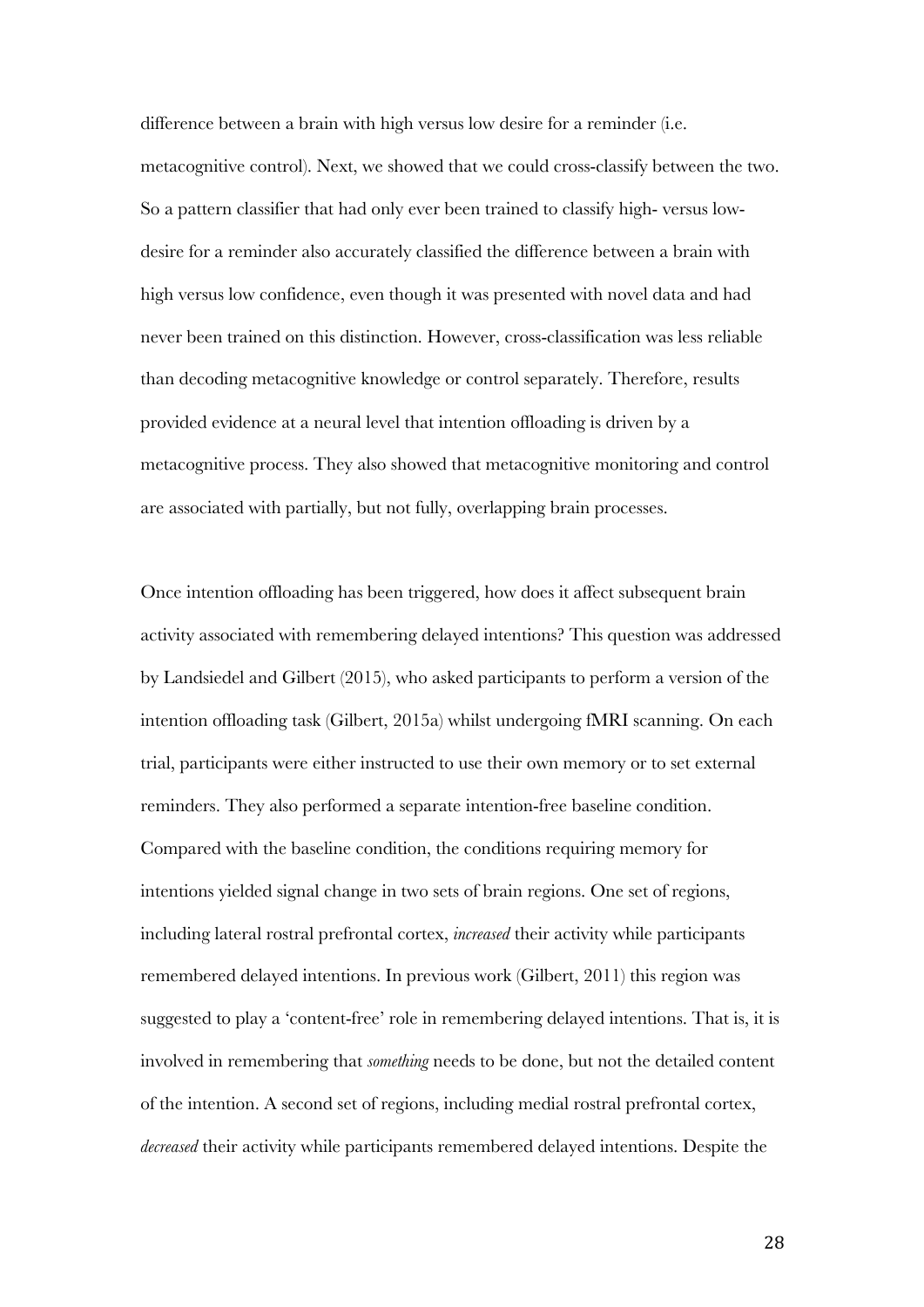net reduction in overall activation, this region has previously been shown to contain information corresponding to the precise content of intentions (Gilbert, 2011; Momennejad & Haynes, 2012, 2013). Therefore, Gilbert (2011) argued that lateral rostral prefrontal cortex may maintain a content-free preparedness to act on an intention, accompanied by a mean increase in activation from baseline, while the precise content is represented in medial rostral prefrontal cortex, accompanied by a mean decrease in activation from baseline.

How might intention offloading affect activity in these two brain regions? Landsidel and Gilbert (2015) argued that it is no longer necessary to store the precise content of an intention once this has been represented in an external store. Consistent with this, deactivation of medial rostral prefrontal cortex was attenuated once participants set reminders. By contrast, it may still be necessary to remember that *something* needs to be done, to maintain a preparedness to act on an intention even once the content has been stored externally. Consistent with this, there was no reduction in lateral rostral prefrontal cortex activity when participants set reminders. Therefore, intention offloading can have dissociable effects on brain regions thought to play distinct roles in remembering delayed intentions. Signal change associated with remembering that something needs to be done, without the precise content of the intention, may be relatively unaffected. By contrast, signal change associated with storing the content of an intention may be reduced.

# **Practical implications and open questions**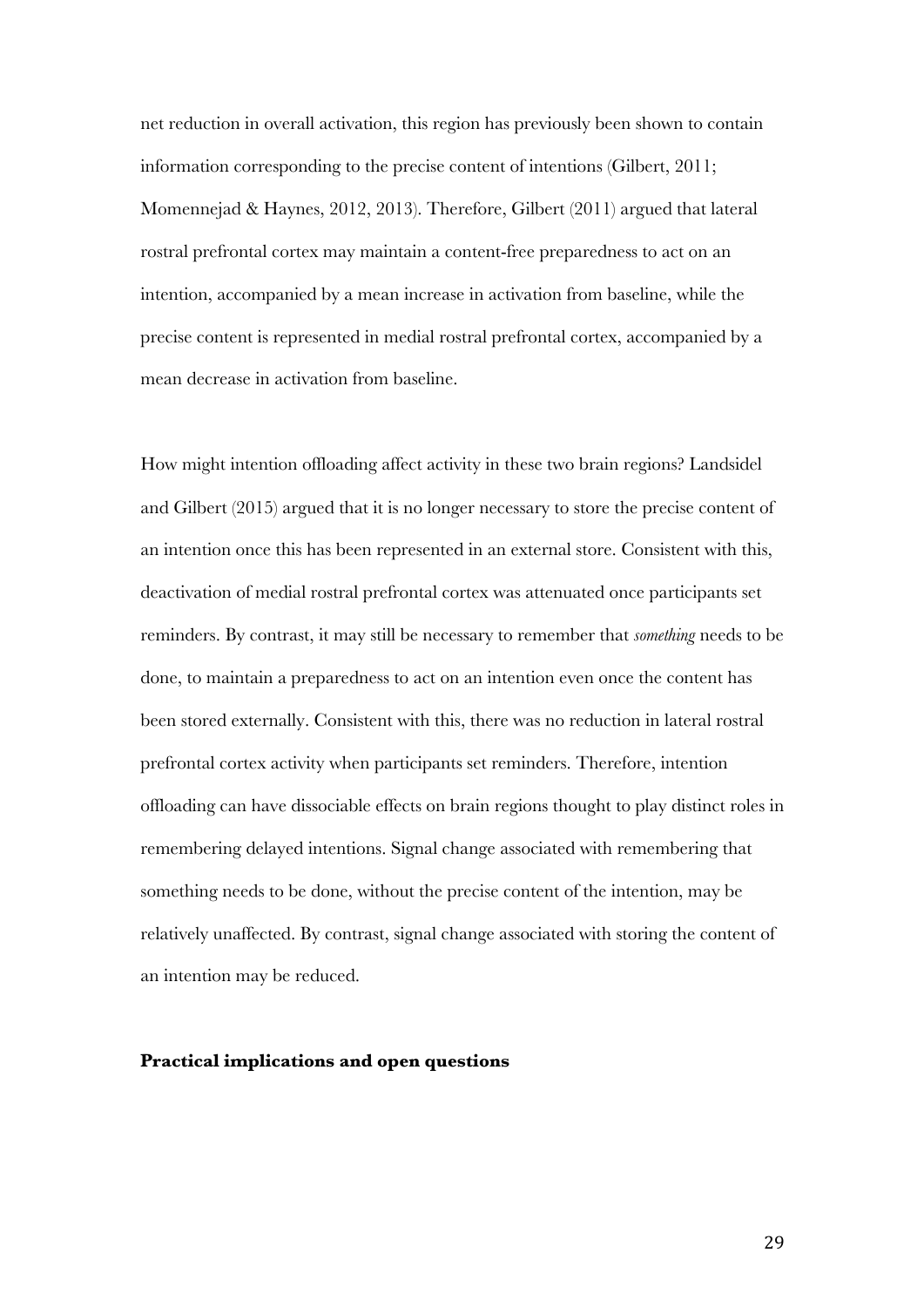We conclude by considering some of the practical implications of the work described above, and discussing open questions for future research. The first conclusion that we draw is that an individual's level of performance on a cognitive task may relate at least as much to the cognitive strategies they choose as their unaided level of cognitive ability. Consistent with this, the availability of cognitive offloading strategies can attenuate individual differences related to unaided ability. Ball et al. (2022) found that individuals' unaided ability to remember delayed intentions was associated with their working memory ability, measured in a separate task. But once intention offloading was permitted, there was no longer any relationship between task performance and working memory ability. This suggests that patterns of individual differences on realworld tasks, where various offloading strategies are typically available, may be different to those measured on laboratory tasks, where offloading is typically not allowed. However, the studies reviewed above were mostly conducted with rather artificial experimental tasks. We do not yet know much about how individuals' cognitive offloading strategies, measured in the laboratory, relate to their use of cognitive offloading in everyday life. This may be particularly relevant to understanding the effect of ageing on memory, where findings have been inconsistent between laboratory and naturalistic settings (Cauvin et al., 2018; Devolder et al., 1990; Phillips et al., 2008; Schnitzspahn, Ihle, et al., 2011).

A second conclusion that may be drawn from the studies reviewed above is that forgetting is not necessarily the only source of variance, or even the predominant source of variance, influencing whether or not individuals fulfil their intentions. Another factor which may be at least as important in determining the fulfilment of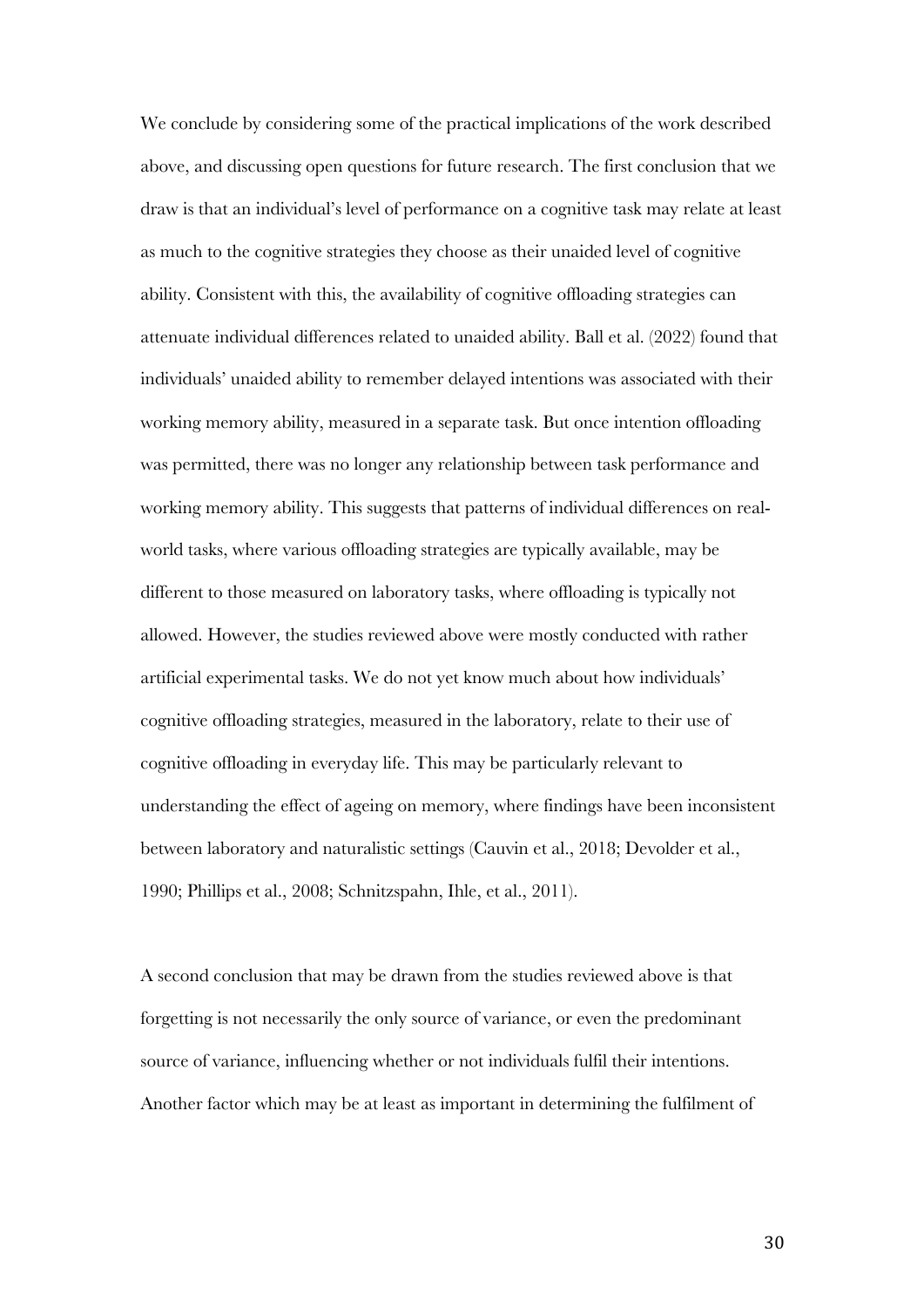intentions is whether or not they are considered sufficiently important to be offloaded into an external store.

| <b>Factor</b>  | <b>Finding</b>                                       | <b>Evidence</b>         |
|----------------|------------------------------------------------------|-------------------------|
| Memory load    | Higher memory load increases offloading              | Gilbert (2015a),        |
|                |                                                      | Scarampi & Gilbert      |
|                |                                                      | (2020, 2021),           |
|                |                                                      | Redshaw et al.          |
|                |                                                      | (2018)                  |
| Task           | Task interruption increases offloading               | Gilbert (2015a)         |
| interruption   |                                                      |                         |
| Memory         | Lower confidence is associated with increased        | Ball et al. (2022),     |
| confidence     | offloading                                           | Boldt & Gilbert         |
|                |                                                      | (2019), Gilbert         |
|                |                                                      | (2015b), Gilbert et     |
|                |                                                      | al. (2020), Kirk et al. |
|                |                                                      | (2021), Engeler &       |
|                |                                                      | Gilbert (2020)          |
| Objective      | Lower objective ability is associated with           | Gilbert (2015b),        |
| memory ability | increased offloading                                 | Gilbert et al. (2020).  |
|                |                                                      | Though see also         |
|                |                                                      | Boldt & Gilbert         |
|                |                                                      | (2019).                 |
| Perceptual     | Lower confidence in perceptual judgements is         | Gilbert (2015b)         |
| confidence     | associated with increased offloading in a separate   |                         |
|                | memory task                                          |                         |
| Metacognitive  | Metacognitive advice reduces bias in reminder-       | Gilbert et al. (2020,   |
| interventions: | setting                                              | Experiment 2)           |
| advice         |                                                      |                         |
| Metacognitive  | Difficult practice trials increase subsequent        | Gilbert et al. (2020,   |
| interventions: | offloading                                           | Experiment 3)           |
| practice       |                                                      |                         |
| difficulty     |                                                      |                         |
| Metacognitive  | Negative feedback increases offloading               | Gilbert et al. (2020,   |
| interventions: |                                                      | Experiment 3).          |
| feedback       |                                                      | Though see also         |
|                |                                                      | Engeler & Gilbert       |
|                |                                                      | $(2020)$ and            |
|                |                                                      | Grinschgl et al.        |
|                |                                                      | (2020)                  |
| Financial      | Greater reward for intention fulfilment increases    | Dupont et al. (in       |
| reward (1)     | offloading                                           | press)                  |
| Financial      | Financial incentive leads to more optimal            | Sachdeva & Gilbert      |
| reward (2)     | offloading (less effort avoidance)                   | (2020)                  |
| Task           | Explicit instructions increase uptake of offloading  | Boldt & Gilbert         |
| instructions   | strategy                                             | (2019)                  |
| Strategy       | Prior use of offloading strategy predicts its        | Scarampi & Gilbert      |
| perseveration  | continuation                                         | (2020)                  |
| Child          | Older age predicts greater selectivity of offloading | Redshaw et al.          |
| development    | strategy for higher memory loads                     | (2018)                  |
| Older age:     | Older age predicts numerically increased use of      | Scarampi & Gilbert      |
| absolute use   | reminders                                            | (2021); Tsai et al. (in |
| of reminder    |                                                      | prep)                   |

# **Table 1. Factors influencing intention offloading.**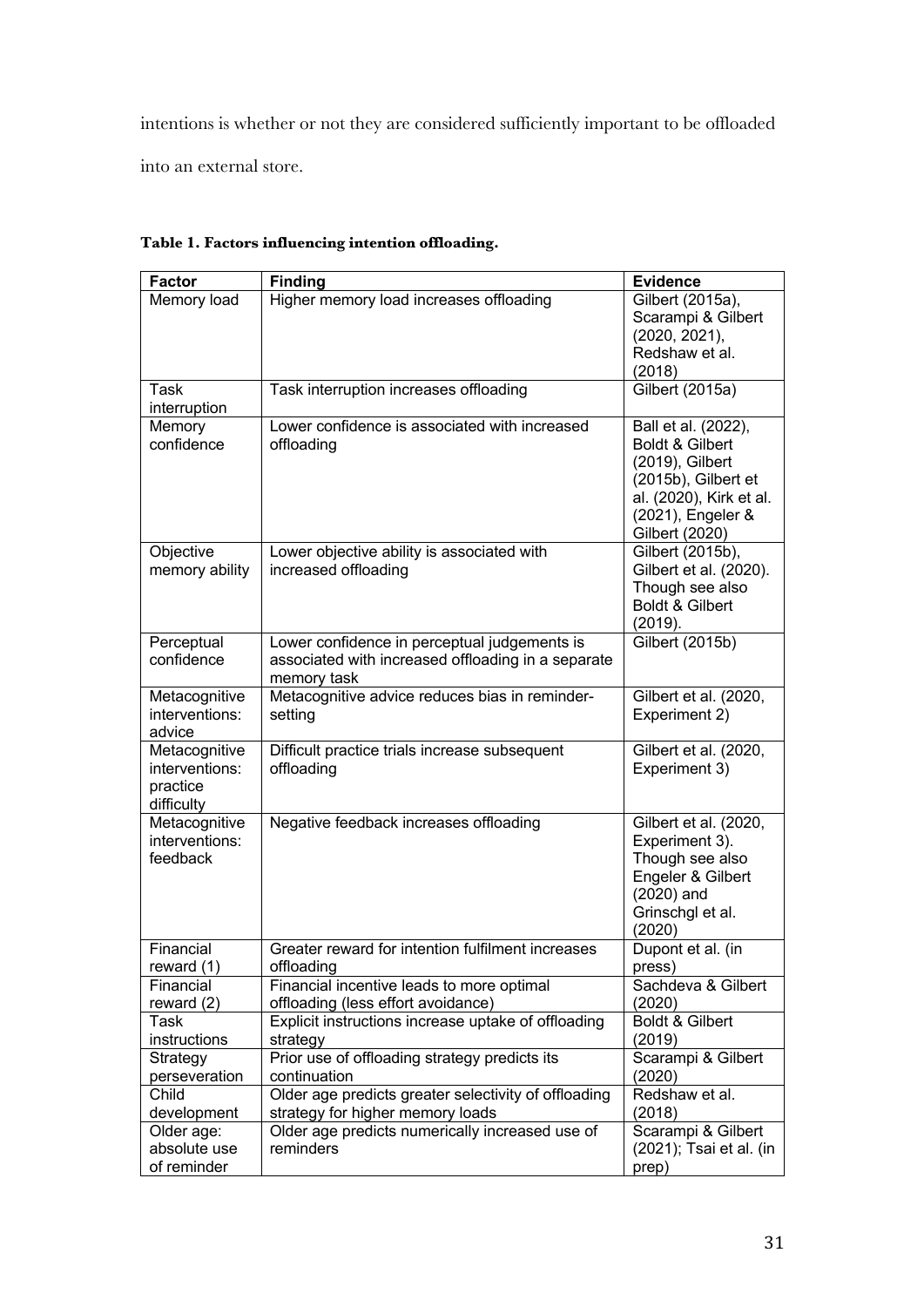This was investigated by Dupont, Zhu, and Gilbert (in press), who showed that highvalue intentions (associated with a larger financial reward) were much more likely to be offloaded than low-value intentions. One corollary of this is that individuals can potentially be left with nothing but low-value information in internal memory if the external store fails. These findings highlight the importance of understanding the factors that influence intention offloading, if we wish to understand intention fulfilment. This review has summarised evidence pointing towards multiple factors, which we list in Table 1. However, there are undoubtedly additional factors that have not yet been investigated fully, for example individual differences in personality or cognitive style (see Kirk et al., 2021), the influence of neurodevelopmental conditions (see Cherkaoui & Gilbert, 2017), and sociocultural effects.

Our third and main conclusion is that intention offloading is a highly effective strategy for remembering delayed intentions, and metacognitive processes play a key role in triggering it. The studies reviewed above provide evidence that individual differences in offloading strategies, and developmental changes in those strategies, are driven at least in part by metacognitive processes. Therefore, metacognitive interventions could play an important role in promoting the adaptive use of cognitive tools. Insofar as individuals have a more accurate understanding of their true internal memory ability, they can target their use of external resources more effectively. We suggest, speculatively, that metacognitive interventions could have a greater impact on everyday functioning than 'brain training', which, despite being a billion dollar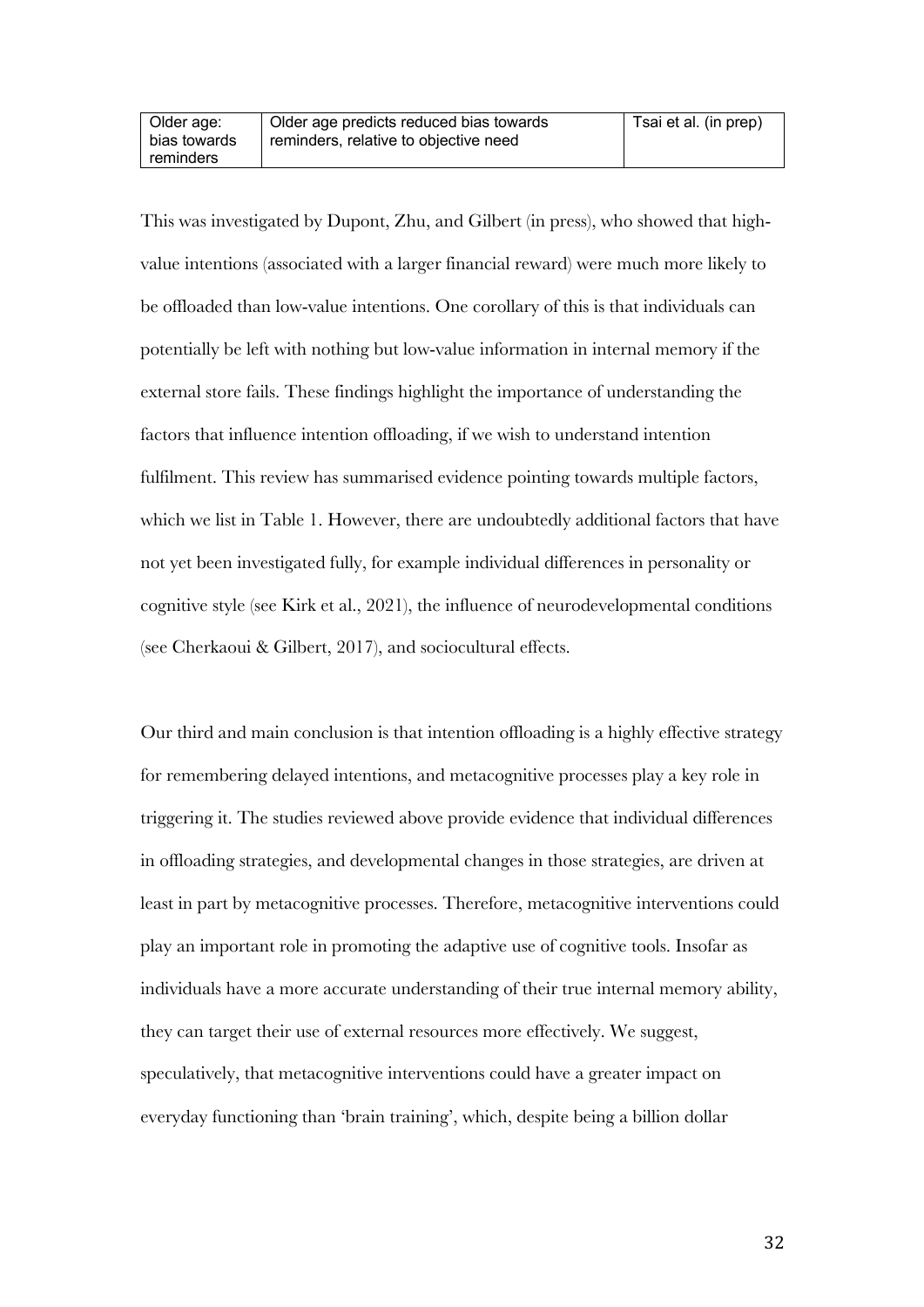industry, seems to have a weak impact at best on general cognitive ability (Hampshire et al., 2019).

We make this claim because A) training interventions may have a strong impact on both task-specific (Engeler & Gilbert, 2020) and domain-general metacognition (Carpenter et al., 2019), and B) metacognitive interventions have been shown to influence intention offloading strategies which are themselves highly effective (Gilbert et al., 2020, Experiment 3). However, we need to insert two caveats. The first is that the effects of metacognitive interventions on cognitive offloading have been inconsistent (Engeler & Gilbert, 2020; Grinschgl et al., 2020), so it is not well understood why the impact of these interventions varies between studies. The second is that the cross-domain organisation of metacognition and cognitive offloading is still poorly understood. This cross-domain organisation is important because it may determine the extent to which an intervention delivered in one domain would generalise to another. This in turn would determine whether a single intervention could be delivered to influence an individual's offloading strategies across multiple domains, or whether multiple task-specific interventions would instead be necessary.

# **Open questions**

We note here three open questions about intention offloading (and cognitive offloading more generally) that we think are particularly pressing. The first of these concerns the cross-domain organisation of metacognition and cognitive offloading. As noted above, this issue is important for both theoretical and practical reasons. The current evidence is mixed. Gilbert (2015b) provided evidence for a domain-general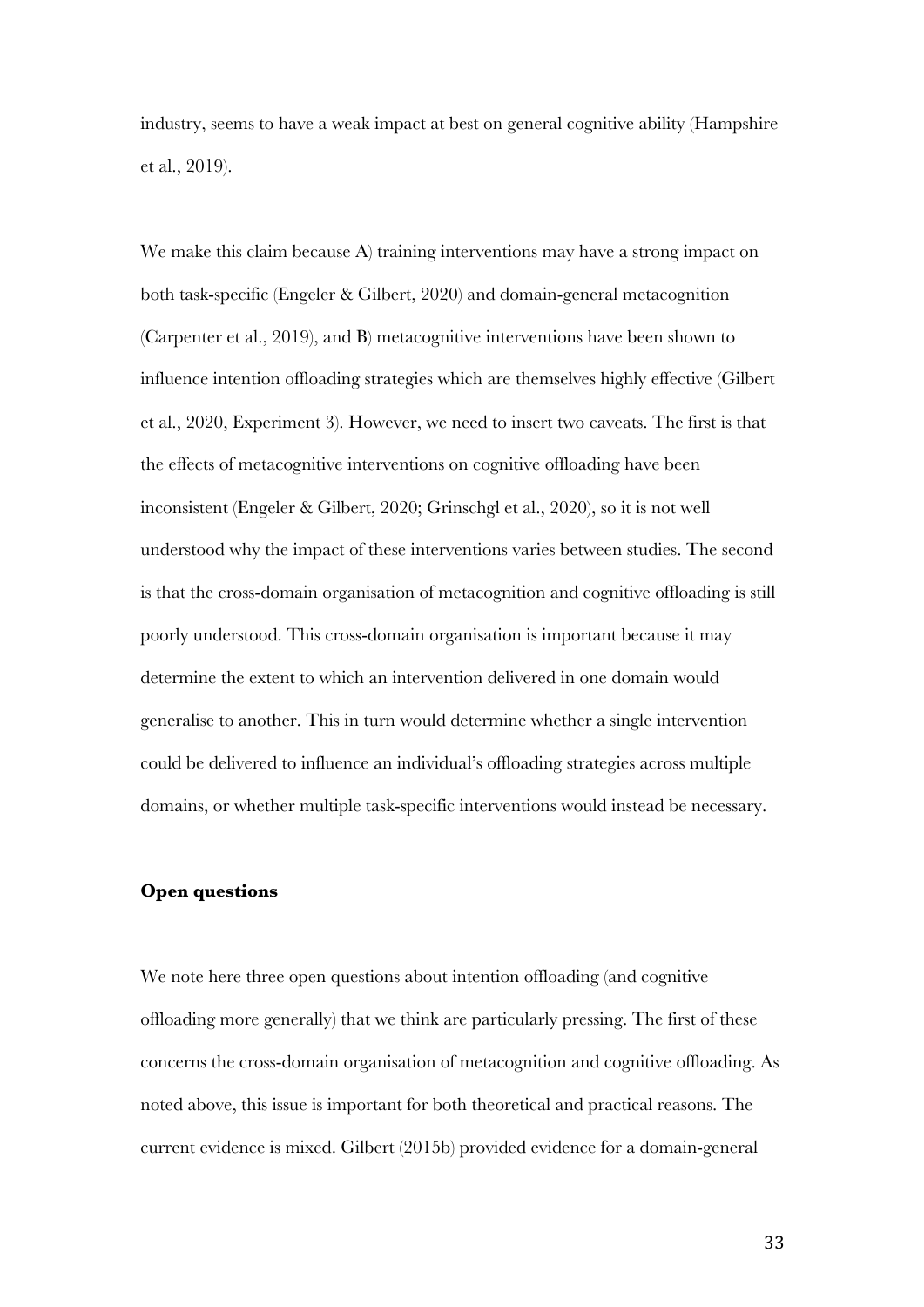metacognitive component to intention offloading: participants' confidence in a perceptual judgement task correlated with their propensity for intention offloading in a separate memory task. Importantly, the perceptual judgement task in this experiment used a staircase procedure, so that accuracy was equalised between participants. This means that variation in perceptual confidence had no relationship with objective accuracy. Nevertheless this variation in perceptual confidence  $-a$ measure of metacognitive bias - was associated with intention offloading in a separate task. This suggests that a metacognitive intervention in one domain (e.g. perception) may affect cognitive offloading in a different domain (e.g. memory).

In a follow-up study, Sachdeva and Gilbert (in prep) replicated the finding that participants' perceptual confidence was related to their propensity for intention offloading in a separate task. However, perceptual confidence was not significantly associated with individuals' *bias* towards or away from reminders, relative to the optimal strategy. Therefore, while evidence suggests that there is some domaingeneral component of the metacognition-offloading link, it is not known how far this extends to individuals' *preference* for offloading, relative to the optimal strategy, compared with their *propensity* for offloading, which may also reflect their level of cognitive ability (and hence the need for offloading) regardless of preference.

Studies investigating the relationship between propensity for cognitive offloading in different domains have also produced inconsistent results. Ball et al. (2022) found that intention offloading strategies were significantly correlated between three tasks using different stimulus materials. Specifically, the rate of offloading was significantly correlated across the three tasks but the *bias* in each task, relative to the optimal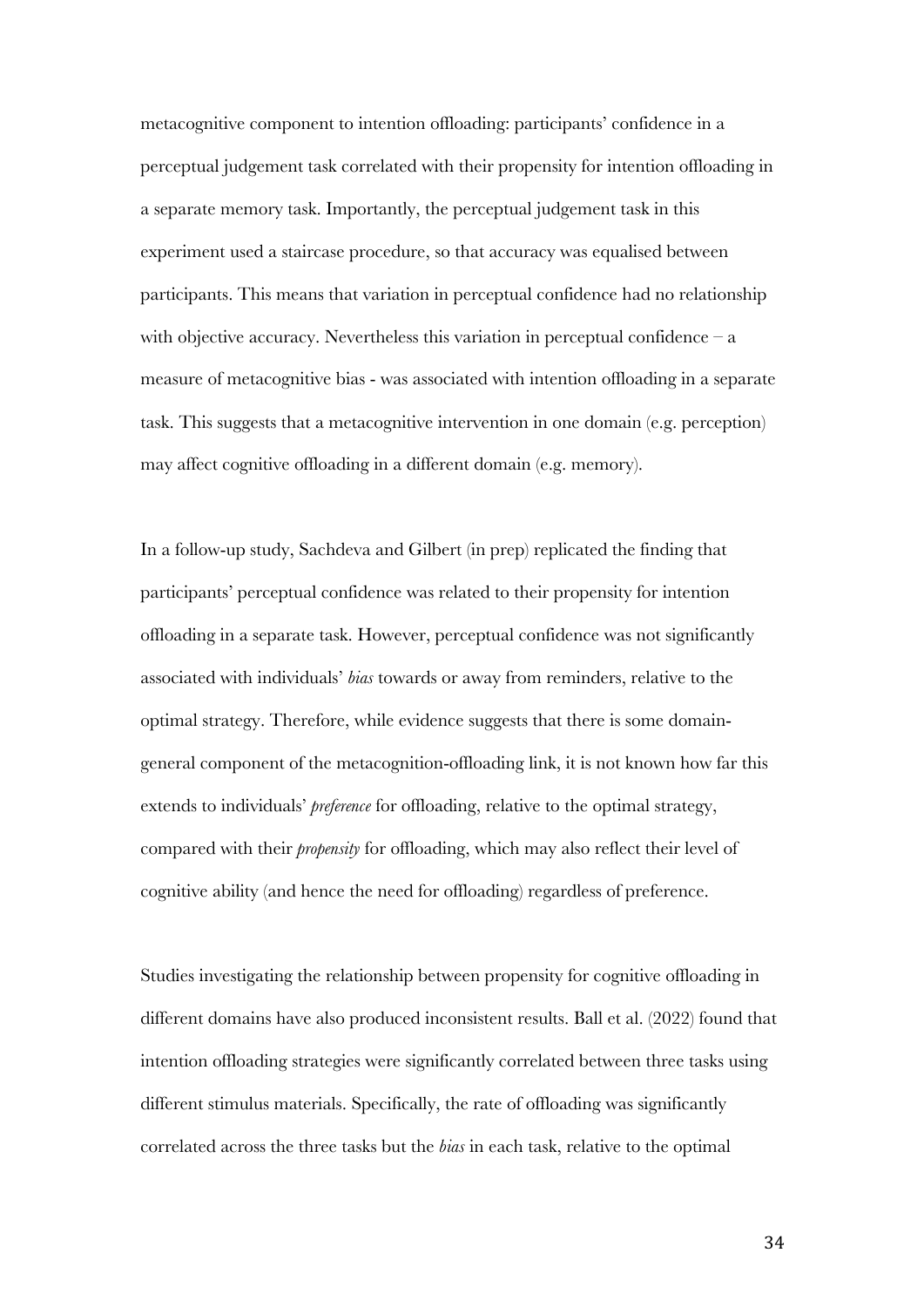strategy, was not. On the other hand, Meyerhoff et al. (2021) did not find any significant association between cognitive offloading strategies measured in an intention offloading task and a perceptual block-copy task. In sum, we know relatively little about domain-specific versus domain-general contributions to cognitive offloading strategies, and the impact of metacognitive training on those strategies. If we are to develop real-world metacognitive interventions to improve individuals' cognitive offloading strategies, we need to make progress on both of these issues.

The second open question that we highlight concerns the relationship between cognitive offloading, as measured in experimental tasks like the ones described above, and people's everyday practice of cognitive offloading in the real world. Undoubtedly, the complexities of individuals' decisions about offloading in the real world, and the factors influencing those decisions, will not be fully captured by our experimental tasks. For example, the studies described in this review have paid little attention to the factors that vary between different types of reminder, such as how effortful they are to set up, what demands are offloaded (e.g. attentional versus memory demands), and how effective they are (or how effective they are believed to be; Weis & Wiese, 2019). As well as investigating these factors in the laboratory, experimental methods could be complemented by more naturalistic approaches such as diary studies or observation of naturalistic behaviour (Rummel & Kvavilashvili, 2019).

The final open question that we highlight concerns individuals' motivations for engaging in cognitive offloading. What factors do people weigh up when they decide whether to offload? These factors could serve as potential targets for interventions to improve cognitive offloading strategies. The answer implicit in much of the discussion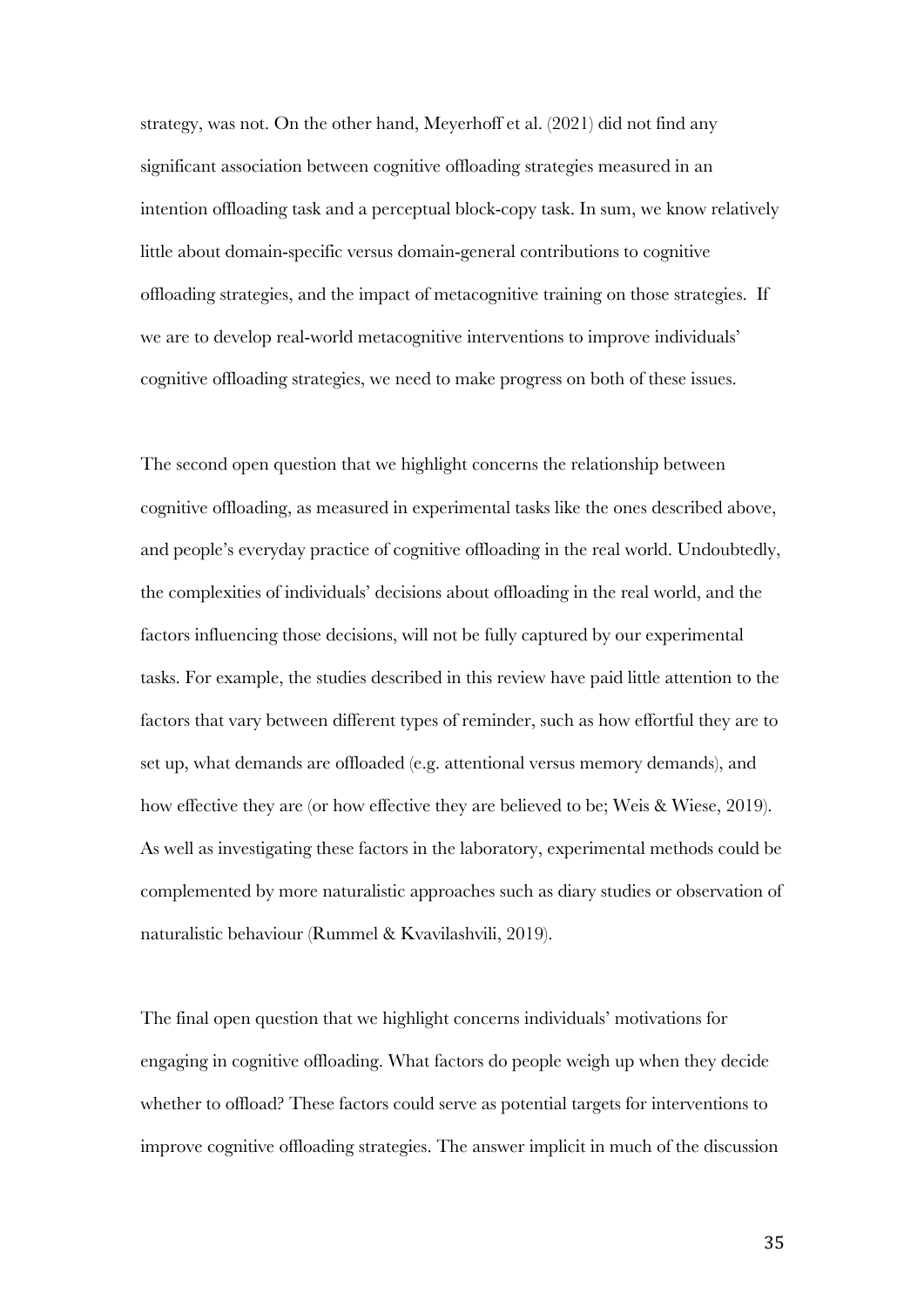above is that we offload in order to increase performance. For example, a person might engage in intention offloading in order to increase the probability of remembering. However, this is probably not the only factor that individuals consider. Another possibility is that we offload, not so much to increase performance, but to reduce uncertainty. Once an intention has been offloaded, there is probably less uncertainty in whether or not it will actually be realised. This in turn can improve the stability, consistency, and predictability of behaviour. Therefore, an open question for future research is whether the performance-increasing and the uncertainty-reducing consequences of offloading can be distinguished from each other.

A further possible motivation for offloading could be that by offloading one cognitive process, individuals are then better able to engage in another. For example, saving one list of to-be-remembered words to an external store can improve memory for a subsequently presented list (Storm & Stone, 2014) or even performace of an unrelated task (Runge et al., 2019). Similarly, Dupont et al. (in press) found that offloading highvalue intentions to external reminders led to a 'spillover' effect whereby internal memory was reallocated to remaining low-value intentions (see also Risko et al., in press for discussion of a related point). Therefore, individuals might engage in offloading not to improve performance or reduce uncertainty for the offloaded task, but instead for the cognitive savings that this can engender for a subsequent activity. To the extent that individuals are motivated by these different factors to engage in offloading, different interventions might be required to alter their strategies.

We hope that the work summarised in this review can provide a basis for designing interventions to influence cognitive offloading strategies. However, there is clearly still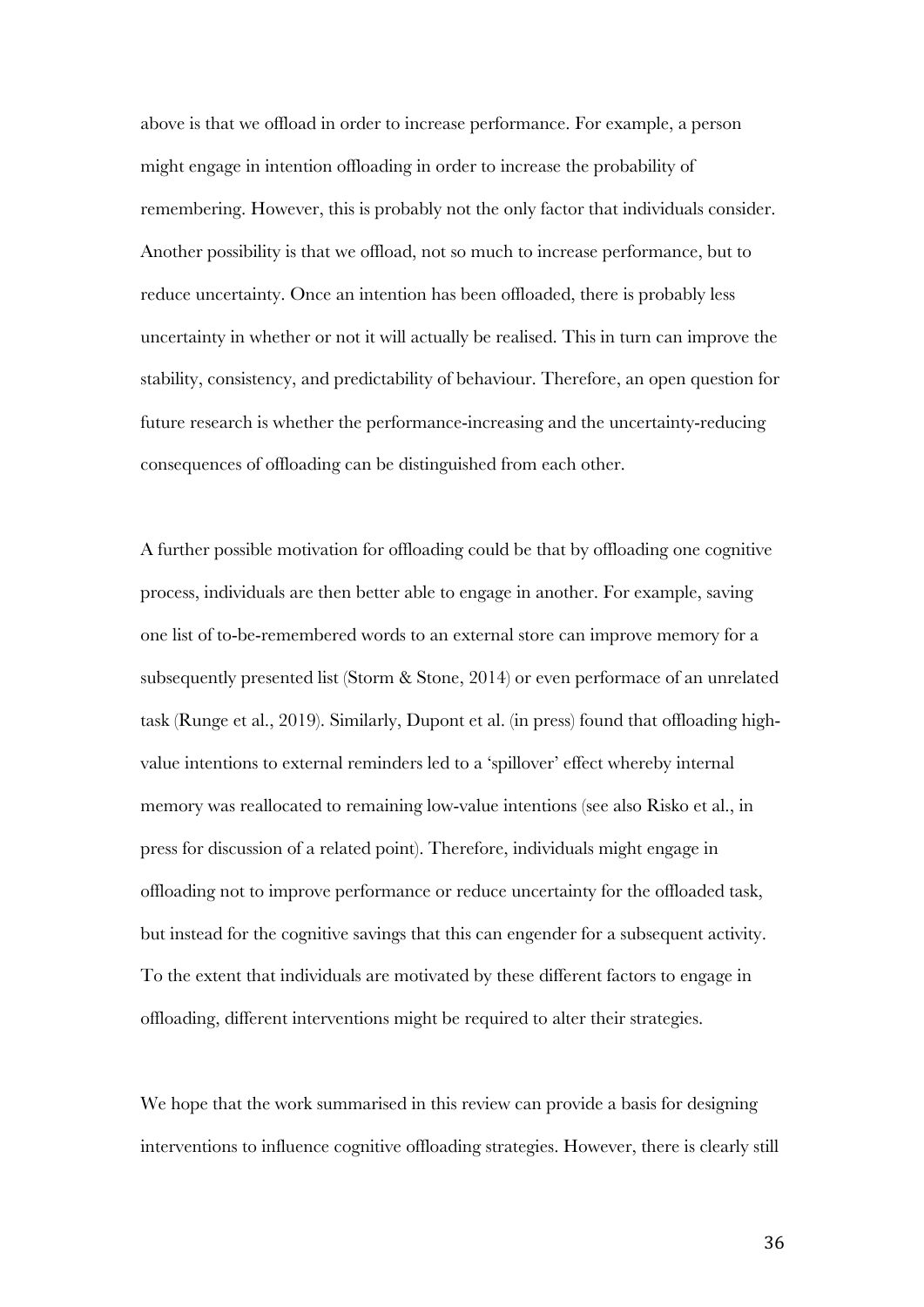a gulf between the experimental studies reviewed above and the design of real-world interventions. Closing this gap could increase the adaptive use of technology and support individuals' ability to live healthy, independent, and purposeful lives.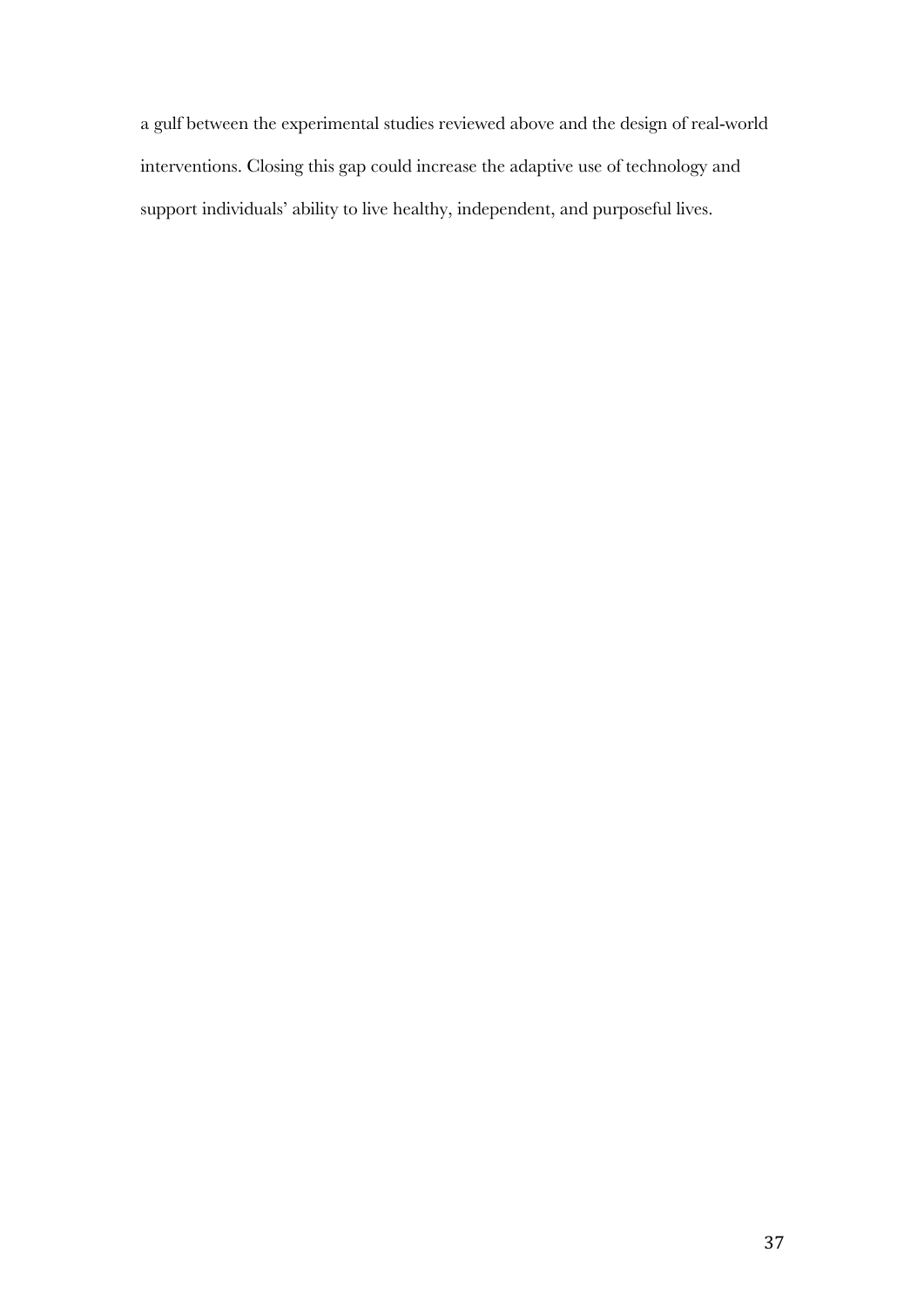# **References**

- Aarts, E., Roelofs, A., Franke, B., Rijpkema, M., Fernández, G., Helmich, R. C., & Cools, R. (2010). Striatal Dopamine Mediates the Interface between Motivational and Cognitive Control in Humans: Evidence from Genetic Imaging. *Neuropsychopharmacology*, *35*(9), 1943–1951. https://doi.org/10.1038/npp.2010.68
- Arango-Muñoz, S. (2013). Scaffolded Memory and Metacognitive Feelings. *Review of Philosophy and Psychology*, *4*(1), 135–152. https://doi.org/10.1007/s13164-012-0124-1
- Armitage, K. L., Bulley, A., & Redshaw, J. (2020). Developmental origins of cognitive offloading. *Proceedings of the Royal Society B: Biological Sciences*, 287(1928), 20192927. https://doi.org/10.1098/rspb.2019.2927
- Armitage, K. L., & Redshaw, J. (2021). Children boost their cognitive performance with a novel offloading technique. *Child Development*, cdev.13664. https://doi.org/10.1111/cdev.13664
- Ball, H., Peper, P., Alakbarova, D., Brewer, G., & Gilbert, S. J. (2022). Individual differences in working memory capacity predict benefits to memory from intention offloading. Memory, 30(2), 77-91. https://doi.org/10.1080/09658211.2021.1991380

Ballhausen, N., Schnitzspahn, K. M., Horn, S. S., & Kliegel, M. (2017). The interplay of intention maintenance and cue monitoring in younger and older adults' prospective memory. Memory & Cognition, 45(7), 1113-1125. https://doi.org/10.3758/s13421-017-0720-5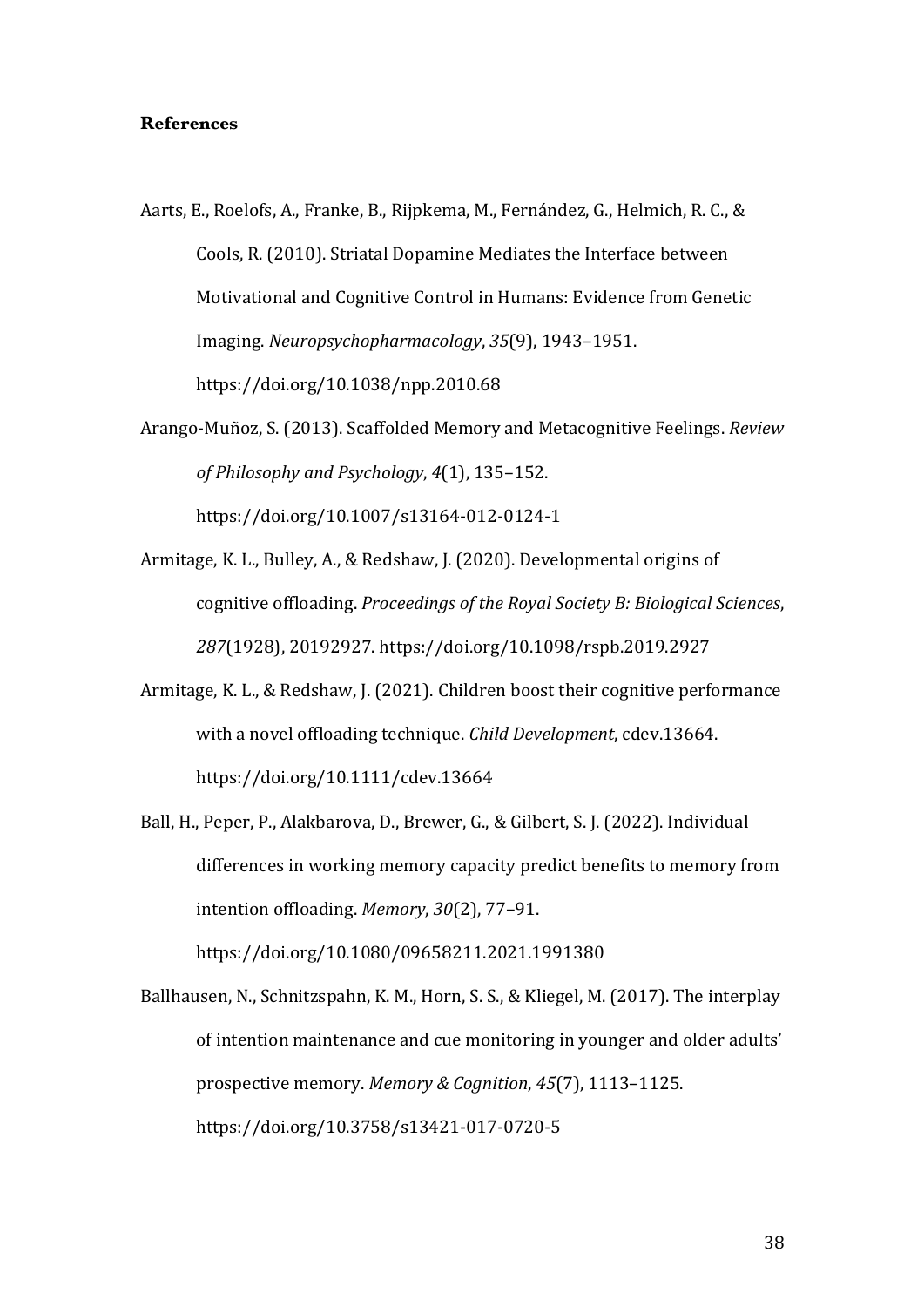Barasch, A., Diehl, K., Silverman, J., & Zauberman, G. (2017). Photographic Memory: The Effects of Volitional Photo Taking on Memory for Visual and Auditory Aspects of an Experience. *Psychological Science*, 28(8), 1056– 1066. https://doi.org/10.1177/0956797617694868

- Baumeister, R. F., Vohs, K. D., & Tice, D. M. (2007). The Strength Model of Self-Control. Current Directions in Psychological Science, 16(6), 351-355.
- Bays, P. M., & Husain, M. (2008). Dynamic Shifts of Limited Working Memory Resources in Human Vision. *Science*, 321(5890), 851-854. https://doi.org/10.1126/science.1158023
- Boldt, A., & Gilbert, S. J. (2019). Confidence guides spontaneous cognitive offloading. *Cognitive Research: Principles and Implications*, *4*(1), 45. https://doi.org/10.1186/s41235-019-0195-y
- Boldt, A., & Gilbert, S. J. (2022). Partially Overlapping Neural Correlates of Metacognitive Monitoring and Metacognitive Control. The Journal of *Neuroscience*, *42*(17), 3622–3635.

https://doi.org/10.1523/JNEUROSCI.1326-21.2022

- Brandimonte, M. A., Einstein, G. O., & McDaniel, M. A. (1996). *Prospective Memory: Theory and Applications*. Psychology Press. http://www.amazon.co.uk/Prospective-Memory-Applications-Maria-Brandimonte/dp/0805815368
- Bratman, M. (1987). *Intention, Plans, and Practical Reason*. Cambridge: Cambridge, MA: Harvard University Press.
- Brügger, A., Richter, K.-F., & Fabrikant, S. I. (2019). How does navigation system behavior influence human behavior? *Cognitive Research: Principles and Implications*, *4*(1), 5. https://doi.org/10.1186/s41235-019-0156-5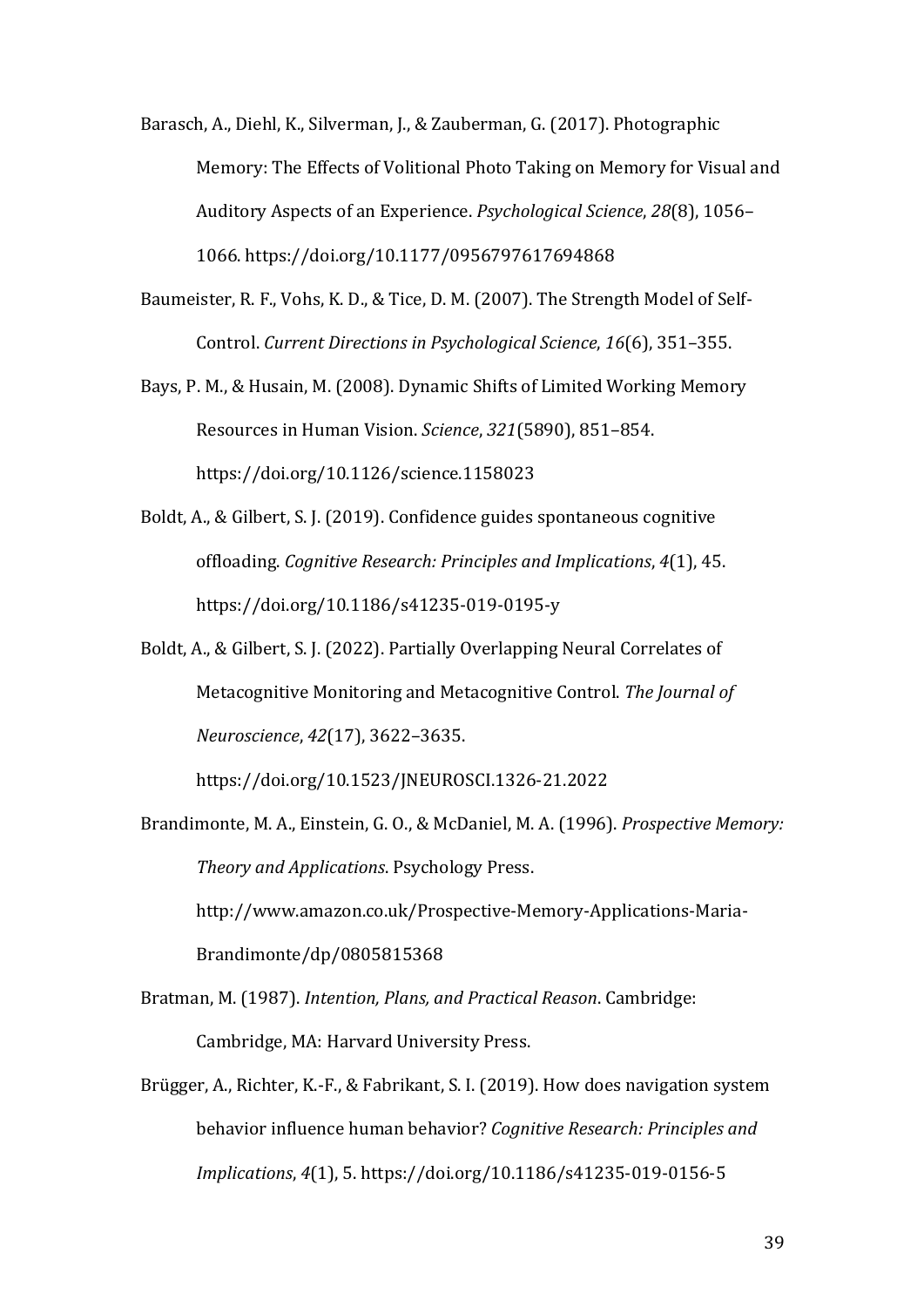Bulley, A., McCarthy, T., Gilbert, S. J., Suddendorf, T., & Redshaw, J. (2020). Children Devise and Selectively Use Tools to Offload Cognition. *Current Biology*, *30*(17), 3457-3464.e3. 

https://doi.org/10.1016/j.cub.2020.06.035

Carpenter, J., Sherman, M. T., Kievit, R. A., Seth, A. K., Lau, H., & Fleming, S. M. (2019). Domain-general enhancements of metacognitive ability through adaptive training. *Journal of Experimental Psychology: General*, 148(1), 51–64. https://doi.org/10.1037/xge0000505

Carr, N. (2008, July 1). *Is Google Making Us Stupid?* The Atlantic. https://www.theatlantic.com/magazine/archive/2008/07/is-googlemaking-us-stupid/306868/

Cauvin, S., Moulin, C., Souchay, C., Schnitzspahn, K., & Kliegel, M. (2018). Laboratory vs. naturalistic prospective memory task predictions: Young adults are overconfident outside of the laboratory. Memory, 1-11. https://doi.org/10.1080/09658211.2018.1540703

Cecutti, L., Chemero, A., & Lee, S. W. S. (2021). Technology may change cognition without necessarily harming it. *Nature Human Behaviour*. https://doi.org/10.1038/s41562-021-01162-0

Cherkaoui, M., & Gilbert, S. J. (2017). Strategic use of reminders in an 'intention offloading' task: Do individuals with autism spectrum conditions compensate for memory difficulties? *Neuropsychologia*, 97, 140-151. https://doi.org/10.1016/j.neuropsychologia.2017.02.008

Clark, A., & Chalmers, D. (1998). The Extended Mind. *Analysis*, *58*(1), 7–19.

Cohen, A.-L., & Hicks, J. L. (2017). *Prospective Memory: Remembering to Remember, Remembering to Forget* (1st ed. 2017 edition). Springer.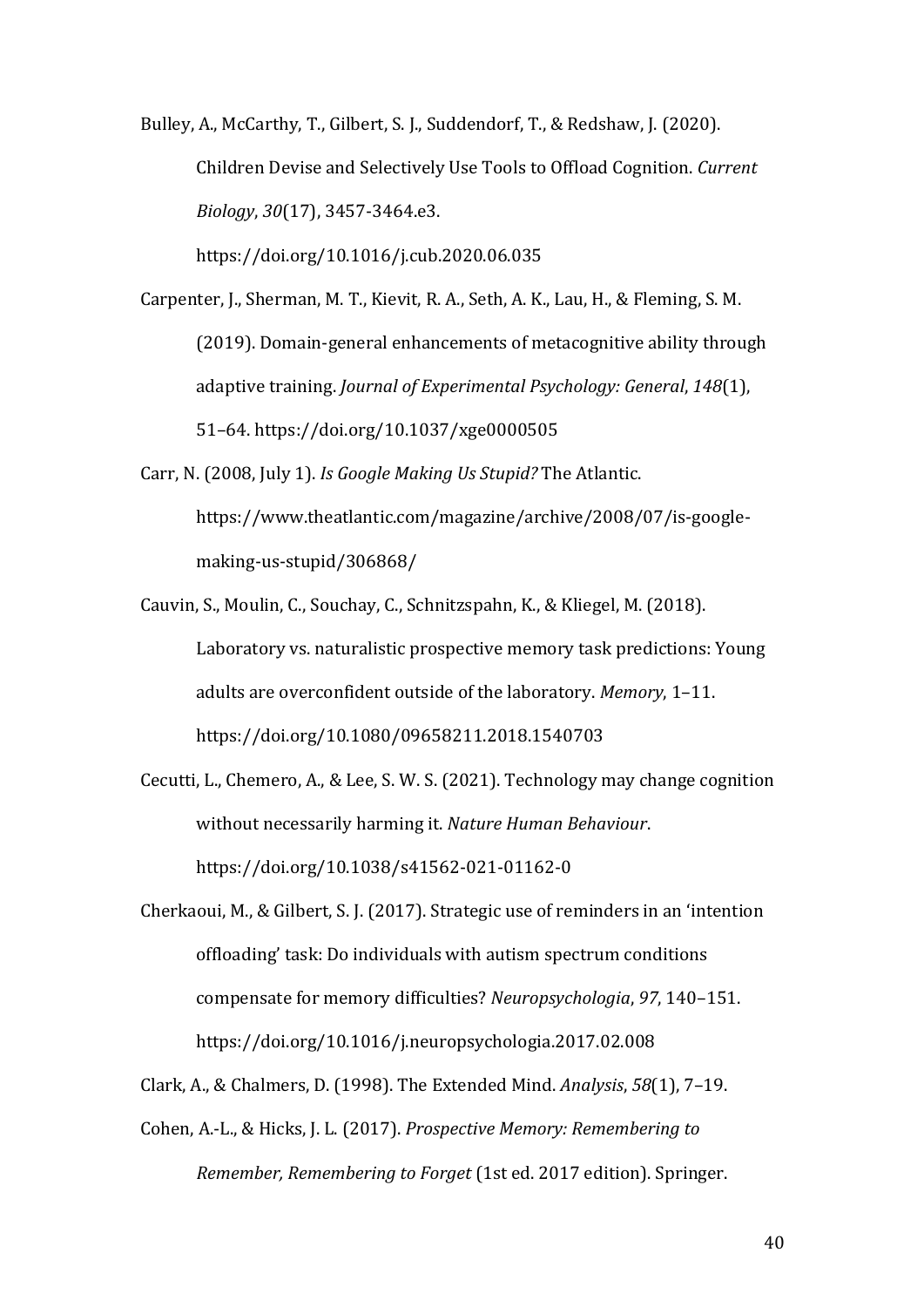Cook, G. I., Rummel, J., & Dummel, S. (2015). Toward an understanding of motivational influences on prospective memory using value-added intentions. *Frontiers in Human Neuroscience*, 9(May), 1-15. https://doi.org/10.3389/fnhum.2015.00278

Craik, F. I. M., & Bialystok, E. (2006). Planning and task management in older adults: Cooking breakfast. Memory & Cognition, 34(6), 1236-1249. https://doi.org/10.3758/BF03193268

- Crawford, J. R., Henry, J. D., Ward, A. L., & Blake, J. (2006). The Prospective and Retrospective Memory Questionnaire (PRMQ): Latent structure, normative data and discrepancy analysis for proxy-ratings. The British *Journal of Clinical Psychology / the British Psychological Society, 45(Pt 1),* 83–104. https://doi.org/10.1348/014466505X28748
- Crovitz, H. F., & Daniel, W. F. (1984). Measurements of everyday memory: Toward the prevention of forgetting. Bulletin of the Psychonomic Society, *22*(5), 413–414. https://doi.org/10.3758/BF03333861
- Devolder, P. A., Pressley, M., & Brigham, M. C. (1990). Memory Performance Awareness in Younger and Older Adults. *Psychology and Aging*, 5(2), 291– 303.
- Dholakia, U. M., & Pbagozzi, R. (2003). As Time Goes By: How Goal and Implementation Intentions Influence Enactment of Short-Fuse Behaviors1. *Journal of Applied Social Psychology*, 33(5), 889-922. https://doi.org/10.1111/j.1559-1816.2003.tb01930.x
- Dobbs, A. R., & Rule, B. G. (1987). Prospective memory and self-reports of memory abilities in older adults. *Canadian Journal of Psychology*, 41(2), 209–222. https://doi.org/10.1037/h0084152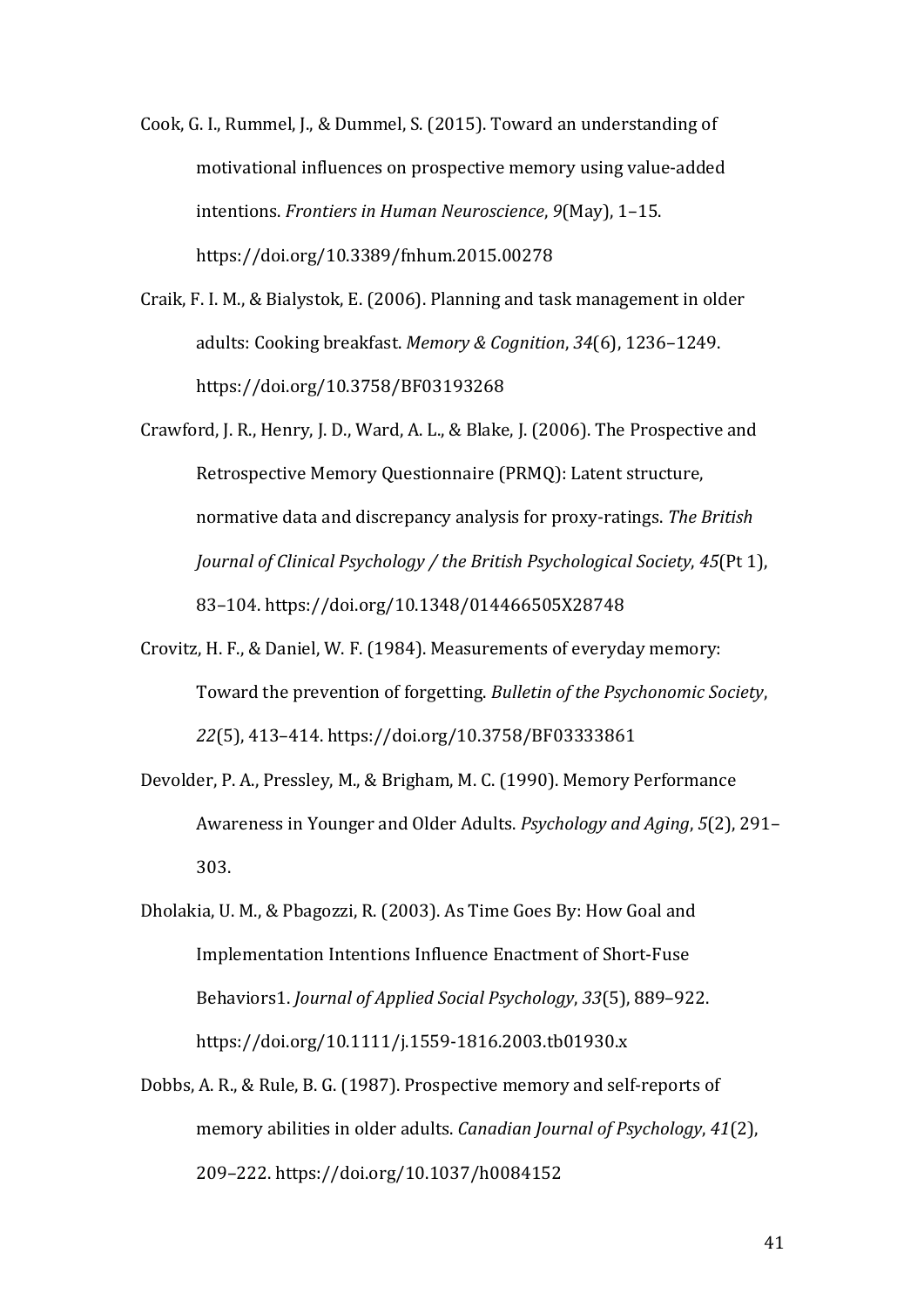Dreisbach, G., & Fischer, R. (2015). Conflicts as Aversive Signals for Control Adaptation. *Current Directions in Psychological Science*, 24(4), 255-260. https://doi.org/10.1177/0963721415569569

Dufresne, A., & Kobasigawa, A. (1989). Children's spontaneous allocation of study time: Differential and sufficient aspects. *Journal of Experimental Child Psychology*, *47*(2), 274–296. https://doi.org/10.1016/0022- 0965(89)90033-7

Dunlosky, J., & Metcalfe, Janet. (2008). *Metacognition*. SAGE.

- Dunn, T. L., & Risko, E. F. (2016). Toward a Metacognitive Account of Cognitive Offloading. *Cognitive Science*, *40*(5), 1080–1127. https://doi.org/10.1111/cogs.12273
- Dupont, D., Zhu, Q., & Gilbert, S. J. (in press). Value-based routing of delayed intentions into brain-based vs external memory stores. *Journal of Experimental Psychology: General*.
- Einstein, G. O., & McDaniel, M. A. (1990). Normal aging and prospective memory. *Journal of Experimental Psychology. Learning, Memory, and Cognition, 16*(4), 717–726.
- Engeler, N. C., & Gilbert, S. J. (2020). The effect of metacognitive training on confidence and strategic reminder setting. *PLOS ONE*, 15(10), e0240858. https://doi.org/10.1371/journal.pone.0240858

Ferguson, A. M., McLean, D., & Risko, E. F. (2015). Answers at your fingertips: Access to the Internet influences willingness to answer questions. *Consciousness and Cognition*, *37*, 91–102. https://doi.org/10.1016/j.concog.2015.08.008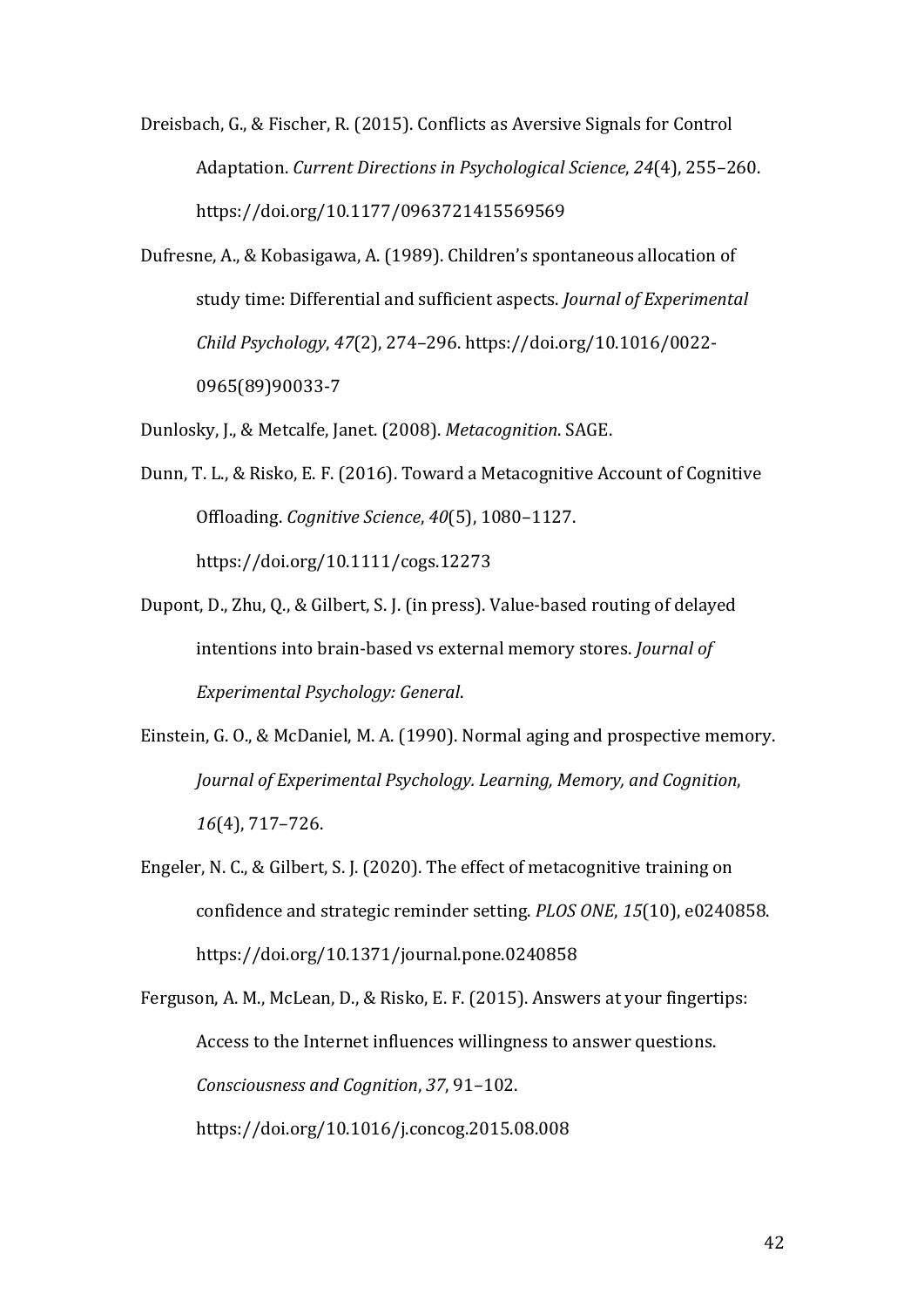Fisher, M., Goddu, M. K., & Keil, F. C. (2015). Searching for explanations: How the Internet inflates estimates of internal knowledge. *Journal of Experimental Psychology: General*, *144*(3), 674–687. 

https://doi.org/10.1037/xge0000070

- Flavell, J. H. (1979). Metacognition and cognitive monitoring: A new area of cognitive-developmental inquiry. American Psychologist, 34(10), 906– 911. https://doi.org/10.1037/0003-066X.34.10.906
- Fleming, S. M., Dolan, R. J., & Frith, C. D. (2012). Metacognition: Computation, biology and function. *Philosophical Transactions of the Royal Society of London. Series B, Biological Sciences*, *367*(1594), 1280–1286. https://doi.org/10.1098/rstb.2012.0021
- Frederick, S. (2005). Cognitive Reflection and Decision Making. *Journal of Economic Perspectives, 19(4), 25-42.*

https://doi.org/10.1257/089533005775196732

Gilbert, S. J. (2011). Decoding the content of delayed intentions. *Journal of Neuroscience*, *31*(8), 2888–2894. 

https://doi.org/10.1523/JNEUROSCI.5336-10.2011

Gilbert, S. J. (2015a). Strategic offloading of delayed intentions into the external environment. The Quarterly Journal of Experimental Psychology, 68(5), 971–992. https://doi.org/10.1080/17470218.2014.972963

Gilbert, S. J. (2015b). Strategic use of reminders: Influence of both domaingeneral and task-specific metacognitive confidence, independent of objective memory ability. *CONSCIOUSNESS AND COGNITION*, 33, 245-260. https://doi.org/10.1016/j.concog.2015.01.006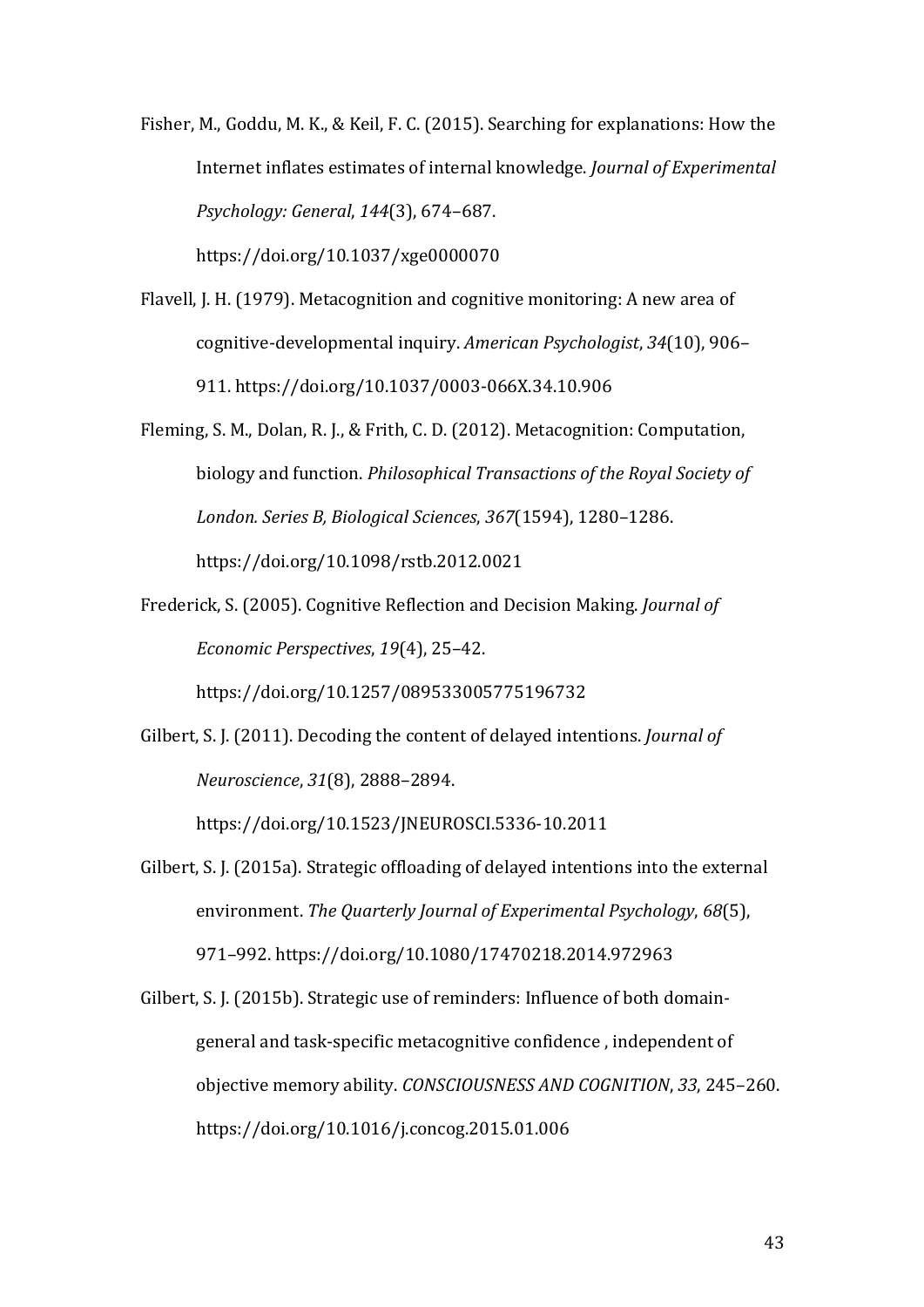Gilbert, S. J., Bird, A., Carpenter, J. M., Fleming, S. M., Sachdeva, C., & Tsai, P.-C. (2020). Optimal use of reminders: Metacognition, effort, and cognitive offloading. *Journal of Experimental Psychology: General*, 149(3), 501-517. https://doi.org/10.1037/xge0000652

Graf, P., & Uttl, B. (2001). Prospective memory: A new focus for research. *Consciousness and Cognition, 10*(4), 437-450. https://doi.org/10.1006/ccog.2001.0504

- Grinschgl, S., Meyerhoff, H. S., Schwan, S., & Papenmeier, F. (2020). From metacognitive beliefs to strategy selection: Does fake performance feedback influence cognitive offloading? *Psychological Research*. https://doi.org/10.1007/s00426-020-01435-9
- Grünbaum, T., & Kyllingsbæk, S. (2020). Is Remembering to do a Special Kind of Memory? *Review of Philosophy and Psychology*. https://doi.org/10.1007/s13164-020-00479-5

Guajardo, N. R., & Best, D. L. (2000). Do preschoolers remember what to do? Incentive and external cues in prospective memory. *Cognitive Development*, *15*(1), 75–97. https://doi.org/10.1016/S0885- 2014(00)00016-2

Guynn, M. J., McDaniel, M. A., & Einstein, G. O. (1998). Prospective memory: When reminders fail. *Memory & Cognition*, 26(2), 287-298.

Hagger, M. S., Chatzisarantis, N. L. D., Alberts, H., Anggono, C. O., Batailler, C., Birt, A. R., Brand, R., Brandt, M. J., Brewer, G., Bruyneel, S., Calvillo, D. P., Campbell, W. K., Cannon, P. R., Carlucci, M., Carruth, N. P., Cheung, T., Crowell, A., De Ridder, D. T. D., Dewitte, S., ... Zwienenberg, M. (2016). A Multilab Preregistered Replication of the Ego-Depletion Effect.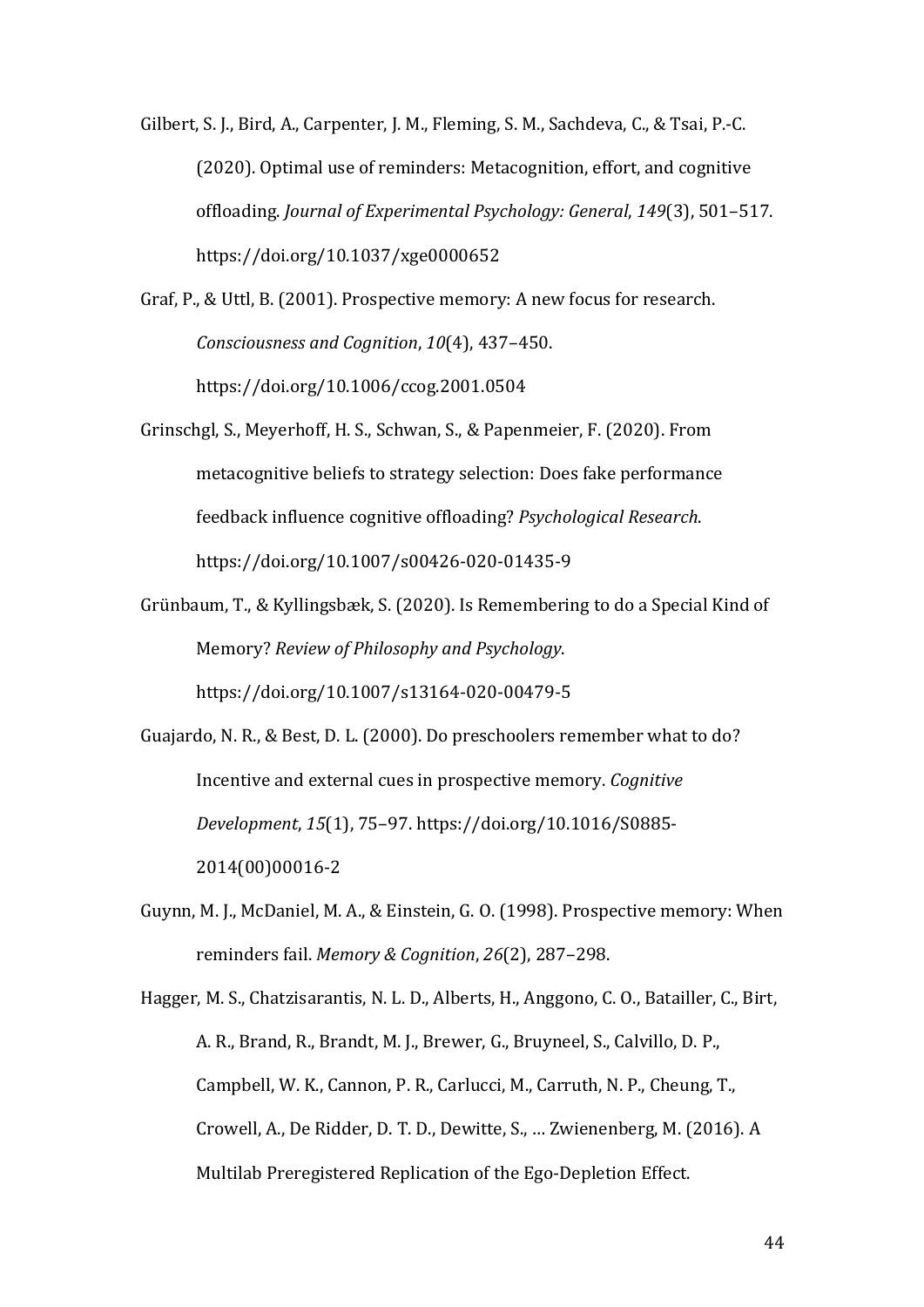*Perspectives on Psychological Science,* 11(4), 546-573. https://doi.org/10.1177/1745691616652873

Hamilton, K. A., & Yao, M. Z. (2018). Blurring boundaries: Effects of device features on metacognitive evaluations. *Computers in Human Behavior*, 89, 213–220. https://doi.org/10.1016/j.chb.2018.07.044

Hampshire, A., Sandrone, S., & Hellyer, P. J. (2019). A Large-Scale, Cross-Sectional Investigation Into the Efficacy of Brain Training. *Frontiers in Human Neuroscience*, *13*, 221. https://doi.org/10.3389/fnhum.2019.00221

- Haynes, J.-D., & Rees, G. (2006). Decoding mental states from brain activity in humans. *Nature Reviews. Neuroscience*, *7*(7), 523-534. https://doi.org/10.1038/nrn1931
- Heersmink, R., & Sutton, J. (2020). Cognition and the Web: Extended, Transactive, or Scaffolded? *Erkenntnis*, *85*(1), 139–164. https://doi.org/10.1007/s10670-018-0022-8
- Henkel, L. A. (2014). Point-and-Shoot Memories: The Influence of Taking Photos on Memory for a Museum Tour. *Psychological Science*, *25*(2), 396–402. https://doi.org/10.1177/0956797613504438
- Henry, J. D., Rendell, P. G., Phillips, L. H., Dunlop, L., & Kliegel, M. (2012). Prospective memory reminders: A laboratory investigation of initiation source and age effects. *Quarterly Journal of Experimental Psychology*, *65*(7), 1274–1287. https://doi.org/10.1080/17470218.2011.651091
- Hering, A., Phillips, L. H., & Kliegel, M. (2014). Importance Effects on Age Differences in Performance in Event-Based Prospective Memory. *Gerontology*, *60*(1), 73–78. https://doi.org/10.1159/000355057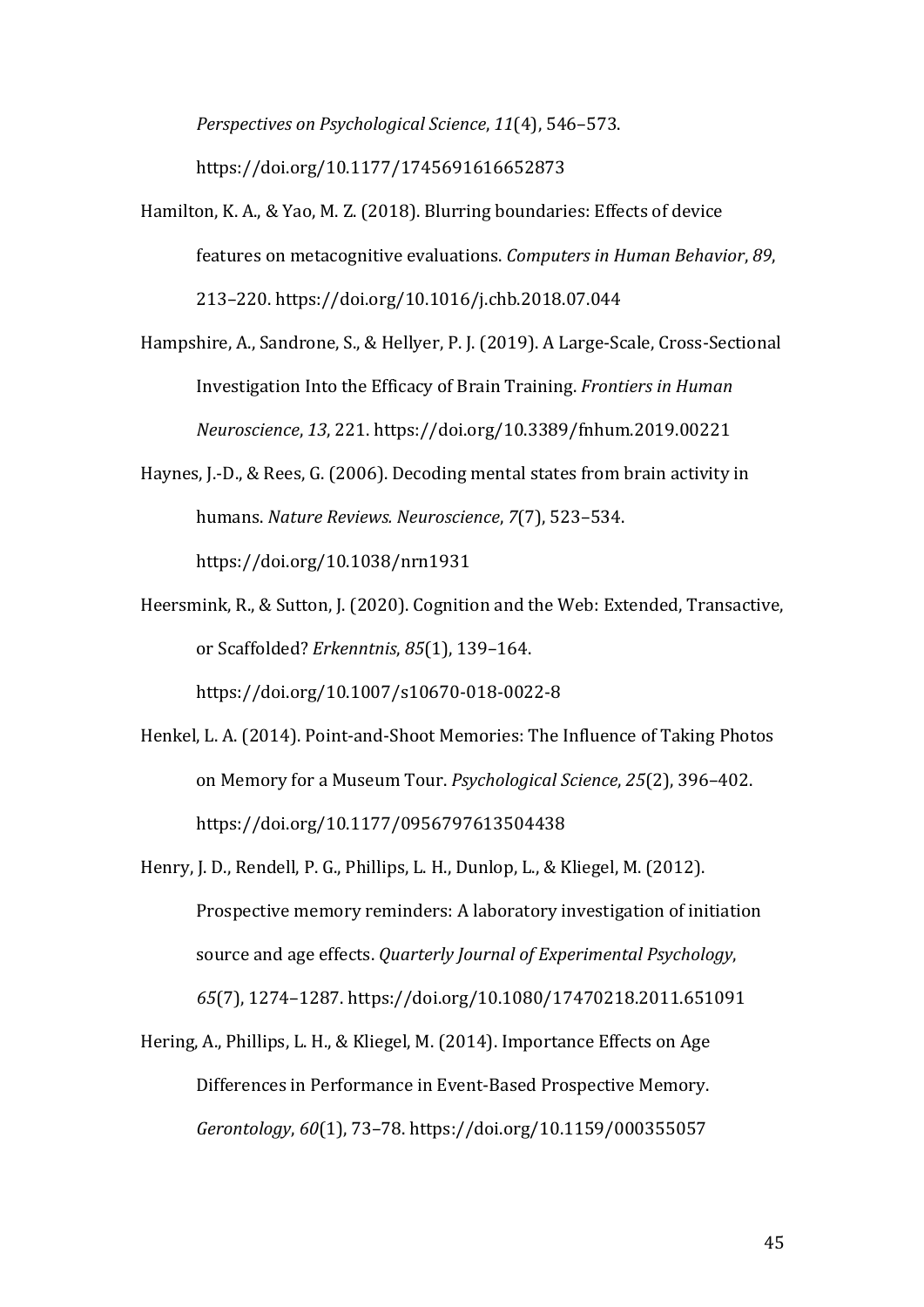Hu, X., Luo, L., & Fleming, S. M. (2019). A role for metamemory in cognitive offloading. *Cognition*, *193*, 104012. https://doi.org/10.1016/j.cognition.2019.104012

Hutchins, E. (1995). *Cognition in the Wild*. A Bradford Book.

Ihle, A., Hering, A., Mahy, C. E. V., Bisiacchi, P. S., & Kliegel, M. (2013). Adult age differences, response management, and cue focality in event-based prospective memory: A meta-analysis on the role of task order specificity. *Psychology and Aging*, *28*(3), 714–720. https://doi.org/10.1037/a0033653

Jones, W. E., Benge, J. F., & Scullin, M. K. (2021). Preserving prospective memory in daily life: A systematic review and meta-analysis of mnemonic strategy, cognitive training, external memory aid, and combination interventions. *Neuropsychology*, *35*(1), 123–140. https://doi.org/10.1037/neu0000704

- Kallick, D. (1989). THE SPEAKERLY TEACHER: SOCRATES AND WRITING. *Metaphilosophy, 20*(3-4), 341-346. https://doi.org/10.1111/j.1467-9973.1989.tb00433.x
- Kelly, M. O., & Risko, E. F. (2019). Offloading memory: Serial position effects. *Psychonomic Bulletin & Review*. https://doi.org/10.3758/s13423-019- 01615-8
- Kirk, P. A., Robinson, O. J., & Gilbert, S. J. (2021). Trait anxiety does not correlate with metacognitive confidence or reminder usage in a delayed intentions task. *Quarterly Journal of Experimental Psychology, 74(4), 634-644.* https://doi.org/10.1177/1747021820970156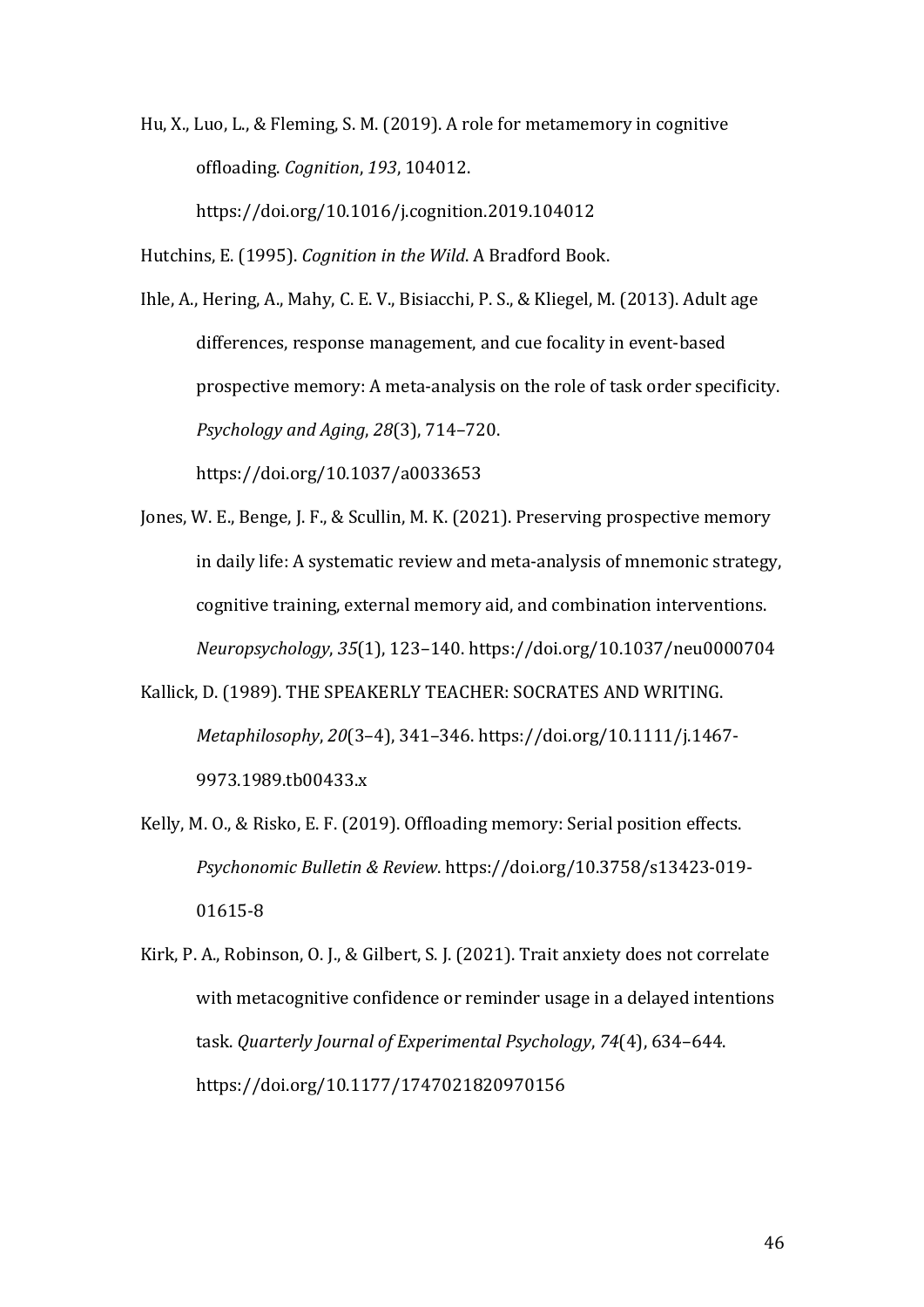Kirsh, D. (1996). Adapting the Environment Instead of Oneself. *Adaptive Behavior*, *4*(3–4), 415–452. 

https://doi.org/10.1177/105971239600400307

Kliegel, M., & Jäger, T. (2007). The effects of age and cue-action reminders on event-based prospective memory performance in preschoolers. *Cognitive Development*, *22*(1), 33–46. 

https://doi.org/10.1016/j.cogdev.2006.08.003

- Kliegel, M., Jäger, T., & Phillips, L. H. (2008). Adult age differences in event-based prospective memory: A meta-analysis on the role of focal versus nonfocal cues. *Psychology and Aging*, *23*(1), 203–208. https://doi.org/10.1037/0882-7974.23.1.203
- Kliegel, M., McDaniel, M. A., & Einstein, G. O. (2008). Prospective memory: Cognitive, neuroscience, developmental, and applied perspectives. In *Prospective memory: Cognitive, neuroscience, developmental, and applied perspectives*. Erlbaum. https://doi.org/10.4324/9780203809945

Kool, W., McGuire, J. T., Rosen, Z. B., & Botvinick, M. M. (2010). Decision making and the avoidance of cognitive demand. *Journal of Experimental Psychology: General*, *139*(4), 665–682. https://doi.org/10.1037/a0020198

Koriat, A. (2007). Metacognition and consciousness. In *The Cambridge Handbook of Consciousness* (Vol. 3, Issue 2, pp. 289–326). http://dx.doi.org/10.1017/CBO9780511816789.012

Kuhlmann, B. G. (2019). Metacognition of prospective memory: Will I remember to remember? In *Prospective Memory*. Routledge.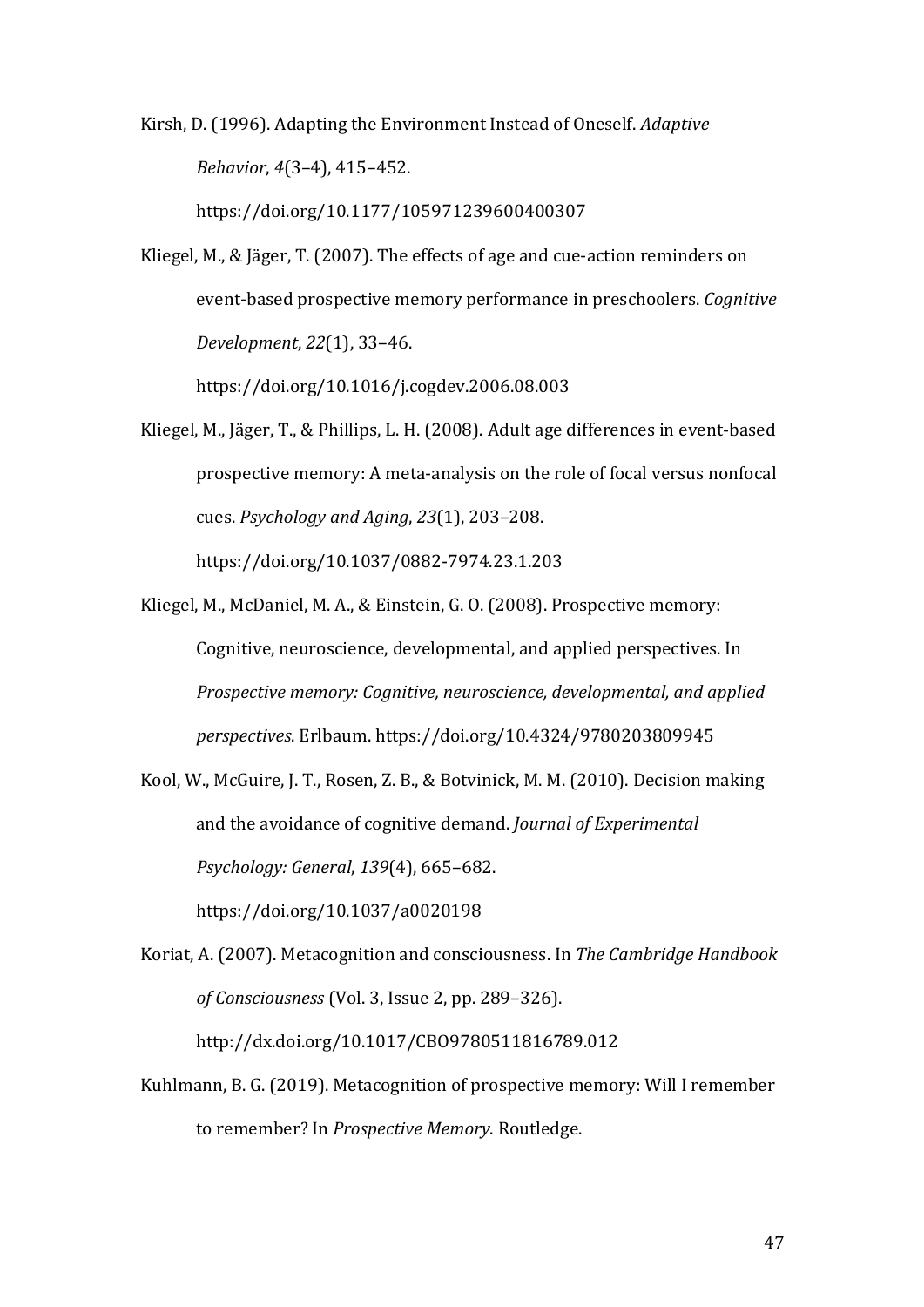- Kurzban, R. (2016). The sense of effort. *Current Opinion in Psychology*, 7, 67–70. https://doi.org/10.1016/j.copsyc.2015.08.003
- Kurzban, R., Duckworth, A., Kable, J. W., & Myers, J. (2013). An opportunity cost model of subjective effort and task performance. The Behavioral and Brain *Sciences*, *36*(6), 661–679. https://doi.org/10.1017/S0140525X12003196
- Landsiedel, J., & Gilbert, S. J. (2015). Creating external reminders for delayed intentions: Dissociable influence on "task-positive" and "task-negative" brain networks. *NeuroImage*, *104*, 231–240. https://doi.org/10.1016/j.neuroimage.2014.10.021

Lockl, K., & Schneider, W. (2004). The effects of incentives and instructions on children's allocation of study time. *European Journal of Developmental Psychology*, *1*(2), 153–169. 

https://doi.org/10.1080/17405620444000085

- Lourenço, J., & Maylor, E. (2015). When Distraction Holds Relevance: A Prospective Memory Benefit for Older Adults. *International Journal of Environmental Research and Public Health*, *12*(6), 6523–6541. https://doi.org/10.3390/ijerph120606523
- Lu, X., Kelly, M. O., & Risko, E. F. (2020). Offloading information to an external store increases false recall. *Cognition*, 104428. https://doi.org/10.1016/j.cognition.2020.104428
- Lurquin, J. H., & Miyake, A. (2017). Challenges to Ego-Depletion Research Go beyond the Replication Crisis: A Need for Tackling the Conceptual Crisis. *Frontiers in Psychology, 8. https://doi.org/10.3389/fpsyg.2017.00568*
- Mahy, C. E. V., Mazachowsky, T. R., & Pagobo, J. R. (2018). Do verbal reminders improve preschoolers' prospective memory performance? It depends on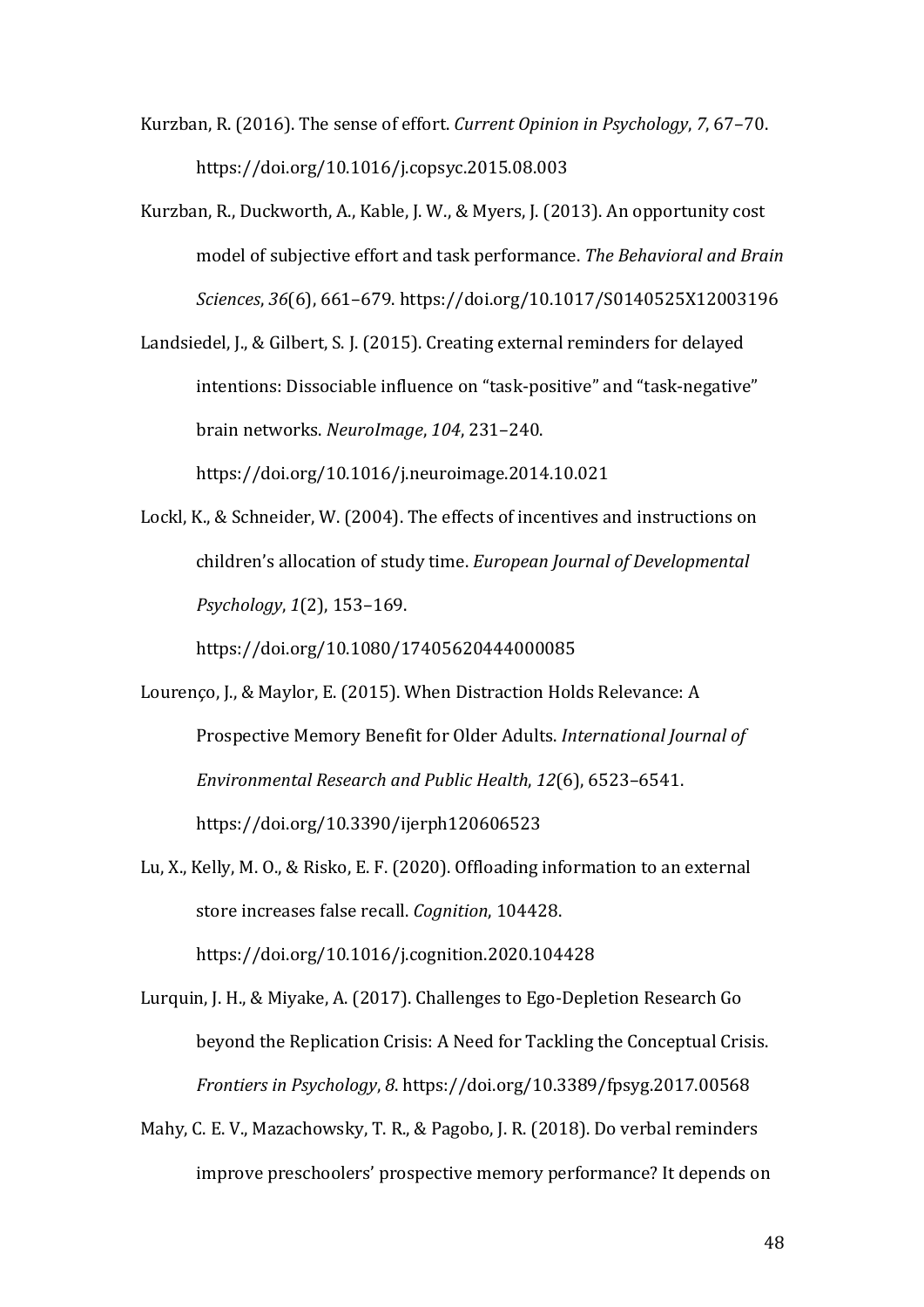age and individual differences. *Cognitive Development*, 47, 158-167. https://doi.org/10.1016/j.cogdev.2018.06.004

- Manly, T., Hawkins, K., Evans, J., Woldt, K., & Robertson, I. H. (2002). Rehabilitation of executive function: Facilitation of effective goal management on complex tasks using periodic auditory alerts. *Neuropsychologia*, *40*(3), 271–281.
- Marsh, E. J., & Rajaram, S. (2019). The Digital Expansion of the Mind: Implications of Internet Usage for Memory and Cognition. *Journal of Applied Research in Memory and Cognition*. https://doi.org/10.1016/j.jarmac.2018.11.001
- Marsh, R. L., Hicks, J. L., & Landau, J. D. (1998). An investigation of everyday prospective memory. Memory & Cognition, 26(4), 633-643.
- Masur, E. F., McIntyre, C. W., & Flavell, J. H. (1973). Developmental changes in apportionment of study time among items in a multitrial free recall task. *Journal of Experimental Child Psychology, 15(2), 237-246.* https://doi.org/10.1016/0022-0965(73)90145-8
- Maylor, E. A. (1990). Age and prospective memory. *The Quarterly Journal of Experimental Psychology Section A, 42(3), 471-493.* https://doi.org/10.1080/14640749008401233
- Maylor, E. A. (2008). Commentary: Prospective memoroy through the ages. In M. A. Kliegel, M. A. McDaniel, & G. O. Einstein (Eds.), *Prospective memory: Cognitive, neuroscience, developmental, and applied perspectives.* (pp. 217– 233). Erlbaum.
- McDaniel, M. A., & Einstein, G. O. (2007). *Prospective Memory: An Overview and Synthesis of an Emerging Field.* Sage Publications Ltd.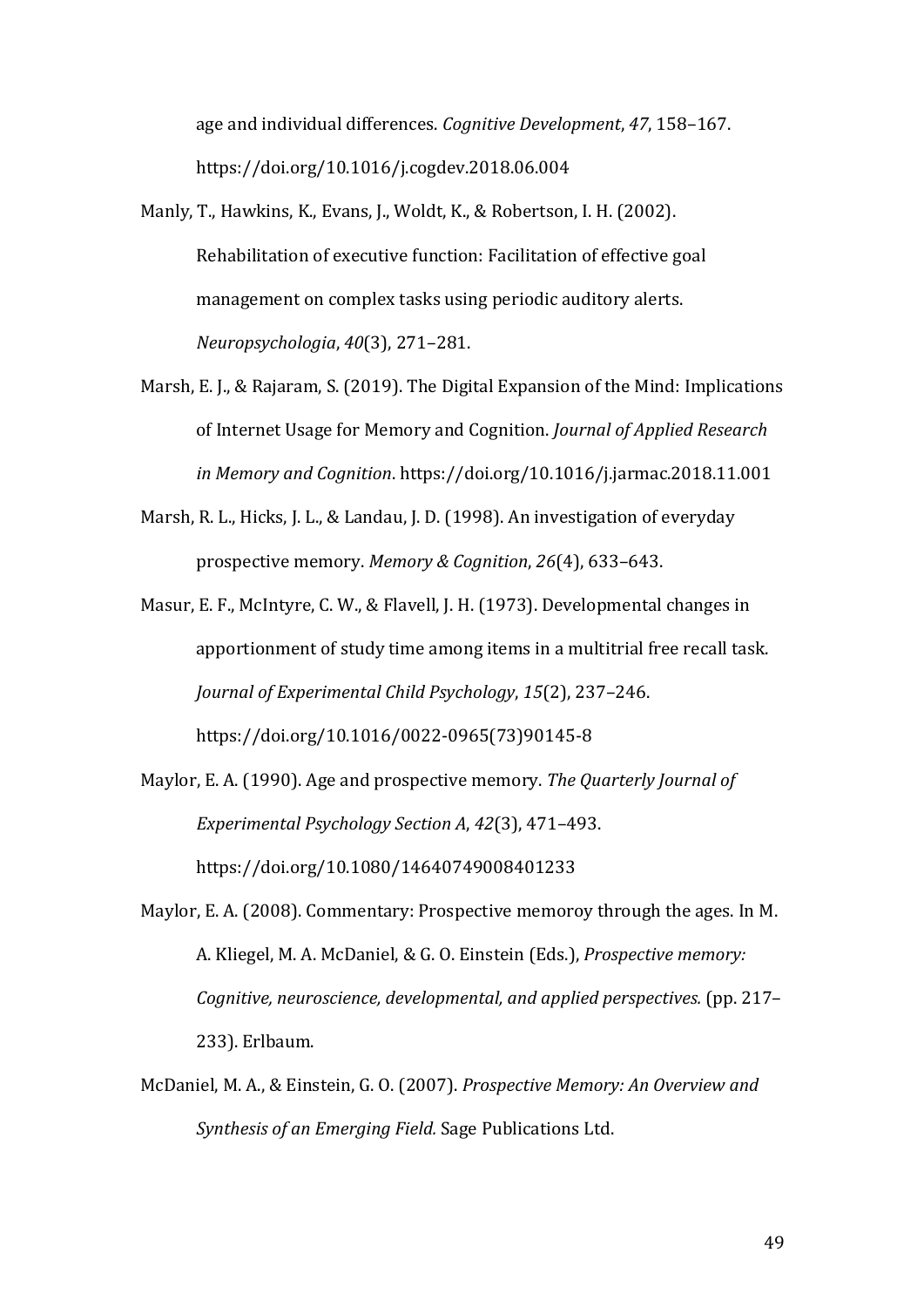Meacham, J. A., & Colombo, J. A. (1980). External Retrieval Cues Facilitate Prospective Remembering in Children. *Journal of Educational Research*, *73*(5), 299–301.

- Meeks, J. T., Hicks, J. L., & Marsh, R. L. (2007). Metacognitive awareness of eventbased prospective memory. *Consciousness and Cognition*, 16(4), 997– 1004. https://doi.org/10.1016/j.concog.2006.09.005
- Mele, A. R. (1992). *Springs of Action: Understanding Intentional Behavior*. Oxford University Press.

Metcalfe, J. (1996). *Metacognition: Knowing about knowing*. MIT Press.

Meyerhoff, H. S., Grinschgl, S., Papenmeier, F., & Gilbert, S. J. (2021). Individual differences in cognitive offloading: A comparison of intention offloading, pattern copy, and short-term memory capacity. *Cognitive Research: Principles and Implications,* 6(1), 34. https://doi.org/10.1186/s41235-021-00298-x

- Miller, G. A. (1956). The magical number seven, plus or minus two: Some limits on our capacity for processing information. *Psychological Review*, 63(2), 81–97. https://doi.org/10.1037/h0043158
- Moledina, S., & Khoja, A. (2018). Letter to the Editor: Digital Dementia-Is Smart Technology Making Us Dumb? The Ochsner Journal, 18(1), 12.

Momennejad, I., & Haynes, J.-D. (2012). Human anterior prefrontal cortex encodes the 'what' and 'when' of future intentions. *NeuroImage*, 61(1), 139–148. https://doi.org/10.1016/j.neuroimage.2012.02.079

Momennejad, I., & Haynes, J.-D. (2013). Encoding of Prospective Tasks in the Human Prefrontal Cortex under Varying Task Loads. *Journal of*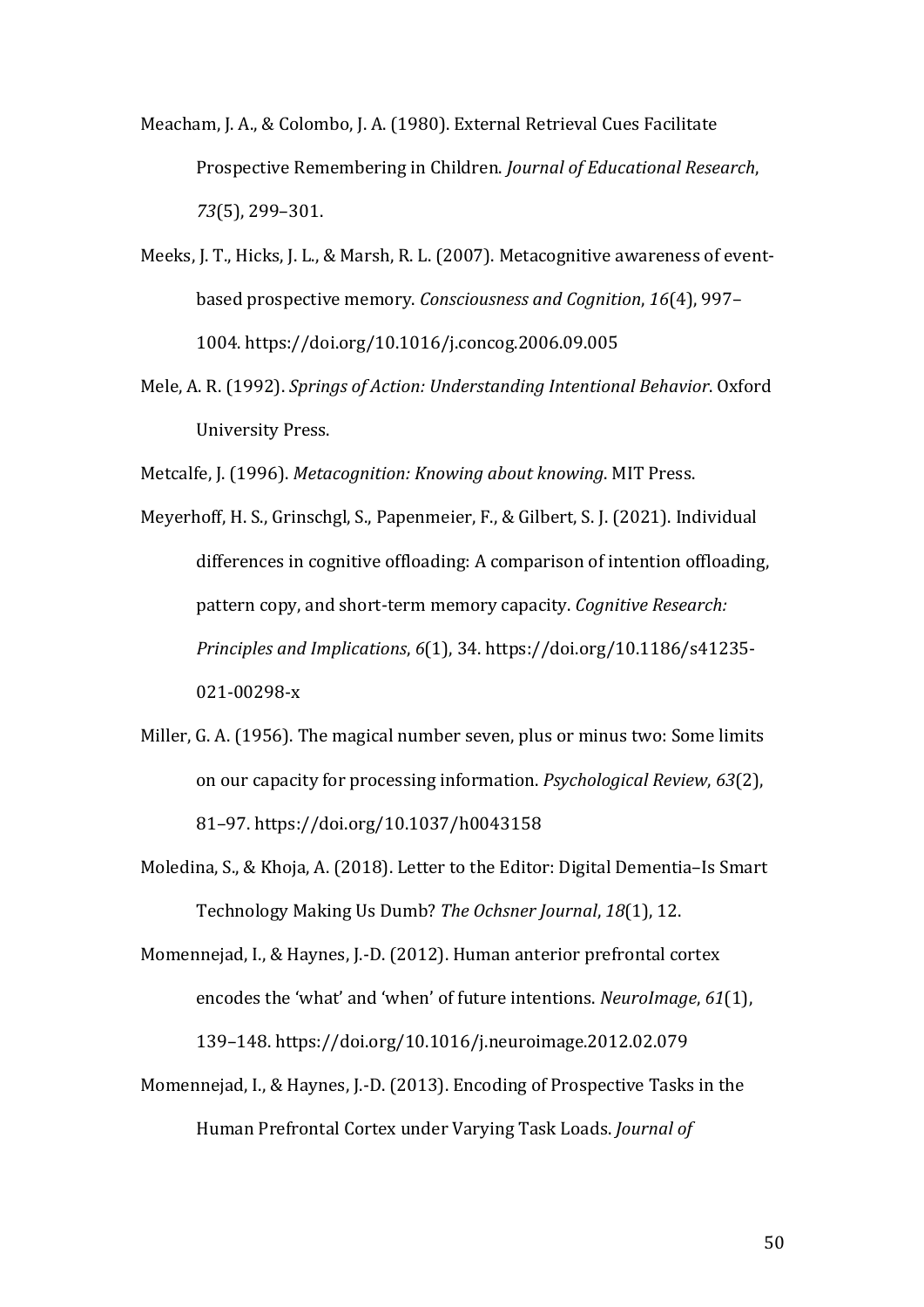*Neuroscience*, *33*(44), 17342–17349. 

https://doi.org/10.1523/JNEUROSCI.0492-13.2013

- Morrison, A. B., & Richmond, L. L. (2020). Offloading items from memory: Individual differences in cognitive offloading in a short-term memory task. *Cognitive Research: Principles and Implications*, 5(1), 1. https://doi.org/10.1186/s41235-019-0201-4
- Nelson, T. O., & Narens, L. (1990). Metamemory: A Theoretical Framework and New Findings. In *The Psychology of Learning and Motivation* (Vol. 26, pp. 125–173). https://doi.org/10.1016/S0079-7421(08)60053-5

Pacherie, E., & Haggard, P. (2010). What are intentions? In L. Nadel & W. Sinnott-Armstrong (Eds.), *Conscious Will and Responsibility: A Tribute to Benjamin* Libet (pp. 70-84). Oxford University Press.

http://books.google.com/books?hl=en&lr=&id=FMPkA08Cjq8C&oi=fnd& pg=PA70&dq=What+are+Intentions+%3F&ots=eSCVxd9Jv2&sig=d6zVNI BfscQI3fd7f0-Cw2l5rfg

Padmala, S., & Pessoa, L. (2011). Reward Reduces Conflict by Enhancing Attentional Control and Biasing Visual Cortical Processing. *Journal of Cognitive Neuroscience*, *23*(11), 3419–3432. https://doi.org/10.1162/jocn\_a\_00011

Phillips, L. H., Henry, J. D., & Martin, M. (2008). Adult aging and prospective memory: The importance of ecological validity. In M. Kliegel, M. A. McDaniel, & G. O. Einstein (Eds.), *Prospective memory: Cognitive*, *neuroscience, developmental, and applied perspectives.* (pp. 161–186). Erlbaum.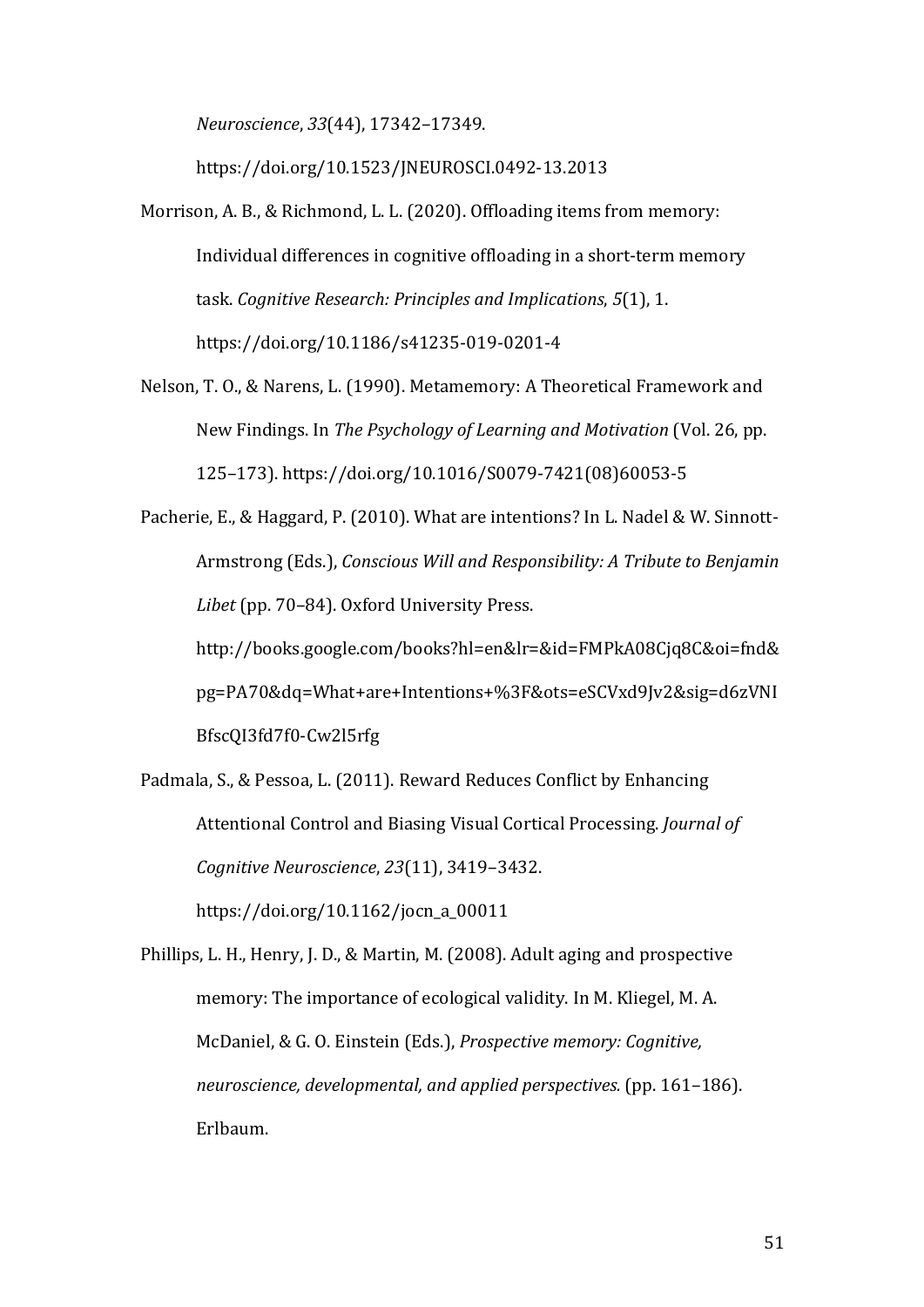Redshaw, J., Vandersee, J., Bulley, A., & Gilbert, S. J. (2018). Development of Children's Use of External Reminders for Hard-to-Remember Intentions. *Child Development*, *89*(6), 2099–2108. https://doi.org/10.1111/cdev.13040

Rendell, P. G., & Craik, F. I. M. (2000). Virtual week and actual week: Age-related differences in prospective memory. *Applied Cognitive Psychology*, 14(7), S43–S62. https://doi.org/10.1002/acp.770

- Risko, E. F., & Dunn, T. L. (2015). Storing information in-the-world: Metacognition and cognitive offloading in a short-term memory task. *Consciousness and Cognition, 36, 61-74.* https://doi.org/10.1016/j.concog.2015.05.014
- Risko, E. F., & Gilbert, S. J. (2016). Cognitive Offloading. *Trends in Cognitive Sciences*, *20*(9), 676–688. https://doi.org/10.1016/j.tics.2016.07.002
- Risko, E. F., Kelly, M. O., Lu, X., & Pereira, A. (in press). Varieties of Offloading Memory: A Framework. In Q. Wang & A. Hoskins, *The Remaking of Memory in the Age of Social Media and the Internet.* Oxford University Press.
- Risko, E. F., Medimorec, S., Chisholm, J., & Kingstone, A. (2014). Rotating With Rotated Text: A Natural Behavior Approach to Investigating Cognitive Offloading. *Cognitive Science*, *38*(3), 537–564. https://doi.org/10.1111/cogs.12087
- Rummel, J., Danner, D., & Kuhlmann, B. G. (2019). The short version of the Metacognitive Prospective Memory Inventory (MPMI-s): Factor structure, reliability, validity, and reference data. *Measurement Instruments for the Social Sciences*, *1*(1), 1. https://doi.org/10.1186/s42409-019-0008-6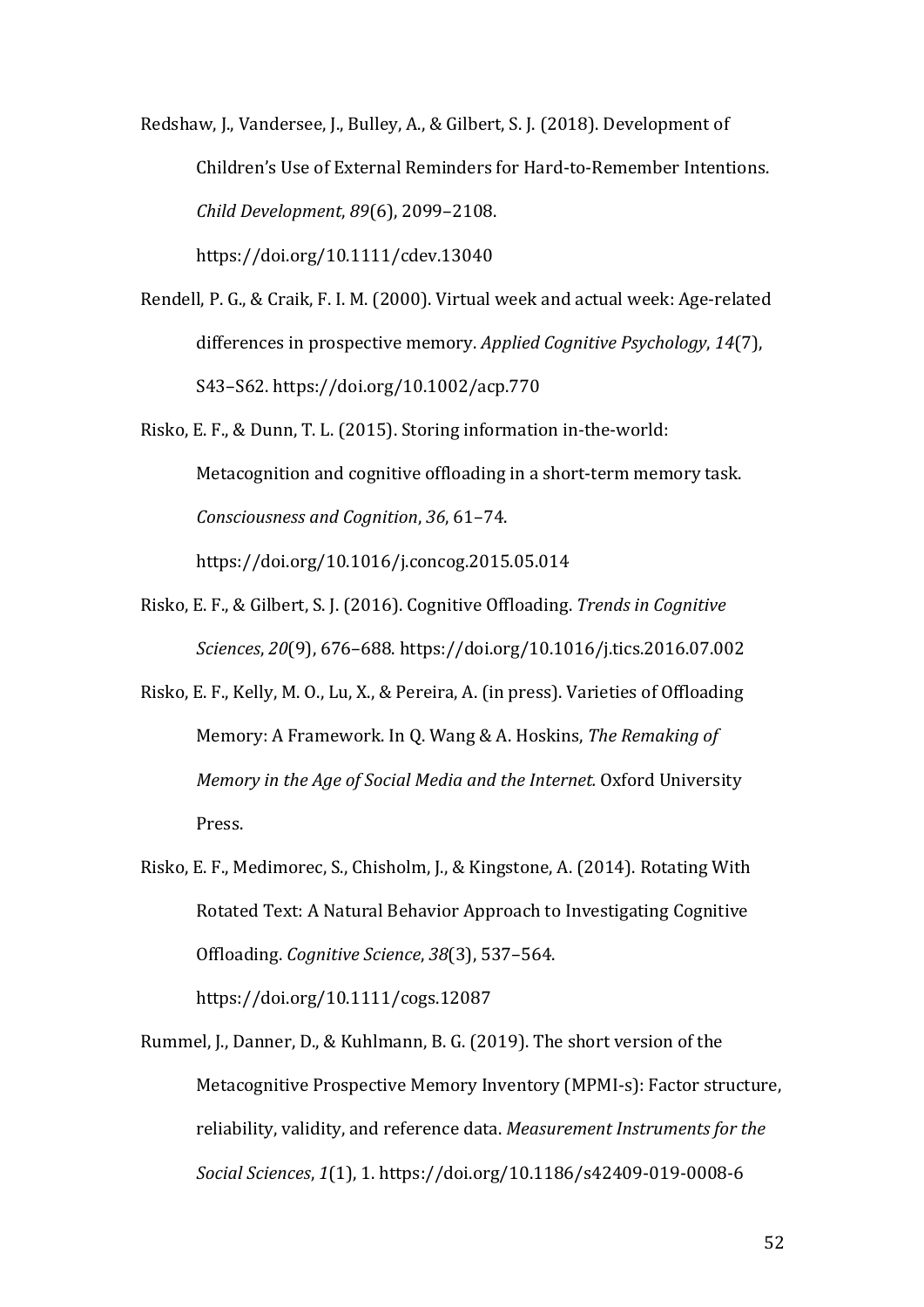Rummel, J., Kuhlmann, B. G., & Touron, D. R. (2013). Performance predictions affect attentional processes of event-based prospective memory. *Consciousness and Cognition*, *22*(3), 729–741. https://doi.org/10.1016/j.concog.2013.04.012

- Rummel, J., & Kvavilashvili, L. (2019). Take the field!: Investigating prospective memory in naturalistic and real-life settings. In *Prospective Memory*. Routledge.
- Rummel, J., & McDaniel, M. A. (Eds.). (2019). *Prospective Memory* (1st edition). Routledge.

Runge, Y., Frings, C., & Tempel, T. (2019). Saving-enhanced performance: Saving items after study boosts performance in subsequent cognitively demanding tasks. Memory, 1-6. https://doi.org/10.1080/09658211.2019.1654520

- Ryder, N., Kvavilashvili, L., & Ford, R. (2022). Effects of incidental reminders on prospective memory in children. *Developmental Psychology*, 58(5), 890– 901. https://doi.org/10.1037/dev0001035
- Sachdeva, C., & Gilbert, S. J. (2020). Excessive use of reminders: Metacognition and effort-minimisation in cognitive offloading. *Consciousness and Cognition*, *85*, 103024. https://doi.org/10.1016/j.concog.2020.103024

Saunders, B., Lin, H., Milyavskaya, M., & Inzlicht, M. (2017). The emotive nature of conflict monitoring in the medial prefrontal cortex. *International Journal of Psychophysiology*, *119*, 31–40. 

https://doi.org/10.1016/j.ijpsycho.2017.01.004

Scarampi, C., & Gilbert, S. J. (2020). The effect of recent reminder setting on subsequent strategy and performance in a prospective memory task.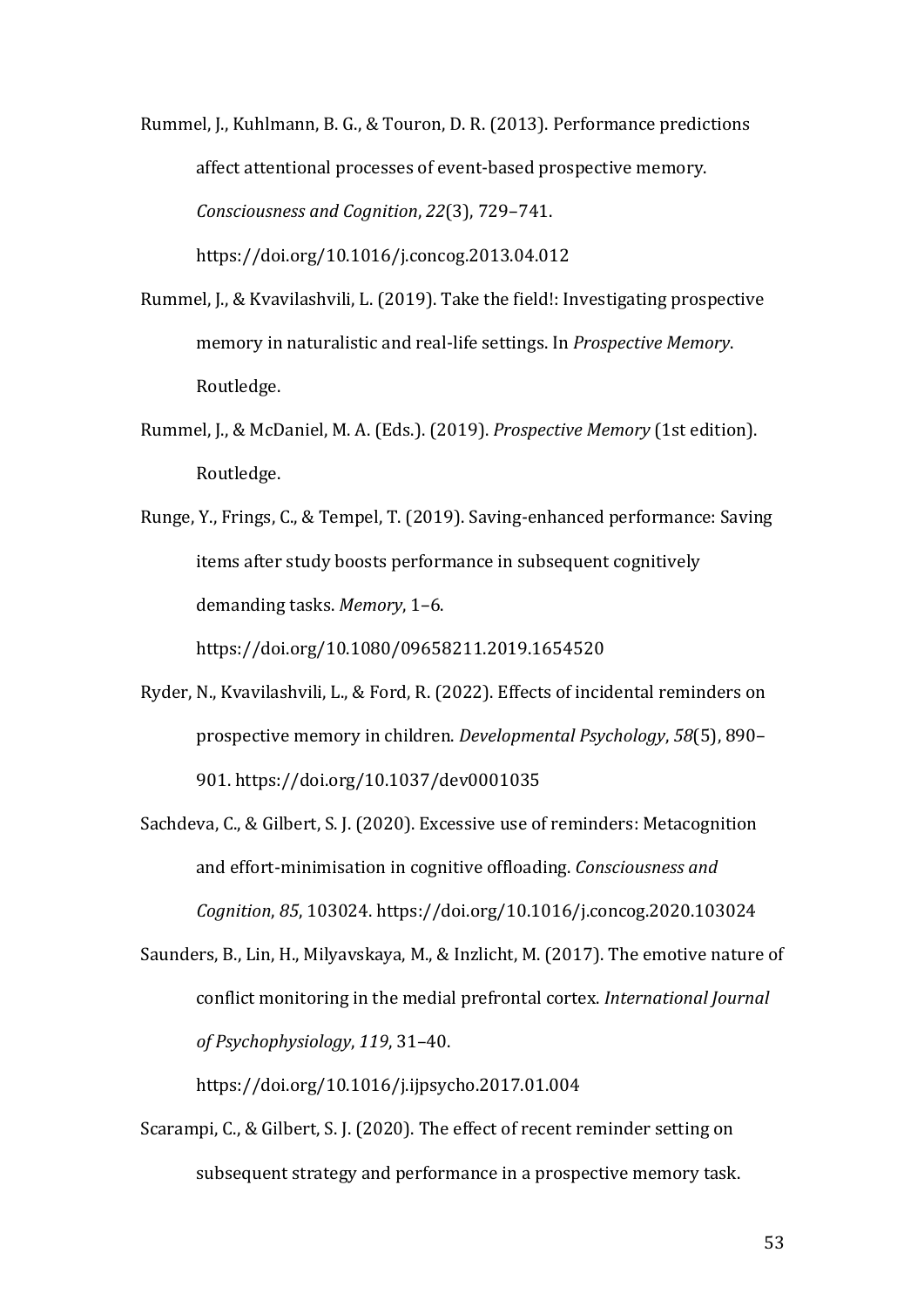*Memory*, *28*(5), 677–691. 

https://doi.org/10.1080/09658211.2020.1764974

Scarampi, C., & Gilbert, S. J. (2021). Age differences in strategic reminder setting and the compensatory role of metacognition. *Psychology and Aging*, 36(2), 172–185. https://doi.org/10.1037/pag0000590

Schnitzspahn, K. M., Ihle, A., Henry, J. D., Rendell, P. G., & Kliegel, M. (2011). The age-prospective memory-paradox: An exploration of possible mechanisms. *International Psychogeriatrics* / IPA, 23(4), 583-592. https://doi.org/10.1017/S1041610210001651

Schnitzspahn, K. M., Zeintl, M., Jäger, T., & Kliegel, M. (2011). Metacognition in prospective memory: Are performance predictions accurate? *Canadian Journal of Experimental Psychology = Revue Canadienne de Psychologie Expérimentale,* 65(1), 19–26. https://doi.org/10.1037/a0022842

- Scullin, M. K., Mullet, H. G., Einstein, G. O., & McDaniel, M. A. (2015). Prospective Memory. In *International Encyclopedia of the Social & Behavioral Sciences* (pp. 270–278). Elsevier. https://doi.org/10.1016/B978-0-08-097086- 8.51055-1
- Searle, J. R. (1983). *Intentionality: An Essay in the Philosophy of Mind*. Cambridge University Press. https://doi.org/10.1017/CBO9781139173452
- Shallice, T., & Burgess, P. W. (1991). Deficits in strategy application following frontal lobe damage in man. *Brain*, 114, 727-741.
- Shenhav, A., Musslick, S., Lieder, F., Kool, W., Griffiths, T. L., Cohen, J. D., & Botvinick, M. M. (2017). Toward a Rational and Mechanistic Account of Mental Effort. Annual Review of Neuroscience, 40(1), 99-124. https://doi.org/10.1146/annurev-neuro-072116-031526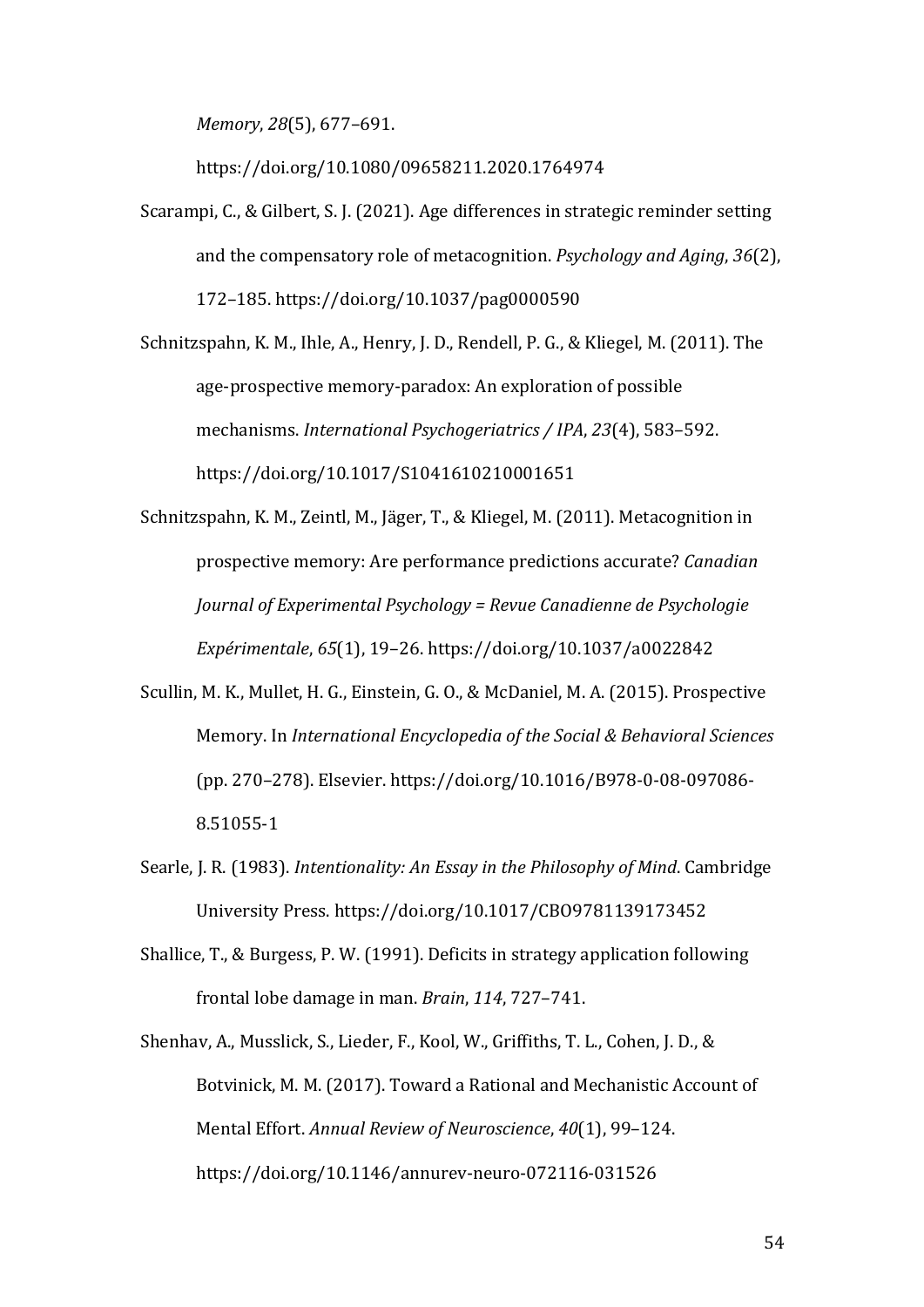Soares, J. S., & Storm, B. C. (2018). Forget in a Flash: A Further Investigation of the Photo-Taking-Impairment Effect. *Journal of Applied Research in Memory and Cognition, 7(1), 154-160.* https://doi.org/10.1016/j.jarmac.2017.10.004

Storm, B. C., & Stone, S. M. (2014). Saving-Enhanced Memory: The Benefits of Saving on the Learning and Remembering of New Information. *Psychological Science*. https://doi.org/10.1177/0956797614559285

Terry, W. S. (1988). Everyday Forgetting: Data from a Diary Study. *Psychological Reports*, *62*(1), 299–303. https://doi.org/10.2466/pr0.1988.62.1.299

Touron, D. R. (2015). Memory Avoidance by Older Adults: When 'Old Dogs' Won't Perform Their 'New Tricks'. *Current Directions in Psychological Science*, 24(3), 170-176. https://doi.org/10.1177/0963721414563730

Touron, D. R., & Hertzog, C. (2004). Distinguishing age differences in knowledge, strategy use, and confidence during strategic skill acquisition. *Psychology and Aging*, *19*(3), 452–466. https://doi.org/10.1037/0882-7974.19.3.452

Uttl, B. (2008). Transparent meta-analysis of prospective memory and aging. *PloS One*, *3*(2), e1568. https://doi.org/10.1371/journal.pone.0001568

Uttl, B., & Kibreab, M. (2011). Self-report measures of prospective memory are reliable but not valid. *Canadian Journal of Experimental Psychology*, 65(1), 57–68. https://doi.org/10.1037/a0022843

Vortac, O. U., Edwards, M. B., & Manning, C. A. (1995). Functions of external cues in prospective memory. *Memory*,  $3(2)$ ,  $201-219$ . https://doi.org/10.1080/09658219508258966

Weaverdyck, M. E., Lieberman, M. D., & Parkinson, C. (2020). Tools of the Trade Multivoxel pattern analysis in fMRI: A practical introduction for social and